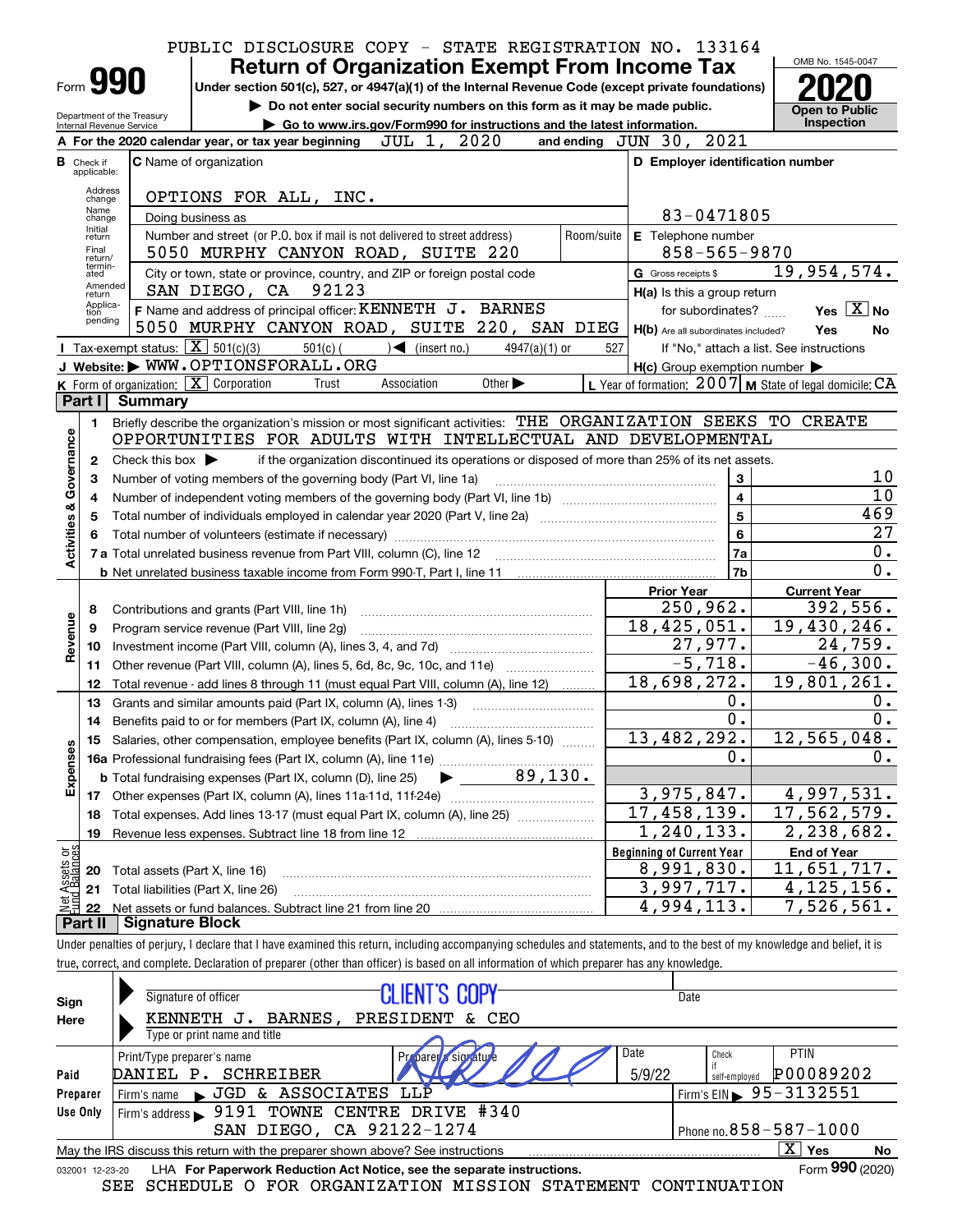| 1  | $\overline{\mathbf{X}}$<br>Briefly describe the organization's mission:                                                                                              |
|----|----------------------------------------------------------------------------------------------------------------------------------------------------------------------|
|    | THE ORGANIZATION SEEKS TO CREATE OPPORTUNITIES FOR ADULTS WITH                                                                                                       |
|    | INTELLECTUAL AND DEVELOPMENTAL DISABILITIES.                                                                                                                         |
|    |                                                                                                                                                                      |
|    |                                                                                                                                                                      |
| 2  | Did the organization undertake any significant program services during the year which were not listed on the<br>$\sqrt{}$ Yes $\sqrt{X}$ No                          |
|    | If "Yes," describe these new services on Schedule O.                                                                                                                 |
| 3  | $\overline{\mathsf{Yes}}$ $\overline{\mathsf{X}}$ No<br>Did the organization cease conducting, or make significant changes in how it conducts, any program services? |
|    | If "Yes," describe these changes on Schedule O.                                                                                                                      |
| 4  | Describe the organization's program service accomplishments for each of its three largest program services, as measured by expenses.                                 |
|    | Section 501(c)(3) and 501(c)(4) organizations are required to report the amount of grants and allocations to others, the total expenses, and                         |
| 4a | revenue, if any, for each program service reported.<br>7,492,293. including grants of \$<br>11,011,086.<br>) (Revenue \$<br>(Expenses \$<br>(Code:                   |
|    | COMMUNITY ENGAGEMENT (CE) THIS PROGRAM CONTINUES TO BE OUR LARGEST,                                                                                                  |
|    | SERVING ABOUT 648 INDIVIDUALS DURING THE 2020-2021 YEAR.<br>THIS SERVICE                                                                                             |
|    | IS PRIMARILY A DAILY COMMUNITY BASED PROGRAM WHERE INDIVIDUALS ARE IN                                                                                                |
|    | PAID AND/OR VOLUNTEER AT EMPLOYER SITES AT A 1:3 RATIO.<br>IT ALSO<br>PROVIDES TRAINING IN BASIC COMMUNITY SKILL DEVELOPMENT,<br>SOCIAL SKILL                        |
|    | DEVELOPMENT AND SAFETY SKILL DEVELOPMENT FOR EACH INDIVIDUAL.                                                                                                        |
|    |                                                                                                                                                                      |
|    |                                                                                                                                                                      |
|    |                                                                                                                                                                      |
|    |                                                                                                                                                                      |
|    |                                                                                                                                                                      |
| 4b | 1,097,620. including grants of \$<br>1,345,908.<br>) (Revenue \$<br>(Code:<br>(Expenses \$                                                                           |
|    |                                                                                                                                                                      |
|    | INDEPENDENT LIVING SERVICES<br>THE ILS PROGRAM PROVIDES TRAINING IN<br>(ILS)                                                                                         |
|    | DAILY LIVING SKILLS TO HELP INDIVIDUALS LIVE INDEPENDENTLY IN THE                                                                                                    |
|    | COMMUNITY. THIS PROGRAM SERVED OVER 304 INDIVIDUALS IN 2020-2021.<br>THE                                                                                             |
|    | PROGRAM CONSISTS OF THREE TRAINING MODELS; THE 1:3 TRAINING CONSISTS OF                                                                                              |
|    | TENANT ASSOCIATION MEETINGS, AND GROUP EVENTS & WORKSHOPS.<br>CLASSES,                                                                                               |
|    | 1:2 TRAINING ALLOWS STAFF TO PROVIDE TRAINING AND SUPPORT TO COUPLES<br>AND ROOMMATES AT THE SAME TIME. 1:1 IS DESIGNED TO PROVIDE PERSONALIZED                      |
|    | SKILLS TRAINING WITH AN INDIVIDUAL                                                                                                                                   |
|    |                                                                                                                                                                      |
|    |                                                                                                                                                                      |
|    |                                                                                                                                                                      |
|    | 3,973,972.<br>) (Expenses \$<br>(Code:                                                                                                                               |
|    | 2,757,990. including grants of \$<br>) (Revenue \$<br>FILM & MEDIA (FILM) IS A CREATIVE ARTS PROGRAM THAT COMBINES CLASSROOM                                         |
|    | INSTRUCTION WITH HANDS-ON TRAINING FOR PROGRAM PARTICIPANTS TO DEVELOP                                                                                               |
|    | TANGIBLE AND EXPERIENTIAL SKILLS TO WORK IN FILM, TELEVISION AND                                                                                                     |
|    | MULTI-MEDIA PRODUCTION. PARTICIPANTS WORK ON PROJECTS OUT OF ONE OF OUR                                                                                              |
|    | FULLY FUNCTIONING, PROFESSIONALLY EQUIPPED FILM STUDIOS OR IN THE                                                                                                    |
|    | COMMUNITY WITH AN AVERAGE STAFF TO PARTICIPANT RATIO OF 1:5.<br>THE<br>PROGRAM SERVED 153 STUDENTS IN 2020-2021 RESULTING IN 98 JOB                                  |
| 4с | PLACEMENTS.                                                                                                                                                          |
|    |                                                                                                                                                                      |
|    |                                                                                                                                                                      |
|    |                                                                                                                                                                      |
|    |                                                                                                                                                                      |
|    | 4d Other program services (Describe on Schedule O.)<br>3,099,280.<br>$2,645,863$ $\cdot$ including grants of \$<br>(Expenses \$<br>Revenue \$                        |
|    | 13,993,766.<br>4e Total program service expenses<br>Form 990 (2020)                                                                                                  |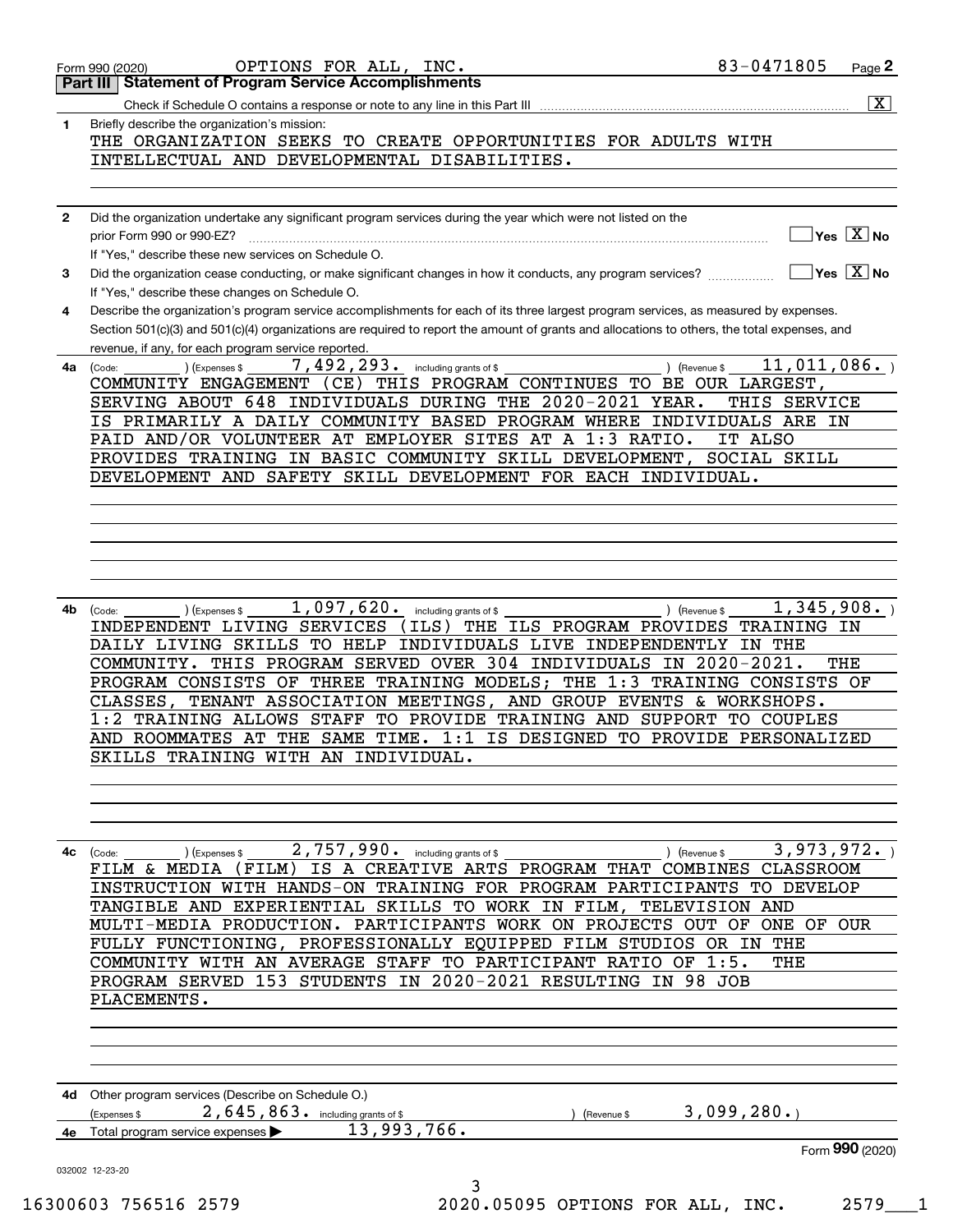|  | Form 990 (2020) |
|--|-----------------|

Form 990 (2020) Page **3Part IV Checklist of Required Schedules** OPTIONS FOR ALL, INC. 83-0471805

|     |                                                                                                                                       |                 | Yes | No              |
|-----|---------------------------------------------------------------------------------------------------------------------------------------|-----------------|-----|-----------------|
| 1   | Is the organization described in section $501(c)(3)$ or $4947(a)(1)$ (other than a private foundation)?                               |                 |     |                 |
|     |                                                                                                                                       | 1.              | х   |                 |
| 2   |                                                                                                                                       | $\overline{2}$  | X   |                 |
| 3   | Did the organization engage in direct or indirect political campaign activities on behalf of or in opposition to candidates for       |                 |     |                 |
|     |                                                                                                                                       | 3               |     | x               |
| 4   | Section 501(c)(3) organizations. Did the organization engage in lobbying activities, or have a section 501(h) election in effect      |                 |     |                 |
|     |                                                                                                                                       | 4               |     | х               |
| 5   | Is the organization a section 501(c)(4), 501(c)(5), or 501(c)(6) organization that receives membership dues, assessments, or          |                 |     |                 |
|     |                                                                                                                                       | 5               |     | х               |
| 6   | Did the organization maintain any donor advised funds or any similar funds or accounts for which donors have the right to             |                 |     |                 |
|     | provide advice on the distribution or investment of amounts in such funds or accounts? If "Yes," complete Schedule D, Part I          | 6               |     | х               |
| 7   | Did the organization receive or hold a conservation easement, including easements to preserve open space,                             |                 |     |                 |
|     |                                                                                                                                       | $\overline{7}$  |     | х               |
| 8   | Did the organization maintain collections of works of art, historical treasures, or other similar assets? If "Yes," complete          |                 |     |                 |
|     |                                                                                                                                       | 8               |     | х               |
| 9   | Did the organization report an amount in Part X, line 21, for escrow or custodial account liability, serve as a custodian for         |                 |     |                 |
|     | amounts not listed in Part X; or provide credit counseling, debt management, credit repair, or debt negotiation services?             |                 |     |                 |
|     |                                                                                                                                       | 9               |     | х               |
| 10  | Did the organization, directly or through a related organization, hold assets in donor-restricted endowments                          |                 |     |                 |
|     |                                                                                                                                       | 10              | х   |                 |
| 11  | If the organization's answer to any of the following questions is "Yes," then complete Schedule D, Parts VI, VII, VIII, IX, or X      |                 |     |                 |
|     | as applicable.                                                                                                                        |                 |     |                 |
|     | a Did the organization report an amount for land, buildings, and equipment in Part X, line 10? If "Yes," complete Schedule D.         |                 | x   |                 |
|     |                                                                                                                                       | 11a             |     |                 |
|     | <b>b</b> Did the organization report an amount for investments - other securities in Part X, line 12, that is 5% or more of its total |                 | х   |                 |
|     |                                                                                                                                       | 11 <sub>b</sub> |     |                 |
|     | c Did the organization report an amount for investments - program related in Part X, line 13, that is 5% or more of its total         |                 |     | х               |
|     |                                                                                                                                       | 11c             |     |                 |
|     | d Did the organization report an amount for other assets in Part X, line 15, that is 5% or more of its total assets reported in       | 11d             |     | х               |
|     |                                                                                                                                       | <b>11e</b>      | X   |                 |
| f   | Did the organization's separate or consolidated financial statements for the tax year include a footnote that addresses               |                 |     |                 |
|     | the organization's liability for uncertain tax positions under FIN 48 (ASC 740)? If "Yes," complete Schedule D, Part X                | 11f             | х   |                 |
|     | 12a Did the organization obtain separate, independent audited financial statements for the tax year? If "Yes," complete               |                 |     |                 |
|     |                                                                                                                                       | 12a             | X   |                 |
|     | <b>b</b> Was the organization included in consolidated, independent audited financial statements for the tax year?                    |                 |     |                 |
|     | If "Yes," and if the organization answered "No" to line 12a, then completing Schedule D, Parts XI and XII is optional                 | 12 <sub>b</sub> |     |                 |
| 13  |                                                                                                                                       | 13              |     | ∡⊾<br>X         |
| 14a | Did the organization maintain an office, employees, or agents outside of the United States?                                           | 14a             |     | X               |
|     | <b>b</b> Did the organization have aggregate revenues or expenses of more than \$10,000 from grantmaking, fundraising, business,      |                 |     |                 |
|     | investment, and program service activities outside the United States, or aggregate foreign investments valued at \$100,000            |                 |     |                 |
|     |                                                                                                                                       | 14b             |     | x               |
| 15  | Did the organization report on Part IX, column (A), line 3, more than \$5,000 of grants or other assistance to or for any             |                 |     |                 |
|     |                                                                                                                                       | 15              |     | x               |
| 16  | Did the organization report on Part IX, column (A), line 3, more than \$5,000 of aggregate grants or other assistance to              |                 |     |                 |
|     |                                                                                                                                       | 16              |     | x               |
| 17  | Did the organization report a total of more than \$15,000 of expenses for professional fundraising services on Part IX,               |                 |     |                 |
|     |                                                                                                                                       | 17              |     | x               |
| 18  | Did the organization report more than \$15,000 total of fundraising event gross income and contributions on Part VIII, lines          |                 |     |                 |
|     |                                                                                                                                       | 18              |     | x               |
| 19  | Did the organization report more than \$15,000 of gross income from gaming activities on Part VIII, line 9a? If "Yes."                |                 |     |                 |
|     |                                                                                                                                       | 19              |     | X               |
|     |                                                                                                                                       | 20a             |     | X               |
|     | b If "Yes" to line 20a, did the organization attach a copy of its audited financial statements to this return?                        | 20 <sub>b</sub> |     |                 |
| 21  | Did the organization report more than \$5,000 of grants or other assistance to any domestic organization or                           |                 |     |                 |
|     |                                                                                                                                       | 21              |     | x               |
|     | 032003 12-23-20                                                                                                                       |                 |     | Form 990 (2020) |

032003 12-23-20

4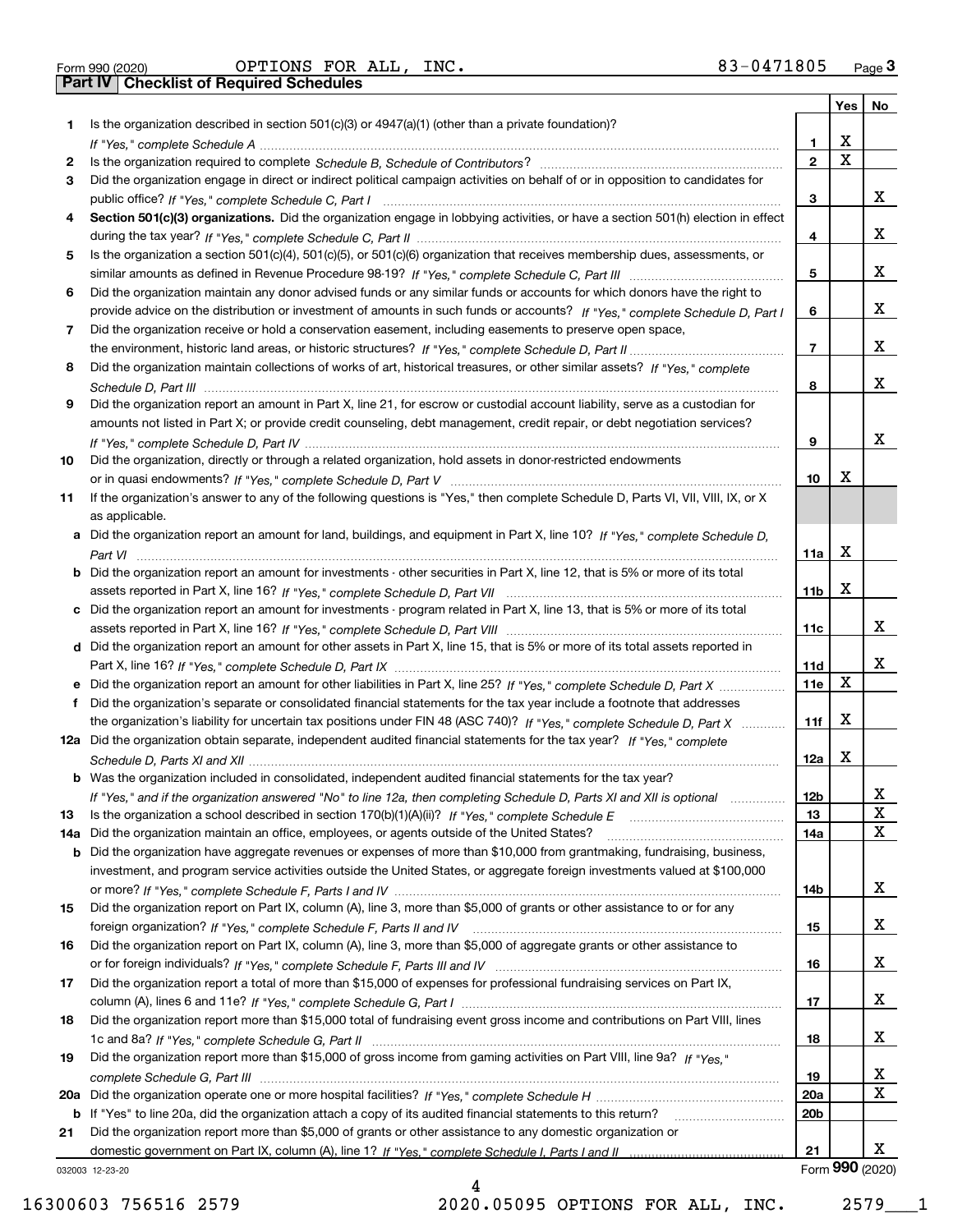|  | Form 990 (2020) |
|--|-----------------|

Form 990 (2020) Page **4Part IV Checklist of Required Schedules** OPTIONS FOR ALL, INC. 83-0471805

*(continued)*

|    |                                                                                                                              |                 | Yes        | No                           |
|----|------------------------------------------------------------------------------------------------------------------------------|-----------------|------------|------------------------------|
| 22 | Did the organization report more than \$5,000 of grants or other assistance to or for domestic individuals on                |                 |            |                              |
|    |                                                                                                                              | 22              |            | X                            |
| 23 | Did the organization answer "Yes" to Part VII, Section A, line 3, 4, or 5 about compensation of the organization's current   |                 |            |                              |
|    | and former officers, directors, trustees, key employees, and highest compensated employees? If "Yes," complete               |                 |            |                              |
|    |                                                                                                                              | 23              | х          |                              |
|    | 24a Did the organization have a tax-exempt bond issue with an outstanding principal amount of more than \$100,000 as of the  |                 |            |                              |
|    | last day of the year, that was issued after December 31, 2002? If "Yes," answer lines 24b through 24d and complete           |                 |            |                              |
|    |                                                                                                                              | 24a             |            | X                            |
|    |                                                                                                                              | 24 <sub>b</sub> |            |                              |
|    | c Did the organization maintain an escrow account other than a refunding escrow at any time during the year to defease       |                 |            |                              |
|    |                                                                                                                              | 24c             |            |                              |
|    |                                                                                                                              | 24d             |            |                              |
|    | 25a Section 501(c)(3), 501(c)(4), and 501(c)(29) organizations. Did the organization engage in an excess benefit             |                 |            |                              |
|    |                                                                                                                              | 25a             |            | X                            |
|    | b Is the organization aware that it engaged in an excess benefit transaction with a disqualified person in a prior year, and |                 |            |                              |
|    | that the transaction has not been reported on any of the organization's prior Forms 990 or 990-EZ? If "Yes." complete        |                 |            |                              |
|    | Schedule L, Part I                                                                                                           | 25b             |            | X                            |
| 26 | Did the organization report any amount on Part X, line 5 or 22, for receivables from or payables to any current              |                 |            |                              |
|    | or former officer, director, trustee, key employee, creator or founder, substantial contributor, or 35%                      |                 |            |                              |
|    |                                                                                                                              | 26              |            | X                            |
| 27 | Did the organization provide a grant or other assistance to any current or former officer, director, trustee, key employee,  |                 |            |                              |
|    | creator or founder, substantial contributor or employee thereof, a grant selection committee member, or to a 35% controlled  |                 |            |                              |
|    | entity (including an employee thereof) or family member of any of these persons? If "Yes," complete Schedule L, Part III     | 27              |            | х                            |
| 28 | Was the organization a party to a business transaction with one of the following parties (see Schedule L, Part IV            |                 |            |                              |
|    | instructions, for applicable filing thresholds, conditions, and exceptions):                                                 |                 |            |                              |
|    | a A current or former officer, director, trustee, key employee, creator or founder, or substantial contributor? If           |                 |            |                              |
|    |                                                                                                                              | 28a             |            | x                            |
|    |                                                                                                                              | 28b             |            | $\overline{\textbf{x}}$      |
|    | c A 35% controlled entity of one or more individuals and/or organizations described in lines 28a or 28b? If                  |                 |            |                              |
|    |                                                                                                                              |                 |            | $\mathbf{X}$                 |
|    |                                                                                                                              | 28c             |            | $\overline{\mathbf{x}}$      |
| 29 |                                                                                                                              | 29              |            |                              |
| 30 | Did the organization receive contributions of art, historical treasures, or other similar assets, or qualified conservation  |                 |            |                              |
|    |                                                                                                                              | 30              |            | х<br>$\overline{\mathbf{x}}$ |
| 31 | Did the organization liquidate, terminate, or dissolve and cease operations? If "Yes," complete Schedule N, Part I           | 31              |            |                              |
| 32 | Did the organization sell, exchange, dispose of, or transfer more than 25% of its net assets? If "Yes," complete             |                 |            |                              |
|    | Schedule N. Part II www.communication.com/communications/communications/communications/communications/communic               | 32              |            | X                            |
| 33 | Did the organization own 100% of an entity disregarded as separate from the organization under Regulations                   |                 |            |                              |
|    |                                                                                                                              | 33              |            | X                            |
| 34 | Was the organization related to any tax-exempt or taxable entity? If "Yes," complete Schedule R, Part II, III, or IV, and    |                 |            |                              |
|    |                                                                                                                              | 34              |            | $\overline{\mathbf{x}}$      |
|    |                                                                                                                              | 35a             |            | $\overline{\textbf{x}}$      |
|    | b If "Yes" to line 35a, did the organization receive any payment from or engage in any transaction with a controlled entity  |                 |            |                              |
|    |                                                                                                                              | 35b             |            |                              |
| 36 | Section 501(c)(3) organizations. Did the organization make any transfers to an exempt non-charitable related organization?   |                 |            |                              |
|    |                                                                                                                              | 36              |            | X                            |
| 37 | Did the organization conduct more than 5% of its activities through an entity that is not a related organization             |                 |            |                              |
|    |                                                                                                                              | 37              |            | X                            |
| 38 | Did the organization complete Schedule O and provide explanations in Schedule O for Part VI, lines 11b and 19?               |                 |            |                              |
|    | Note: All Form 990 filers are required to complete Schedule O                                                                | 38              | Х          |                              |
|    | <b>Statements Regarding Other IRS Filings and Tax Compliance</b><br><b>Part V</b>                                            |                 |            |                              |
|    | Check if Schedule O contains a response or note to any line in this Part V                                                   |                 |            |                              |
|    |                                                                                                                              |                 | <b>Yes</b> | No                           |
|    | 51<br>1a<br><b>1a</b> Enter the number reported in Box 3 of Form 1096. Enter -0- if not applicable <i>manumumumum</i>        |                 |            |                              |
|    | $\Omega$<br><b>b</b> Enter the number of Forms W-2G included in line 1a. Enter -0- if not applicable<br>1b                   |                 |            |                              |
|    | c Did the organization comply with backup withholding rules for reportable payments to vendors and reportable gaming         |                 |            |                              |
|    |                                                                                                                              |                 |            |                              |
|    | (gambling) winnings to prize winners?                                                                                        | 1c              | x          |                              |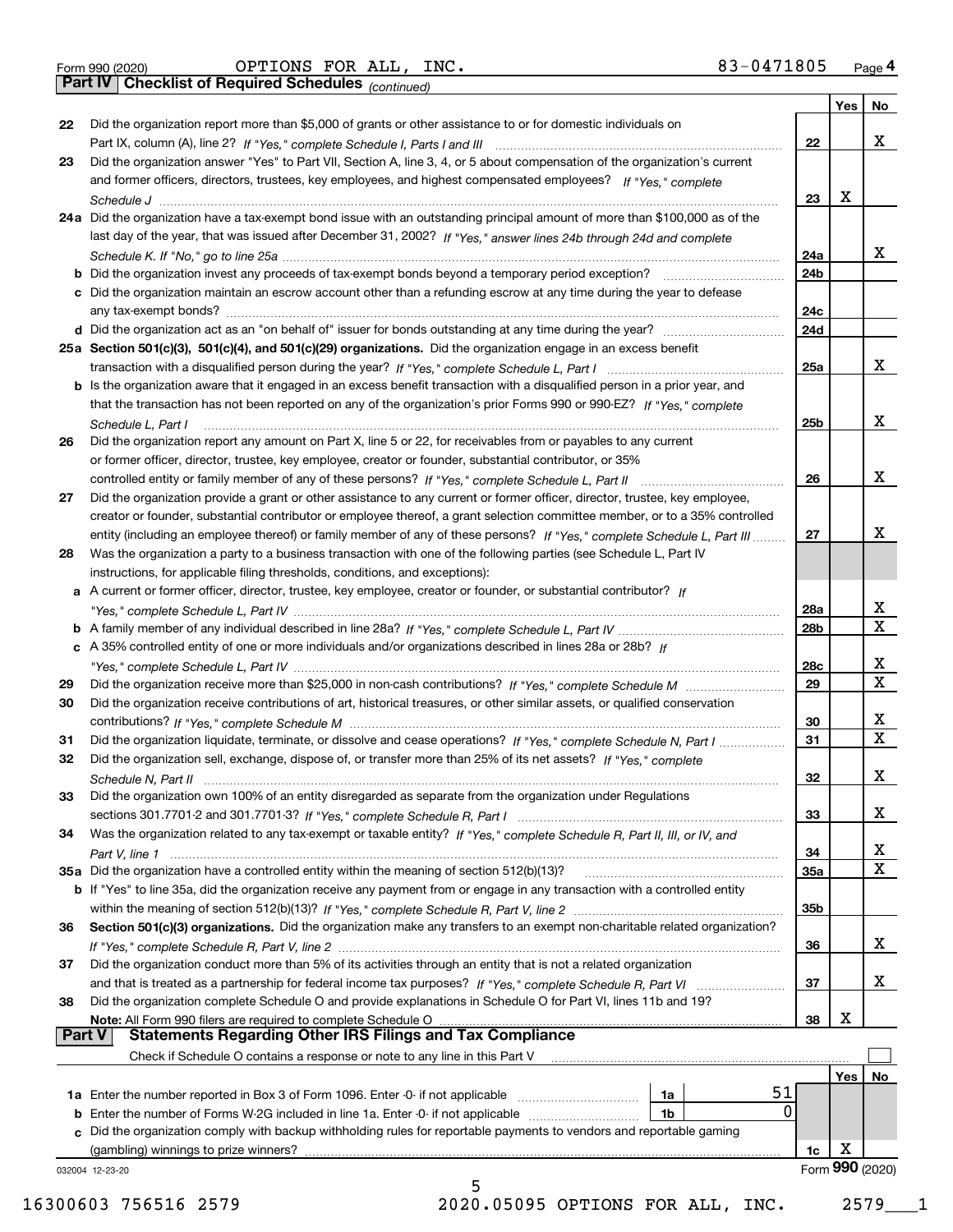|               | 83-0471805<br>OPTIONS FOR ALL, INC.<br>Form 990 (2020)                                                                                          |                |               | Page $5$    |
|---------------|-------------------------------------------------------------------------------------------------------------------------------------------------|----------------|---------------|-------------|
| <b>Part V</b> | Statements Regarding Other IRS Filings and Tax Compliance (continued)                                                                           |                |               |             |
|               |                                                                                                                                                 |                | Yes           | No          |
|               | 2a Enter the number of employees reported on Form W-3, Transmittal of Wage and Tax Statements,                                                  |                |               |             |
|               | 469<br>filed for the calendar year ending with or within the year covered by this return<br>2a                                                  |                |               |             |
|               |                                                                                                                                                 | 2 <sub>b</sub> | Х             |             |
|               |                                                                                                                                                 |                |               |             |
|               | 3a Did the organization have unrelated business gross income of \$1,000 or more during the year?                                                | 3a             |               | х           |
|               |                                                                                                                                                 | 3 <sub>b</sub> |               |             |
|               | 4a At any time during the calendar year, did the organization have an interest in, or a signature or other authority over, a                    |                |               |             |
|               |                                                                                                                                                 | 4a             |               | x           |
|               | <b>b</b> If "Yes," enter the name of the foreign country $\blacktriangleright$                                                                  |                |               |             |
|               | See instructions for filing requirements for FinCEN Form 114, Report of Foreign Bank and Financial Accounts (FBAR).                             |                |               |             |
|               | 5a Was the organization a party to a prohibited tax shelter transaction at any time during the tax year?                                        | 5a             |               | X           |
| b             |                                                                                                                                                 | 5b             |               | X           |
|               |                                                                                                                                                 | 5 <sub>c</sub> |               |             |
| ба            | Does the organization have annual gross receipts that are normally greater than \$100,000, and did the organization solicit                     |                |               |             |
|               | any contributions that were not tax deductible as charitable contributions?                                                                     | 6a             |               | х           |
| b             | If "Yes," did the organization include with every solicitation an express statement that such contributions or gifts                            |                |               |             |
|               | were not tax deductible?                                                                                                                        | 6b             |               |             |
| 7             | Organizations that may receive deductible contributions under section 170(c).                                                                   |                |               |             |
|               | Did the organization receive a payment in excess of \$75 made partly as a contribution and partly for goods and services provided to the payor? | 7a             |               | х           |
| b             | If "Yes," did the organization notify the donor of the value of the goods or services provided?                                                 | 7b             |               |             |
|               | c Did the organization sell, exchange, or otherwise dispose of tangible personal property for which it was required                             |                |               |             |
|               |                                                                                                                                                 | 7c             |               | x           |
|               | 7d                                                                                                                                              |                |               |             |
|               |                                                                                                                                                 | 7e             |               | х           |
|               | Did the organization, during the year, pay premiums, directly or indirectly, on a personal benefit contract?                                    | 7f             |               | $\mathbf X$ |
|               | If the organization received a contribution of qualified intellectual property, did the organization file Form 8899 as required?                | 7g             |               | X           |
| h.            | If the organization received a contribution of cars, boats, airplanes, or other vehicles, did the organization file a Form 1098-C?              | 7h             |               | $\mathbf X$ |
| 8             | Sponsoring organizations maintaining donor advised funds. Did a donor advised fund maintained by the                                            |                |               |             |
|               | sponsoring organization have excess business holdings at any time during the year?                                                              | 8              |               | x           |
| 9             | Sponsoring organizations maintaining donor advised funds.                                                                                       |                |               |             |
|               | Did the sponsoring organization make any taxable distributions under section 4966?                                                              | 9а             |               | х           |
| b             | Did the sponsoring organization make a distribution to a donor, donor advisor, or related person?                                               | 9b             |               | X           |
| 10            | Section 501(c)(7) organizations. Enter:                                                                                                         |                |               |             |
|               | 10a                                                                                                                                             |                |               |             |
| b             | Gross receipts, included on Form 990, Part VIII, line 12, for public use of club facilities<br>  10b                                            |                |               |             |
| 11            | Section 501(c)(12) organizations. Enter:                                                                                                        |                |               |             |
| a             | 11a                                                                                                                                             |                |               |             |
| b             | Gross income from other sources (Do not net amounts due or paid to other sources against                                                        |                |               |             |
|               | amounts due or received from them.)<br>11b                                                                                                      |                |               |             |
|               | 12a Section 4947(a)(1) non-exempt charitable trusts. Is the organization filing Form 990 in lieu of Form 1041?                                  | 12a            |               |             |
| b             | 12 <sub>b</sub><br>If "Yes," enter the amount of tax-exempt interest received or accrued during the year                                        |                |               |             |
| 13            | Section 501(c)(29) qualified nonprofit health insurance issuers.                                                                                |                |               |             |
|               | a Is the organization licensed to issue qualified health plans in more than one state?                                                          | 13а            |               |             |
|               | Note: See the instructions for additional information the organization must report on Schedule O.                                               |                |               |             |
|               | <b>b</b> Enter the amount of reserves the organization is required to maintain by the states in which the                                       |                |               |             |
|               | 13b                                                                                                                                             |                |               |             |
| c             | Enter the amount of reserves on hand<br>13с                                                                                                     |                |               |             |
| 14a           | Did the organization receive any payments for indoor tanning services during the tax year?                                                      | 14a            |               | x           |
| b             |                                                                                                                                                 | 14b            |               |             |
| 15            | Is the organization subject to the section 4960 tax on payment(s) of more than \$1,000,000 in remuneration or                                   |                |               |             |
|               | excess parachute payment(s) during the year?                                                                                                    | 15             |               | x           |
|               | If "Yes," see instructions and file Form 4720, Schedule N.                                                                                      |                |               |             |
| 16            | Is the organization an educational institution subject to the section 4968 excise tax on net investment income?                                 | 16             |               | х           |
|               | If "Yes," complete Form 4720, Schedule O.                                                                                                       |                |               |             |
|               |                                                                                                                                                 |                | $\mathbf{QQ}$ |             |

6

Form (2020) **990**

032005 12-23-20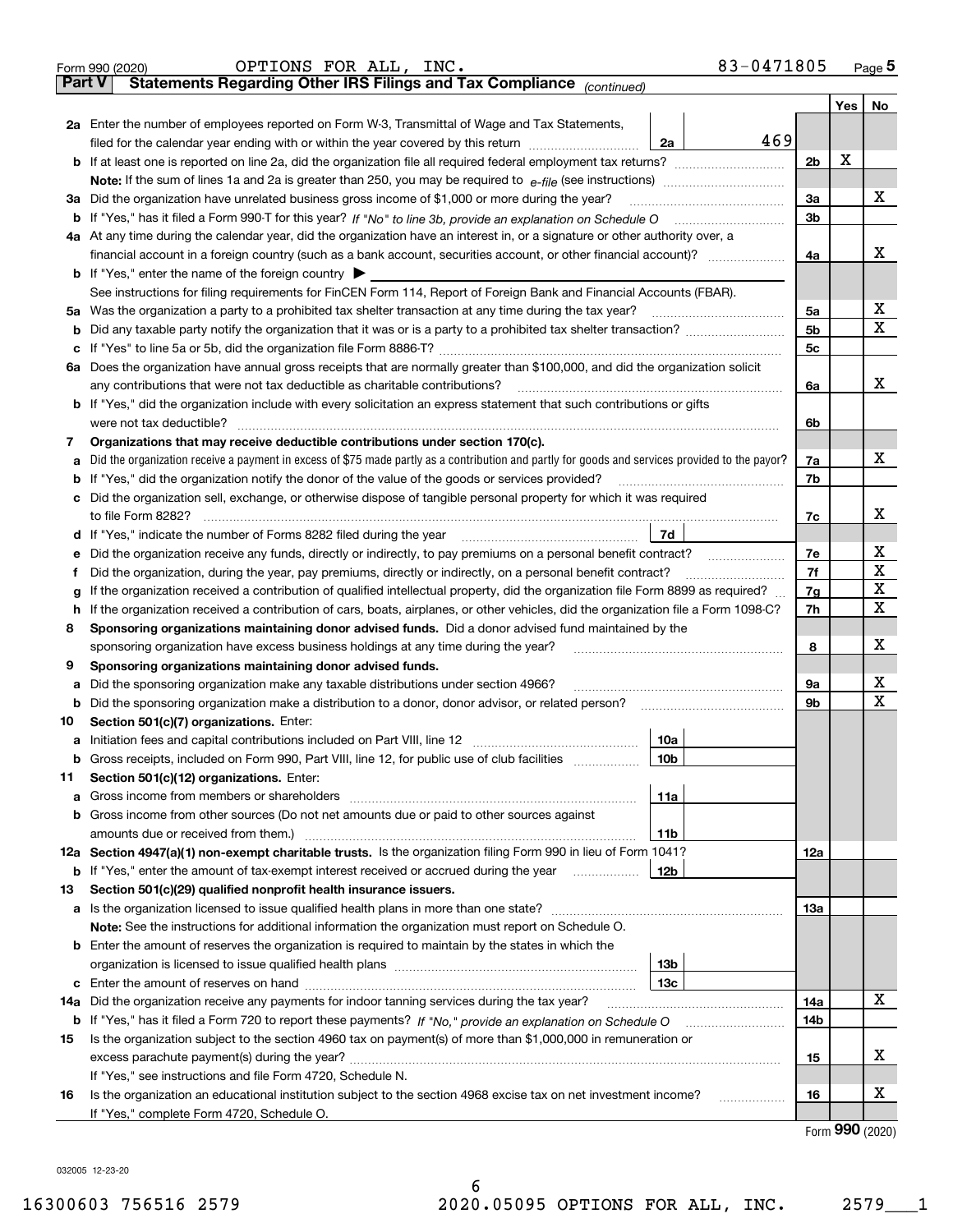|  | Form 990 (2020) |
|--|-----------------|
|  |                 |

| Form 990 (2020) | ALL,<br>OPTIONS<br>FOR<br>INC. | 83-0471805<br>Page |
|-----------------|--------------------------------|--------------------|
|-----------------|--------------------------------|--------------------|

| Form 990 (2020) | OPTIONS FOR ALL, INC. | 83-0471805                                                                                                                         | Page $6$ |
|-----------------|-----------------------|------------------------------------------------------------------------------------------------------------------------------------|----------|
|                 |                       | <b>Part VI Governance, Management, and Disclosure</b> For each "Yes" response to lines 2 through 7b below, and for a "No" response |          |
|                 |                       | to line 8a, 8b, or 10b below, describe the circumstances, processes, or changes on Schedule O. See instructions.                   |          |

|              |                                                                                                                                                                                                                                |       |    |                 | Yes             | No                      |
|--------------|--------------------------------------------------------------------------------------------------------------------------------------------------------------------------------------------------------------------------------|-------|----|-----------------|-----------------|-------------------------|
|              | <b>1a</b> Enter the number of voting members of the governing body at the end of the tax year <i>manumum</i>                                                                                                                   | 1a    | 10 |                 |                 |                         |
|              | If there are material differences in voting rights among members of the governing body, or if the governing                                                                                                                    |       |    |                 |                 |                         |
|              | body delegated broad authority to an executive committee or similar committee, explain on Schedule O.                                                                                                                          |       |    |                 |                 |                         |
| b            | Enter the number of voting members included on line 1a, above, who are independent                                                                                                                                             | l 1b  | 10 |                 |                 |                         |
| $\mathbf{2}$ | Did any officer, director, trustee, or key employee have a family relationship or a business relationship with any other                                                                                                       |       |    |                 |                 |                         |
|              | officer, director, trustee, or key employee?                                                                                                                                                                                   |       |    | $\mathbf{2}$    |                 | х                       |
| 3            | Did the organization delegate control over management duties customarily performed by or under the direct supervision                                                                                                          |       |    |                 |                 |                         |
|              |                                                                                                                                                                                                                                |       |    | 3               |                 | X                       |
| 4            | Did the organization make any significant changes to its governing documents since the prior Form 990 was filed?                                                                                                               |       |    | $\overline{4}$  |                 | X                       |
| 5            |                                                                                                                                                                                                                                |       |    | 5               |                 | $\overline{\mathbf{x}}$ |
| 6            | Did the organization have members or stockholders?                                                                                                                                                                             |       |    | 6               |                 | X                       |
|              | 7a Did the organization have members, stockholders, or other persons who had the power to elect or appoint one or                                                                                                              |       |    |                 |                 |                         |
|              |                                                                                                                                                                                                                                |       |    | 7a              |                 | X                       |
|              | <b>b</b> Are any governance decisions of the organization reserved to (or subject to approval by) members, stockholders, or                                                                                                    |       |    |                 |                 |                         |
|              | persons other than the governing body?                                                                                                                                                                                         |       |    | 7b              |                 | х                       |
| 8            | Did the organization contemporaneously document the meetings held or written actions undertaken during the year by the following:                                                                                              |       |    |                 |                 |                         |
| a            |                                                                                                                                                                                                                                |       |    | 8a              | X               |                         |
| b            | Each committee with authority to act on behalf of the governing body? [10] manufacture manufacture with authority to act on behalf of the governing body? [10] manufacture with authority of the state with an interval and th |       |    | 8b              | X               |                         |
| 9            | Is there any officer, director, trustee, or key employee listed in Part VII, Section A, who cannot be reached at the                                                                                                           |       |    |                 |                 |                         |
|              |                                                                                                                                                                                                                                |       |    | 9               |                 | x                       |
|              | Section B. Policies (This Section B requests information about policies not required by the Internal Revenue Code.)                                                                                                            |       |    |                 |                 |                         |
|              |                                                                                                                                                                                                                                |       |    |                 | Yes             | No                      |
|              |                                                                                                                                                                                                                                |       |    | 10a             |                 | X                       |
|              | <b>b</b> If "Yes," did the organization have written policies and procedures governing the activities of such chapters, affiliates,                                                                                            |       |    |                 |                 |                         |
|              |                                                                                                                                                                                                                                |       |    | 10 <sub>b</sub> |                 |                         |
|              | 11a Has the organization provided a complete copy of this Form 990 to all members of its governing body before filing the form?                                                                                                |       |    | 11a             | X               |                         |
|              | <b>b</b> Describe in Schedule O the process, if any, used by the organization to review this Form 990.                                                                                                                         |       |    |                 |                 |                         |
|              |                                                                                                                                                                                                                                |       |    | 12a             | X               |                         |
|              |                                                                                                                                                                                                                                |       |    |                 | X               |                         |
| b            |                                                                                                                                                                                                                                |       |    | 12 <sub>b</sub> |                 |                         |
| c            | Did the organization regularly and consistently monitor and enforce compliance with the policy? If "Yes," describe                                                                                                             |       |    |                 | X               |                         |
|              | in Schedule O how this was done material contracts and the set of the state of the state of the state of the state of the state of the state of the state of the state of the state of the state of the state of the state of  |       |    | 12c             | X               |                         |
| 13           |                                                                                                                                                                                                                                |       |    | 13              | $\mathbf X$     |                         |
| 14           | Did the organization have a written document retention and destruction policy? manufactured and the organization have a written document retention and destruction policy?                                                     |       |    | 14              |                 |                         |
| 15           | Did the process for determining compensation of the following persons include a review and approval by independent                                                                                                             |       |    |                 |                 |                         |
|              | persons, comparability data, and contemporaneous substantiation of the deliberation and decision?                                                                                                                              |       |    |                 |                 |                         |
|              |                                                                                                                                                                                                                                |       |    | 15a             | х               |                         |
|              | <b>b</b> Other officers or key employees of the organization                                                                                                                                                                   |       |    | 15b             | $\mathbf X$     |                         |
|              | If "Yes" to line 15a or 15b, describe the process in Schedule O (see instructions).                                                                                                                                            |       |    |                 |                 |                         |
|              | 16a Did the organization invest in, contribute assets to, or participate in a joint venture or similar arrangement with a                                                                                                      |       |    |                 |                 |                         |
|              | taxable entity during the year?                                                                                                                                                                                                |       |    | 16a             |                 | x                       |
|              | b If "Yes," did the organization follow a written policy or procedure requiring the organization to evaluate its participation                                                                                                 |       |    |                 |                 |                         |
|              | in joint venture arrangements under applicable federal tax law, and take steps to safequard the organization's                                                                                                                 |       |    |                 |                 |                         |
|              | exempt status with respect to such arrangements?                                                                                                                                                                               |       |    | 16b             |                 |                         |
|              | <b>Section C. Disclosure</b>                                                                                                                                                                                                   |       |    |                 |                 |                         |
| 17           | List the states with which a copy of this Form 990 is required to be filed $\blacktriangleright$ CA                                                                                                                            |       |    |                 |                 |                         |
| 18           | Section 6104 requires an organization to make its Forms 1023 (1024 or 1024-A, if applicable), 990, and 990-T (Section 501(c)(3)s only) available                                                                               |       |    |                 |                 |                         |
|              | for public inspection. Indicate how you made these available. Check all that apply.                                                                                                                                            |       |    |                 |                 |                         |
|              | $X$ Upon request<br>$ X $ Own website<br>$X$ Another's website<br>Other (explain on Schedule O)                                                                                                                                |       |    |                 |                 |                         |
| 19           | Describe on Schedule O whether (and if so, how) the organization made its governing documents, conflict of interest policy, and financial                                                                                      |       |    |                 |                 |                         |
|              | statements available to the public during the tax year.                                                                                                                                                                        |       |    |                 |                 |                         |
| 20           | State the name, address, and telephone number of the person who possesses the organization's books and records                                                                                                                 |       |    |                 |                 |                         |
|              | LUBY ROSOCHACOVA - 858-565-9870                                                                                                                                                                                                |       |    |                 |                 |                         |
|              | 5050 MURPHY CANYON ROAD, SUITE 220, SAN DIEGO, CA                                                                                                                                                                              | 92123 |    |                 |                 |                         |
|              |                                                                                                                                                                                                                                |       |    |                 | Form 990 (2020) |                         |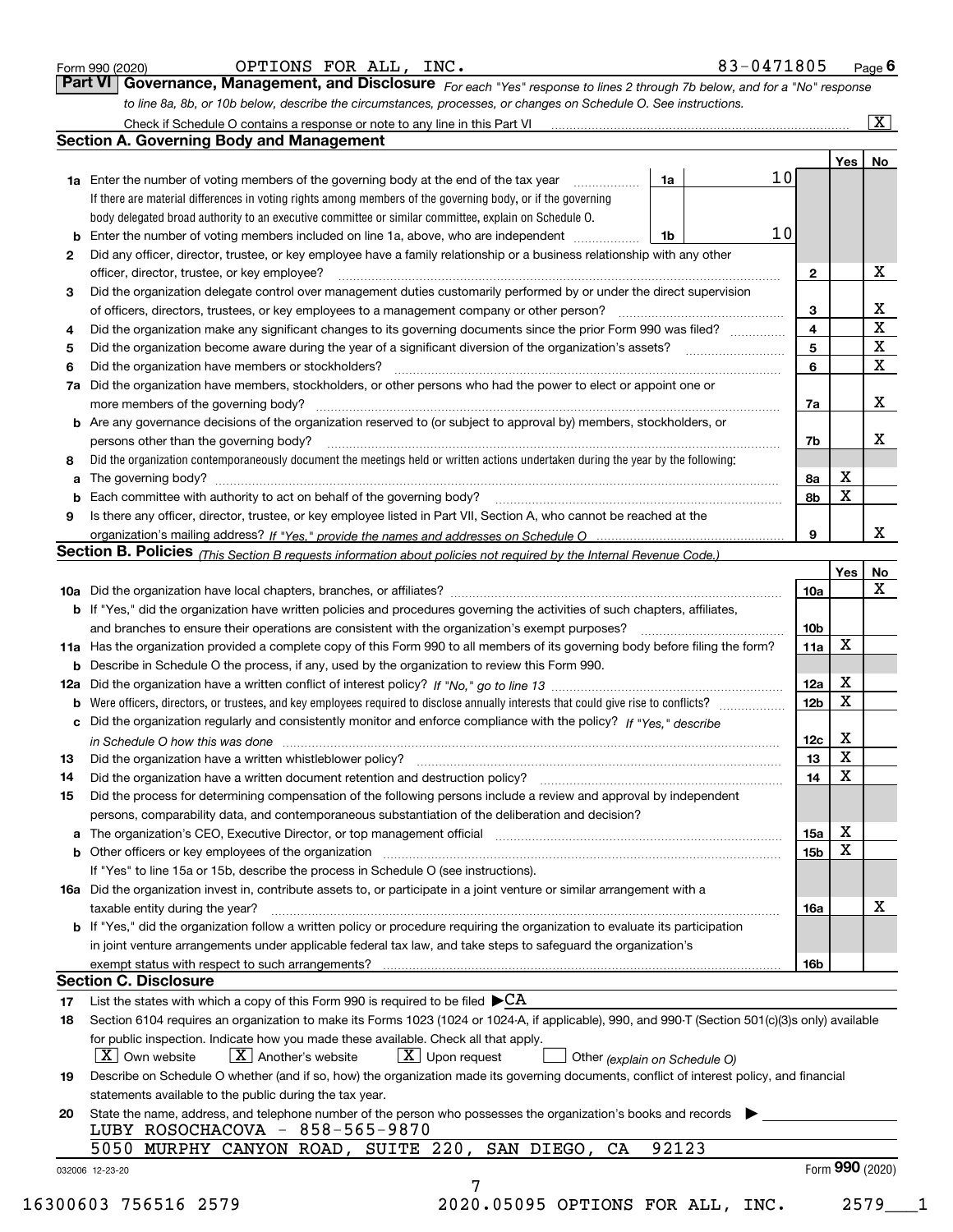| Form 990 (2020) | OPTIONS FOR ALL, INC.                                                                                                                                      | 83-0471805 | Page |
|-----------------|------------------------------------------------------------------------------------------------------------------------------------------------------------|------------|------|
|                 | <b>Part VII</b> Compensation of Officers, Directors, Trustees, Key Employees, Highest Compensated                                                          |            |      |
|                 | <b>Employees, and Independent Contractors</b>                                                                                                              |            |      |
|                 | Check if Schedule O contains a response or note to any line in this Part VII                                                                               |            |      |
| Section A.      | Officers, Directors, Trustees, Key Employees, and Highest Compensated Employees                                                                            |            |      |
|                 | to Campleta this tokic fer all persons required to be listed. Depart componention fer the solender wear anding with a within the experimetral townser town |            |      |

**1a •** List all of the organization's current officers, directors, trustees (whether individuals or organizations), regardless of amount of compensation. Complete this table for all persons required to be listed. Report compensation for the calendar year ending with or within the organization's tax year. Enter -0- in columns (D), (E), and (F) if no compensation was paid.

 $\bullet$  List all of the organization's  $\,$ current key employees, if any. See instructions for definition of "key employee."

**•** List the organization's five current highest compensated employees (other than an officer, director, trustee, or key employee) who received reportable compensation (Box 5 of Form W-2 and/or Box 7 of Form 1099-MISC) of more than \$100,000 from the organization and any related organizations.

**•** List all of the organization's former officers, key employees, and highest compensated employees who received more than \$100,000 of reportable compensation from the organization and any related organizations.

**former directors or trustees**  ¥ List all of the organization's that received, in the capacity as a former director or trustee of the organization, more than \$10,000 of reportable compensation from the organization and any related organizations.

See instructions for the order in which to list the persons above.

Check this box if neither the organization nor any related organization compensated any current officer, director, or trustee.  $\mathcal{L}^{\text{max}}$ 

| (A)                       | (B)               |                               |                      | (C)      |              |                                                                  |                         | (D)             | (E)                           | (F)                        |
|---------------------------|-------------------|-------------------------------|----------------------|----------|--------------|------------------------------------------------------------------|-------------------------|-----------------|-------------------------------|----------------------------|
| Name and title            | Average           |                               |                      | Position |              | (do not check more than one                                      |                         | Reportable      | Reportable                    | Estimated                  |
|                           | hours per         |                               |                      |          |              | box, unless person is both an<br>officer and a director/trustee) |                         | compensation    | compensation                  | amount of                  |
|                           | week<br>(list any |                               |                      |          |              |                                                                  |                         | from<br>the     | from related<br>organizations | other<br>compensation      |
|                           | hours for         |                               |                      |          |              |                                                                  |                         | organization    | (W-2/1099-MISC)               | from the                   |
|                           | related           |                               |                      |          |              |                                                                  |                         | (W-2/1099-MISC) |                               | organization               |
|                           | organizations     |                               |                      |          |              |                                                                  |                         |                 |                               | and related                |
|                           | below             | ndividual trustee or director | nstitutional trustee |          | Key employee | Highest compensated<br>  employee                                |                         |                 |                               | organizations              |
|                           | line)             |                               |                      | Officer  |              |                                                                  | Former                  |                 |                               |                            |
| KENNETH J. BARNES<br>(1)  | 40.00             |                               |                      |          |              |                                                                  |                         |                 |                               |                            |
| PRESIDENT & CEO           |                   |                               |                      | X        |              |                                                                  |                         | 216,876.        | 0.                            | 12,232.                    |
| RICHARD GUTIERREZ<br>(2)  | 0.00              |                               |                      |          |              |                                                                  |                         |                 |                               |                            |
| FORMER CFO                |                   |                               |                      |          |              |                                                                  | $\overline{\mathbf{X}}$ | 209,324.        | 0.                            | 7,589.                     |
| BRIAN ZOTTI<br>(3)        | 40.00             |                               |                      |          |              |                                                                  |                         |                 |                               |                            |
| COO                       |                   |                               |                      | X        |              |                                                                  |                         | $0$ .           | 0.                            | $0_{.}$                    |
| FRANK WHELAN<br>(4)       | 2.00              |                               |                      |          |              |                                                                  |                         |                 |                               |                            |
| <b>BOARD CHAIR</b>        |                   | $\mathbf X$                   |                      |          |              |                                                                  |                         | 0.              | 0.                            | $0_{.}$                    |
| RYAN BOWCOTT<br>(5)       | 2.00              |                               |                      |          |              |                                                                  |                         |                 |                               |                            |
| <b>BOARD MEMBER</b>       |                   | $\mathbf X$                   |                      |          |              |                                                                  |                         | 0.              | 0.                            | $\mathbf 0$ .              |
| KATHERYN CHEVALIER<br>(6) | 3.00              |                               |                      |          |              |                                                                  |                         |                 |                               |                            |
| <b>BOARD MEMBER</b>       |                   | $\mathbf X$                   |                      |          |              |                                                                  |                         | 0.              | 0.                            | $\mathbf 0$ .              |
| KARL GORMAN<br>(7)        | 2.00              |                               |                      |          |              |                                                                  |                         |                 |                               |                            |
| BOARD MEMBER              |                   | $\mathbf X$                   |                      |          |              |                                                                  |                         | 0.              | 0.                            | $0_{.}$                    |
| MATT CREIGHTON<br>(8)     | 2.00              |                               |                      |          |              |                                                                  |                         |                 |                               |                            |
| <b>BOARD MEMBER</b>       |                   | $\mathbf X$                   |                      |          |              |                                                                  |                         | 0.              | 0.                            | 0.                         |
| MICHELLE DIAZ AGHA<br>(9) | $\overline{2.00}$ |                               |                      |          |              |                                                                  |                         |                 |                               |                            |
| BOARD MEMBER              |                   | $\mathbf X$                   |                      |          |              |                                                                  |                         | 0.              | 0.                            | $\mathbf 0$ .              |
| (10) THERESA CARROLL      | 2.00              |                               |                      |          |              |                                                                  |                         |                 |                               |                            |
| <b>BOARD MEMBER</b>       |                   | $\mathbf X$                   |                      |          |              |                                                                  |                         | 0.              | 0.                            | $\mathbf 0$ .              |
| (11) LAN LAN CHEN         | 2.00              |                               |                      |          |              |                                                                  |                         |                 |                               |                            |
| BOARD MEMBER              |                   | $\mathbf X$                   |                      |          |              |                                                                  |                         | 0.              | 0.                            | 0.                         |
| (12) DR. STEVEN JONES     | 2.00              |                               |                      |          |              |                                                                  |                         |                 |                               |                            |
| <b>BOARD MEMBER</b>       |                   | $\mathbf x$                   |                      |          |              |                                                                  |                         | 0.              | 0.                            | $\mathbf 0$ .              |
| (13) CHRIS BROWN          | 2.00              |                               |                      |          |              |                                                                  |                         |                 |                               |                            |
| <b>BOARD MEMBER</b>       |                   | $\mathbf X$                   |                      |          |              |                                                                  |                         | 0.              | 0.                            | 0.                         |
|                           |                   |                               |                      |          |              |                                                                  |                         |                 |                               |                            |
|                           |                   |                               |                      |          |              |                                                                  |                         |                 |                               |                            |
|                           |                   |                               |                      |          |              |                                                                  |                         |                 |                               |                            |
|                           |                   |                               |                      |          |              |                                                                  |                         |                 |                               |                            |
|                           |                   |                               |                      |          |              |                                                                  |                         |                 |                               |                            |
|                           |                   |                               |                      |          |              |                                                                  |                         |                 |                               |                            |
|                           |                   |                               |                      |          |              |                                                                  |                         |                 |                               |                            |
|                           |                   |                               |                      |          |              |                                                                  |                         |                 |                               |                            |
|                           |                   |                               |                      |          |              |                                                                  |                         |                 |                               | $000 \times 200$<br>$\sim$ |

8

032007 12-23-20

Form (2020) **990**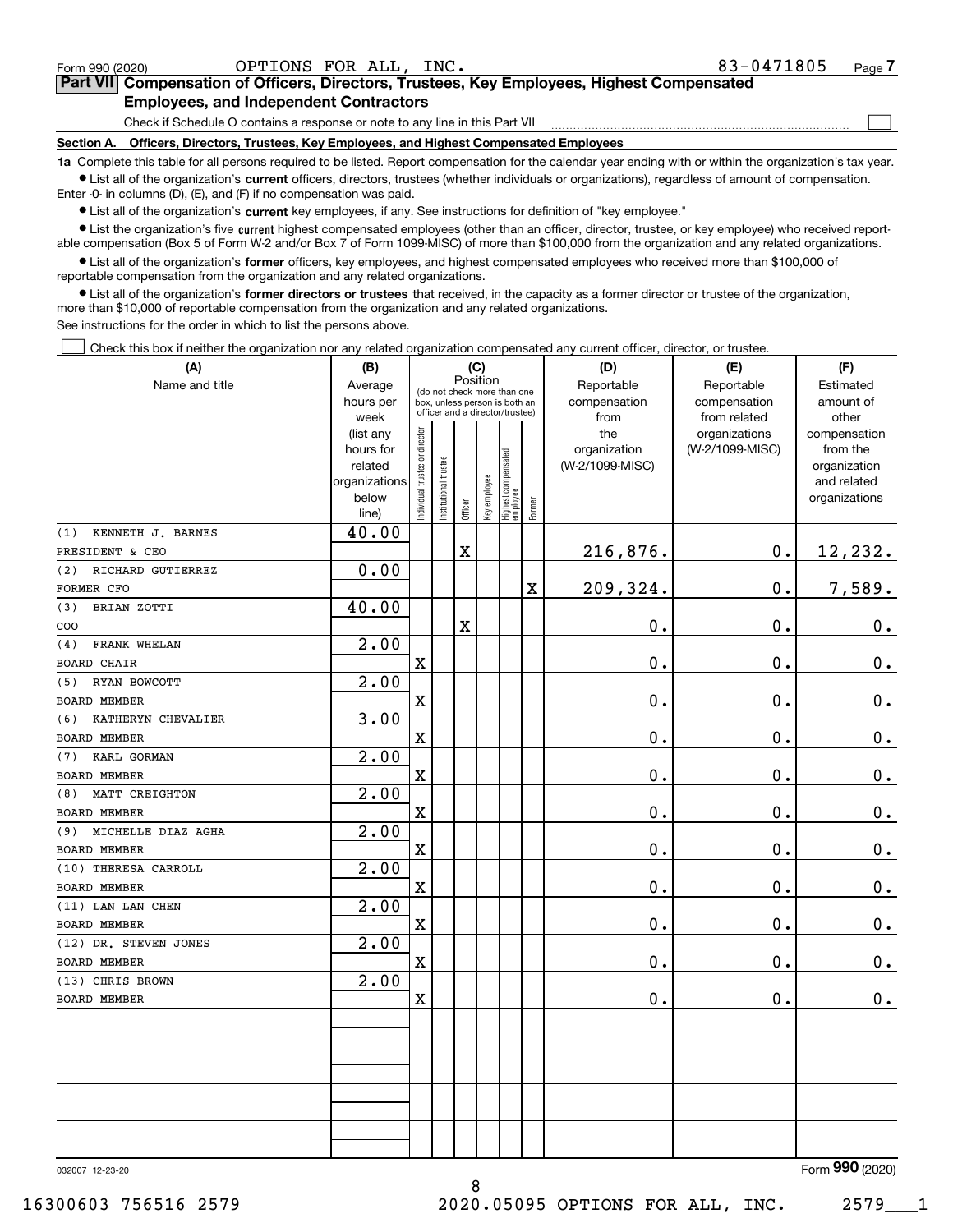|   | OPTIONS FOR ALL, INC.<br>Form 990 (2020)                                                                                                                                                                                                                                    |                                                                      |                                |                       |                 |              |                                                                                                 |        |                                           | 83-0471805                                        |                             |                     |                                                                          | Page 8  |
|---|-----------------------------------------------------------------------------------------------------------------------------------------------------------------------------------------------------------------------------------------------------------------------------|----------------------------------------------------------------------|--------------------------------|-----------------------|-----------------|--------------|-------------------------------------------------------------------------------------------------|--------|-------------------------------------------|---------------------------------------------------|-----------------------------|---------------------|--------------------------------------------------------------------------|---------|
|   | Part VII <br>Section A. Officers, Directors, Trustees, Key Employees, and Highest Compensated Employees (continued)                                                                                                                                                         |                                                                      |                                |                       |                 |              |                                                                                                 |        |                                           |                                                   |                             |                     |                                                                          |         |
|   | (A)<br>Name and title                                                                                                                                                                                                                                                       | (B)<br>Average<br>hours per<br>week                                  |                                |                       | (C)<br>Position |              | (do not check more than one<br>box, unless person is both an<br>officer and a director/trustee) |        | (D)<br>Reportable<br>compensation<br>from | (E)<br>Reportable<br>compensation<br>from related |                             |                     | (F)<br>Estimated<br>amount of<br>other                                   |         |
|   |                                                                                                                                                                                                                                                                             | (list any<br>hours for<br>related<br>organizations<br>below<br>line) | Individual trustee or director | Institutional trustee | Officer         | key employee | Highest compensated<br>  employee                                                               | Former | the<br>organization<br>(W-2/1099-MISC)    | organizations<br>(W-2/1099-MISC)                  |                             |                     | compensation<br>from the<br>organization<br>and related<br>organizations |         |
|   |                                                                                                                                                                                                                                                                             |                                                                      |                                |                       |                 |              |                                                                                                 |        |                                           |                                                   |                             |                     |                                                                          |         |
|   |                                                                                                                                                                                                                                                                             |                                                                      |                                |                       |                 |              |                                                                                                 |        |                                           |                                                   |                             |                     |                                                                          |         |
|   |                                                                                                                                                                                                                                                                             |                                                                      |                                |                       |                 |              |                                                                                                 |        |                                           |                                                   |                             |                     |                                                                          |         |
|   |                                                                                                                                                                                                                                                                             |                                                                      |                                |                       |                 |              |                                                                                                 |        |                                           |                                                   |                             |                     |                                                                          |         |
|   |                                                                                                                                                                                                                                                                             |                                                                      |                                |                       |                 |              |                                                                                                 |        |                                           |                                                   |                             |                     |                                                                          |         |
|   |                                                                                                                                                                                                                                                                             |                                                                      |                                |                       |                 |              |                                                                                                 |        |                                           |                                                   |                             |                     |                                                                          |         |
|   |                                                                                                                                                                                                                                                                             |                                                                      |                                |                       |                 |              |                                                                                                 |        |                                           |                                                   |                             |                     |                                                                          |         |
|   |                                                                                                                                                                                                                                                                             |                                                                      |                                |                       |                 |              |                                                                                                 |        | 426,200.                                  |                                                   | 0.                          |                     | 19,821.                                                                  |         |
|   | 1b Subtotal<br>c Total from continuation sheets to Part VII, Section A <b>manual</b> contains the Total from continuum                                                                                                                                                      |                                                                      |                                |                       |                 |              |                                                                                                 |        | 0.                                        |                                                   | $\overline{0}$ .            |                     |                                                                          | $0$ .   |
| 2 | Total number of individuals (including but not limited to those listed above) who received more than \$100,000 of reportable                                                                                                                                                |                                                                      |                                |                       |                 |              |                                                                                                 |        | 426,200.                                  |                                                   | $\overline{\mathfrak{o}}$ . |                     | 19,821.                                                                  |         |
|   | compensation from the organization $\blacktriangleright$                                                                                                                                                                                                                    |                                                                      |                                |                       |                 |              |                                                                                                 |        |                                           |                                                   |                             |                     | Yes                                                                      | 2<br>No |
| з | Did the organization list any former officer, director, trustee, key employee, or highest compensated employee on                                                                                                                                                           |                                                                      |                                |                       |                 |              |                                                                                                 |        |                                           |                                                   |                             |                     | X                                                                        |         |
| 4 | line 1a? If "Yes," complete Schedule J for such individual manufactured contained and the 1a? If "Yes," complete Schedule J for such individual<br>For any individual listed on line 1a, is the sum of reportable compensation and other compensation from the organization |                                                                      |                                |                       |                 |              |                                                                                                 |        |                                           |                                                   |                             | З<br>4              | X                                                                        |         |
| 5 | Did any person listed on line 1a receive or accrue compensation from any unrelated organization or individual for services                                                                                                                                                  |                                                                      |                                |                       |                 |              |                                                                                                 |        |                                           |                                                   |                             | 5                   |                                                                          | X       |
|   | <b>Section B. Independent Contractors</b>                                                                                                                                                                                                                                   |                                                                      |                                |                       |                 |              |                                                                                                 |        |                                           |                                                   |                             |                     |                                                                          |         |
| 1 | Complete this table for your five highest compensated independent contractors that received more than \$100,000 of compensation from<br>the organization. Report compensation for the calendar year ending with or within the organization's tax year.                      |                                                                      |                                |                       |                 |              |                                                                                                 |        |                                           |                                                   |                             |                     |                                                                          |         |
|   | (A)<br>Name and business address                                                                                                                                                                                                                                            |                                                                      |                                | <b>NONE</b>           |                 |              |                                                                                                 |        | (B)<br>Description of services            |                                                   |                             | (C)<br>Compensation |                                                                          |         |
|   |                                                                                                                                                                                                                                                                             |                                                                      |                                |                       |                 |              |                                                                                                 |        |                                           |                                                   |                             |                     |                                                                          |         |
|   |                                                                                                                                                                                                                                                                             |                                                                      |                                |                       |                 |              |                                                                                                 |        |                                           |                                                   |                             |                     |                                                                          |         |
|   |                                                                                                                                                                                                                                                                             |                                                                      |                                |                       |                 |              |                                                                                                 |        |                                           |                                                   |                             |                     |                                                                          |         |
|   |                                                                                                                                                                                                                                                                             |                                                                      |                                |                       |                 |              |                                                                                                 |        |                                           |                                                   |                             |                     |                                                                          |         |
| 2 | Total number of independent contractors (including but not limited to those listed above) who received more than<br>\$100,000 of compensation from the organization                                                                                                         |                                                                      |                                |                       |                 | 0            |                                                                                                 |        |                                           |                                                   |                             |                     |                                                                          |         |
|   |                                                                                                                                                                                                                                                                             |                                                                      |                                |                       |                 |              |                                                                                                 |        |                                           |                                                   |                             | Form 990 (2020)     |                                                                          |         |

032008 12-23-20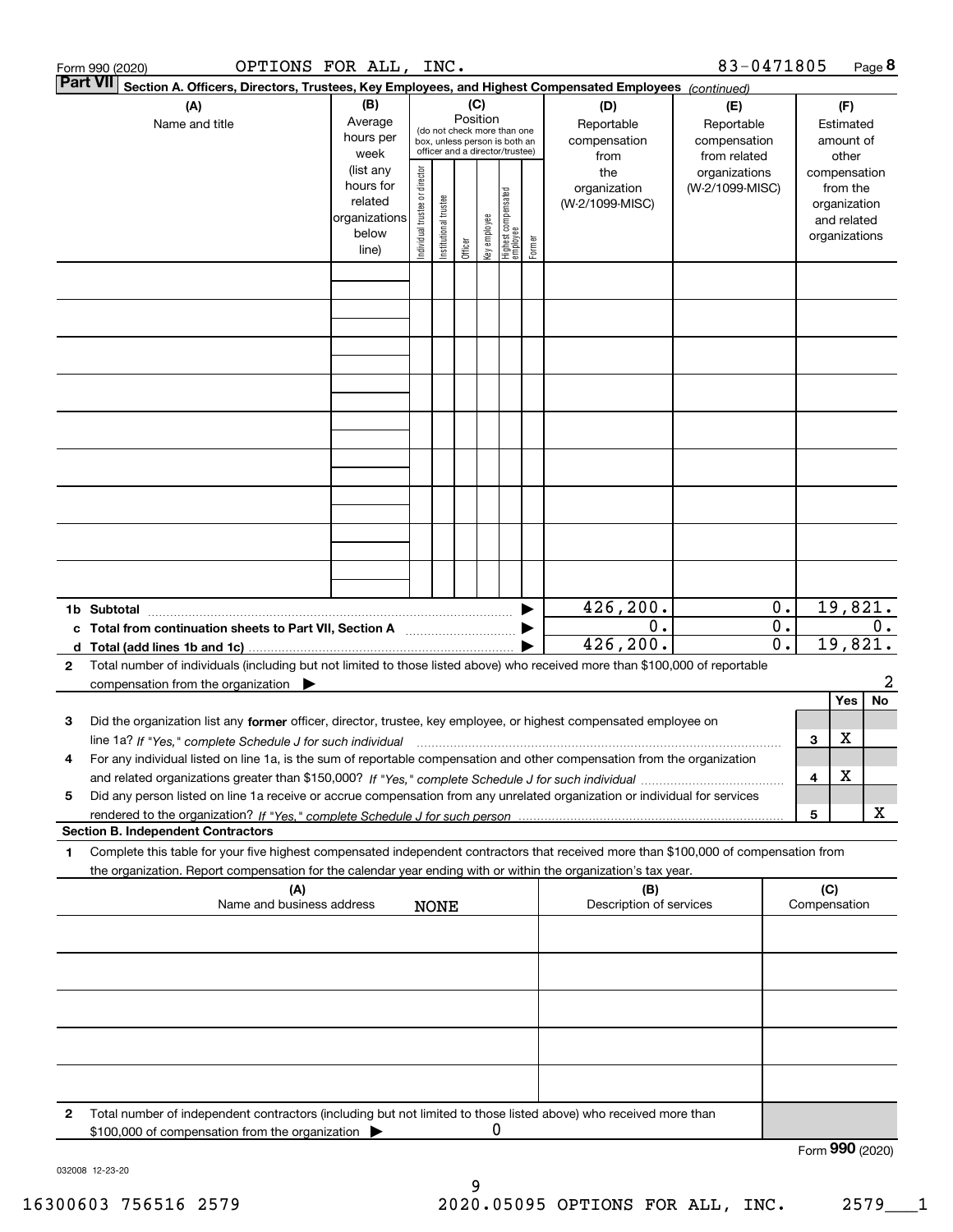| <b>Part VIII</b><br>Check if Schedule O contains a response or note to any line in this Part VIII<br>$\overline{(\mathsf{B})}$ $\overline{(\mathsf{C})}$<br>(A)<br>Related or exempt<br>Unrelated<br>Total revenue<br>function revenue<br>lbusiness revenue<br>1 a Federated campaigns<br>1a<br>Contributions, Gifts, Grants<br>and Other Similar Amounts<br>1 <sub>b</sub><br>Membership dues<br>b<br>1 <sub>c</sub><br>Fundraising events<br>с<br>1 <sub>d</sub><br>d Related organizations<br>328, 312.<br>Government grants (contributions)<br>1e<br>е<br>f All other contributions, gifts, grants, and<br>64,244.<br>1f<br>similar amounts not included above<br> 1g <br>Noncash contributions included in lines 1a-1f<br>g<br>392,556.<br><b>Business Code</b><br>624310<br>19,430,246.<br>CONTRACTS & PROGRAM REVENUE<br>19,430,246.<br>2a<br>Program Service<br>Revenue<br>b<br><u> 1989 - Johann Barn, fransk politik amerikansk politik (</u><br>с<br><u> 1980 - Andrea Stadt Britain, amerikansk politiker (</u><br>d<br><u> 1989 - Johann Stein, mars an deus an deus Amerikaanse komme</u><br>е<br>f All other program service revenue<br>19,430,246.<br>a<br>Investment income (including dividends, interest, and<br>3<br>24,759.<br>Income from investment of tax-exempt bond proceeds<br>4<br>5<br>(ii) Personal<br>(i) Real<br>6 a Gross rents<br>6a<br>.<br>6 <sub>b</sub><br>Less: rental expenses<br>b<br>Rental income or (loss)<br>6с<br>c<br>d Net rental income or (loss)<br>(i) Securities<br>(ii) Other<br>7 a Gross amount from sales of<br>assets other than inventory<br>7a<br><b>b</b> Less: cost or other basis<br>evenue<br>and sales expenses<br>7b<br>7c<br>c Gain or (loss)<br>Other R<br>8 a Gross income from fundraising events (not<br>including \$<br>contributions reported on line 1c). See<br>107,013.<br>  8a<br>153, 313.<br>8b<br>b<br>$-46,300.$<br>Net income or (loss) from fundraising events<br>▶<br>с<br>9 a Gross income from gaming activities. See<br>  9a<br>9 <sub>b</sub><br>c Net income or (loss) from gaming activities<br>10 a Gross sales of inventory, less returns<br> 10a<br>10 <sub>b</sub><br><b>b</b> Less: cost of goods sold<br>c Net income or (loss) from sales of inventory<br><b>Business Code</b><br>Miscellaneous<br>Revenue<br>11a<br><u> 1980 - Johann Stein, marwolaethau a bhann an t-Amhainn an t-Amhainn an t-Amhainn an t-Amhainn an t-Amhainn an</u><br>b<br>с<br>the contract of the contract of the contract of the contract of the contract of<br>$\blacktriangleright$ | Form 990 (2020) | OPTIONS FOR ALL,            | INC. |  | 83-0471805 | Page 9                                                          |
|------------------------------------------------------------------------------------------------------------------------------------------------------------------------------------------------------------------------------------------------------------------------------------------------------------------------------------------------------------------------------------------------------------------------------------------------------------------------------------------------------------------------------------------------------------------------------------------------------------------------------------------------------------------------------------------------------------------------------------------------------------------------------------------------------------------------------------------------------------------------------------------------------------------------------------------------------------------------------------------------------------------------------------------------------------------------------------------------------------------------------------------------------------------------------------------------------------------------------------------------------------------------------------------------------------------------------------------------------------------------------------------------------------------------------------------------------------------------------------------------------------------------------------------------------------------------------------------------------------------------------------------------------------------------------------------------------------------------------------------------------------------------------------------------------------------------------------------------------------------------------------------------------------------------------------------------------------------------------------------------------------------------------------------------------------------------------------------------------------------------------------------------------------------------------------------------------------------------------------------------------------------------------------------------------------------------------------------------------------------------------------------------------------------------------------------------------------------------------------------------------------------------------------------------------------------|-----------------|-----------------------------|------|--|------------|-----------------------------------------------------------------|
|                                                                                                                                                                                                                                                                                                                                                                                                                                                                                                                                                                                                                                                                                                                                                                                                                                                                                                                                                                                                                                                                                                                                                                                                                                                                                                                                                                                                                                                                                                                                                                                                                                                                                                                                                                                                                                                                                                                                                                                                                                                                                                                                                                                                                                                                                                                                                                                                                                                                                                                                                                  |                 | <b>Statement of Revenue</b> |      |  |            |                                                                 |
|                                                                                                                                                                                                                                                                                                                                                                                                                                                                                                                                                                                                                                                                                                                                                                                                                                                                                                                                                                                                                                                                                                                                                                                                                                                                                                                                                                                                                                                                                                                                                                                                                                                                                                                                                                                                                                                                                                                                                                                                                                                                                                                                                                                                                                                                                                                                                                                                                                                                                                                                                                  |                 |                             |      |  |            |                                                                 |
|                                                                                                                                                                                                                                                                                                                                                                                                                                                                                                                                                                                                                                                                                                                                                                                                                                                                                                                                                                                                                                                                                                                                                                                                                                                                                                                                                                                                                                                                                                                                                                                                                                                                                                                                                                                                                                                                                                                                                                                                                                                                                                                                                                                                                                                                                                                                                                                                                                                                                                                                                                  |                 |                             |      |  |            | (D)<br>Revenue excluded<br>from tax under<br>sections 512 - 514 |
|                                                                                                                                                                                                                                                                                                                                                                                                                                                                                                                                                                                                                                                                                                                                                                                                                                                                                                                                                                                                                                                                                                                                                                                                                                                                                                                                                                                                                                                                                                                                                                                                                                                                                                                                                                                                                                                                                                                                                                                                                                                                                                                                                                                                                                                                                                                                                                                                                                                                                                                                                                  |                 |                             |      |  |            |                                                                 |
|                                                                                                                                                                                                                                                                                                                                                                                                                                                                                                                                                                                                                                                                                                                                                                                                                                                                                                                                                                                                                                                                                                                                                                                                                                                                                                                                                                                                                                                                                                                                                                                                                                                                                                                                                                                                                                                                                                                                                                                                                                                                                                                                                                                                                                                                                                                                                                                                                                                                                                                                                                  |                 |                             |      |  |            |                                                                 |
|                                                                                                                                                                                                                                                                                                                                                                                                                                                                                                                                                                                                                                                                                                                                                                                                                                                                                                                                                                                                                                                                                                                                                                                                                                                                                                                                                                                                                                                                                                                                                                                                                                                                                                                                                                                                                                                                                                                                                                                                                                                                                                                                                                                                                                                                                                                                                                                                                                                                                                                                                                  |                 |                             |      |  |            |                                                                 |
|                                                                                                                                                                                                                                                                                                                                                                                                                                                                                                                                                                                                                                                                                                                                                                                                                                                                                                                                                                                                                                                                                                                                                                                                                                                                                                                                                                                                                                                                                                                                                                                                                                                                                                                                                                                                                                                                                                                                                                                                                                                                                                                                                                                                                                                                                                                                                                                                                                                                                                                                                                  |                 |                             |      |  |            |                                                                 |
|                                                                                                                                                                                                                                                                                                                                                                                                                                                                                                                                                                                                                                                                                                                                                                                                                                                                                                                                                                                                                                                                                                                                                                                                                                                                                                                                                                                                                                                                                                                                                                                                                                                                                                                                                                                                                                                                                                                                                                                                                                                                                                                                                                                                                                                                                                                                                                                                                                                                                                                                                                  |                 |                             |      |  |            |                                                                 |
|                                                                                                                                                                                                                                                                                                                                                                                                                                                                                                                                                                                                                                                                                                                                                                                                                                                                                                                                                                                                                                                                                                                                                                                                                                                                                                                                                                                                                                                                                                                                                                                                                                                                                                                                                                                                                                                                                                                                                                                                                                                                                                                                                                                                                                                                                                                                                                                                                                                                                                                                                                  |                 |                             |      |  |            |                                                                 |
|                                                                                                                                                                                                                                                                                                                                                                                                                                                                                                                                                                                                                                                                                                                                                                                                                                                                                                                                                                                                                                                                                                                                                                                                                                                                                                                                                                                                                                                                                                                                                                                                                                                                                                                                                                                                                                                                                                                                                                                                                                                                                                                                                                                                                                                                                                                                                                                                                                                                                                                                                                  |                 |                             |      |  |            |                                                                 |
|                                                                                                                                                                                                                                                                                                                                                                                                                                                                                                                                                                                                                                                                                                                                                                                                                                                                                                                                                                                                                                                                                                                                                                                                                                                                                                                                                                                                                                                                                                                                                                                                                                                                                                                                                                                                                                                                                                                                                                                                                                                                                                                                                                                                                                                                                                                                                                                                                                                                                                                                                                  |                 |                             |      |  |            |                                                                 |
|                                                                                                                                                                                                                                                                                                                                                                                                                                                                                                                                                                                                                                                                                                                                                                                                                                                                                                                                                                                                                                                                                                                                                                                                                                                                                                                                                                                                                                                                                                                                                                                                                                                                                                                                                                                                                                                                                                                                                                                                                                                                                                                                                                                                                                                                                                                                                                                                                                                                                                                                                                  |                 |                             |      |  |            |                                                                 |
|                                                                                                                                                                                                                                                                                                                                                                                                                                                                                                                                                                                                                                                                                                                                                                                                                                                                                                                                                                                                                                                                                                                                                                                                                                                                                                                                                                                                                                                                                                                                                                                                                                                                                                                                                                                                                                                                                                                                                                                                                                                                                                                                                                                                                                                                                                                                                                                                                                                                                                                                                                  |                 |                             |      |  |            |                                                                 |
|                                                                                                                                                                                                                                                                                                                                                                                                                                                                                                                                                                                                                                                                                                                                                                                                                                                                                                                                                                                                                                                                                                                                                                                                                                                                                                                                                                                                                                                                                                                                                                                                                                                                                                                                                                                                                                                                                                                                                                                                                                                                                                                                                                                                                                                                                                                                                                                                                                                                                                                                                                  |                 |                             |      |  |            |                                                                 |
|                                                                                                                                                                                                                                                                                                                                                                                                                                                                                                                                                                                                                                                                                                                                                                                                                                                                                                                                                                                                                                                                                                                                                                                                                                                                                                                                                                                                                                                                                                                                                                                                                                                                                                                                                                                                                                                                                                                                                                                                                                                                                                                                                                                                                                                                                                                                                                                                                                                                                                                                                                  |                 |                             |      |  |            |                                                                 |
|                                                                                                                                                                                                                                                                                                                                                                                                                                                                                                                                                                                                                                                                                                                                                                                                                                                                                                                                                                                                                                                                                                                                                                                                                                                                                                                                                                                                                                                                                                                                                                                                                                                                                                                                                                                                                                                                                                                                                                                                                                                                                                                                                                                                                                                                                                                                                                                                                                                                                                                                                                  |                 |                             |      |  |            |                                                                 |
|                                                                                                                                                                                                                                                                                                                                                                                                                                                                                                                                                                                                                                                                                                                                                                                                                                                                                                                                                                                                                                                                                                                                                                                                                                                                                                                                                                                                                                                                                                                                                                                                                                                                                                                                                                                                                                                                                                                                                                                                                                                                                                                                                                                                                                                                                                                                                                                                                                                                                                                                                                  |                 |                             |      |  |            |                                                                 |
|                                                                                                                                                                                                                                                                                                                                                                                                                                                                                                                                                                                                                                                                                                                                                                                                                                                                                                                                                                                                                                                                                                                                                                                                                                                                                                                                                                                                                                                                                                                                                                                                                                                                                                                                                                                                                                                                                                                                                                                                                                                                                                                                                                                                                                                                                                                                                                                                                                                                                                                                                                  |                 |                             |      |  |            |                                                                 |
|                                                                                                                                                                                                                                                                                                                                                                                                                                                                                                                                                                                                                                                                                                                                                                                                                                                                                                                                                                                                                                                                                                                                                                                                                                                                                                                                                                                                                                                                                                                                                                                                                                                                                                                                                                                                                                                                                                                                                                                                                                                                                                                                                                                                                                                                                                                                                                                                                                                                                                                                                                  |                 |                             |      |  |            |                                                                 |
|                                                                                                                                                                                                                                                                                                                                                                                                                                                                                                                                                                                                                                                                                                                                                                                                                                                                                                                                                                                                                                                                                                                                                                                                                                                                                                                                                                                                                                                                                                                                                                                                                                                                                                                                                                                                                                                                                                                                                                                                                                                                                                                                                                                                                                                                                                                                                                                                                                                                                                                                                                  |                 |                             |      |  |            |                                                                 |
|                                                                                                                                                                                                                                                                                                                                                                                                                                                                                                                                                                                                                                                                                                                                                                                                                                                                                                                                                                                                                                                                                                                                                                                                                                                                                                                                                                                                                                                                                                                                                                                                                                                                                                                                                                                                                                                                                                                                                                                                                                                                                                                                                                                                                                                                                                                                                                                                                                                                                                                                                                  |                 |                             |      |  |            |                                                                 |
|                                                                                                                                                                                                                                                                                                                                                                                                                                                                                                                                                                                                                                                                                                                                                                                                                                                                                                                                                                                                                                                                                                                                                                                                                                                                                                                                                                                                                                                                                                                                                                                                                                                                                                                                                                                                                                                                                                                                                                                                                                                                                                                                                                                                                                                                                                                                                                                                                                                                                                                                                                  |                 |                             |      |  |            |                                                                 |
|                                                                                                                                                                                                                                                                                                                                                                                                                                                                                                                                                                                                                                                                                                                                                                                                                                                                                                                                                                                                                                                                                                                                                                                                                                                                                                                                                                                                                                                                                                                                                                                                                                                                                                                                                                                                                                                                                                                                                                                                                                                                                                                                                                                                                                                                                                                                                                                                                                                                                                                                                                  |                 |                             |      |  |            | 24,759.                                                         |
|                                                                                                                                                                                                                                                                                                                                                                                                                                                                                                                                                                                                                                                                                                                                                                                                                                                                                                                                                                                                                                                                                                                                                                                                                                                                                                                                                                                                                                                                                                                                                                                                                                                                                                                                                                                                                                                                                                                                                                                                                                                                                                                                                                                                                                                                                                                                                                                                                                                                                                                                                                  |                 |                             |      |  |            |                                                                 |
|                                                                                                                                                                                                                                                                                                                                                                                                                                                                                                                                                                                                                                                                                                                                                                                                                                                                                                                                                                                                                                                                                                                                                                                                                                                                                                                                                                                                                                                                                                                                                                                                                                                                                                                                                                                                                                                                                                                                                                                                                                                                                                                                                                                                                                                                                                                                                                                                                                                                                                                                                                  |                 |                             |      |  |            |                                                                 |
|                                                                                                                                                                                                                                                                                                                                                                                                                                                                                                                                                                                                                                                                                                                                                                                                                                                                                                                                                                                                                                                                                                                                                                                                                                                                                                                                                                                                                                                                                                                                                                                                                                                                                                                                                                                                                                                                                                                                                                                                                                                                                                                                                                                                                                                                                                                                                                                                                                                                                                                                                                  |                 |                             |      |  |            |                                                                 |
|                                                                                                                                                                                                                                                                                                                                                                                                                                                                                                                                                                                                                                                                                                                                                                                                                                                                                                                                                                                                                                                                                                                                                                                                                                                                                                                                                                                                                                                                                                                                                                                                                                                                                                                                                                                                                                                                                                                                                                                                                                                                                                                                                                                                                                                                                                                                                                                                                                                                                                                                                                  |                 |                             |      |  |            |                                                                 |
|                                                                                                                                                                                                                                                                                                                                                                                                                                                                                                                                                                                                                                                                                                                                                                                                                                                                                                                                                                                                                                                                                                                                                                                                                                                                                                                                                                                                                                                                                                                                                                                                                                                                                                                                                                                                                                                                                                                                                                                                                                                                                                                                                                                                                                                                                                                                                                                                                                                                                                                                                                  |                 |                             |      |  |            |                                                                 |
|                                                                                                                                                                                                                                                                                                                                                                                                                                                                                                                                                                                                                                                                                                                                                                                                                                                                                                                                                                                                                                                                                                                                                                                                                                                                                                                                                                                                                                                                                                                                                                                                                                                                                                                                                                                                                                                                                                                                                                                                                                                                                                                                                                                                                                                                                                                                                                                                                                                                                                                                                                  |                 |                             |      |  |            |                                                                 |
|                                                                                                                                                                                                                                                                                                                                                                                                                                                                                                                                                                                                                                                                                                                                                                                                                                                                                                                                                                                                                                                                                                                                                                                                                                                                                                                                                                                                                                                                                                                                                                                                                                                                                                                                                                                                                                                                                                                                                                                                                                                                                                                                                                                                                                                                                                                                                                                                                                                                                                                                                                  |                 |                             |      |  |            |                                                                 |
|                                                                                                                                                                                                                                                                                                                                                                                                                                                                                                                                                                                                                                                                                                                                                                                                                                                                                                                                                                                                                                                                                                                                                                                                                                                                                                                                                                                                                                                                                                                                                                                                                                                                                                                                                                                                                                                                                                                                                                                                                                                                                                                                                                                                                                                                                                                                                                                                                                                                                                                                                                  |                 |                             |      |  |            |                                                                 |
|                                                                                                                                                                                                                                                                                                                                                                                                                                                                                                                                                                                                                                                                                                                                                                                                                                                                                                                                                                                                                                                                                                                                                                                                                                                                                                                                                                                                                                                                                                                                                                                                                                                                                                                                                                                                                                                                                                                                                                                                                                                                                                                                                                                                                                                                                                                                                                                                                                                                                                                                                                  |                 |                             |      |  |            |                                                                 |
|                                                                                                                                                                                                                                                                                                                                                                                                                                                                                                                                                                                                                                                                                                                                                                                                                                                                                                                                                                                                                                                                                                                                                                                                                                                                                                                                                                                                                                                                                                                                                                                                                                                                                                                                                                                                                                                                                                                                                                                                                                                                                                                                                                                                                                                                                                                                                                                                                                                                                                                                                                  |                 |                             |      |  |            |                                                                 |
|                                                                                                                                                                                                                                                                                                                                                                                                                                                                                                                                                                                                                                                                                                                                                                                                                                                                                                                                                                                                                                                                                                                                                                                                                                                                                                                                                                                                                                                                                                                                                                                                                                                                                                                                                                                                                                                                                                                                                                                                                                                                                                                                                                                                                                                                                                                                                                                                                                                                                                                                                                  |                 |                             |      |  |            |                                                                 |
|                                                                                                                                                                                                                                                                                                                                                                                                                                                                                                                                                                                                                                                                                                                                                                                                                                                                                                                                                                                                                                                                                                                                                                                                                                                                                                                                                                                                                                                                                                                                                                                                                                                                                                                                                                                                                                                                                                                                                                                                                                                                                                                                                                                                                                                                                                                                                                                                                                                                                                                                                                  |                 |                             |      |  |            |                                                                 |
|                                                                                                                                                                                                                                                                                                                                                                                                                                                                                                                                                                                                                                                                                                                                                                                                                                                                                                                                                                                                                                                                                                                                                                                                                                                                                                                                                                                                                                                                                                                                                                                                                                                                                                                                                                                                                                                                                                                                                                                                                                                                                                                                                                                                                                                                                                                                                                                                                                                                                                                                                                  |                 |                             |      |  |            |                                                                 |
|                                                                                                                                                                                                                                                                                                                                                                                                                                                                                                                                                                                                                                                                                                                                                                                                                                                                                                                                                                                                                                                                                                                                                                                                                                                                                                                                                                                                                                                                                                                                                                                                                                                                                                                                                                                                                                                                                                                                                                                                                                                                                                                                                                                                                                                                                                                                                                                                                                                                                                                                                                  |                 |                             |      |  |            |                                                                 |
|                                                                                                                                                                                                                                                                                                                                                                                                                                                                                                                                                                                                                                                                                                                                                                                                                                                                                                                                                                                                                                                                                                                                                                                                                                                                                                                                                                                                                                                                                                                                                                                                                                                                                                                                                                                                                                                                                                                                                                                                                                                                                                                                                                                                                                                                                                                                                                                                                                                                                                                                                                  |                 |                             |      |  |            |                                                                 |
|                                                                                                                                                                                                                                                                                                                                                                                                                                                                                                                                                                                                                                                                                                                                                                                                                                                                                                                                                                                                                                                                                                                                                                                                                                                                                                                                                                                                                                                                                                                                                                                                                                                                                                                                                                                                                                                                                                                                                                                                                                                                                                                                                                                                                                                                                                                                                                                                                                                                                                                                                                  |                 |                             |      |  |            |                                                                 |
|                                                                                                                                                                                                                                                                                                                                                                                                                                                                                                                                                                                                                                                                                                                                                                                                                                                                                                                                                                                                                                                                                                                                                                                                                                                                                                                                                                                                                                                                                                                                                                                                                                                                                                                                                                                                                                                                                                                                                                                                                                                                                                                                                                                                                                                                                                                                                                                                                                                                                                                                                                  |                 |                             |      |  |            |                                                                 |
|                                                                                                                                                                                                                                                                                                                                                                                                                                                                                                                                                                                                                                                                                                                                                                                                                                                                                                                                                                                                                                                                                                                                                                                                                                                                                                                                                                                                                                                                                                                                                                                                                                                                                                                                                                                                                                                                                                                                                                                                                                                                                                                                                                                                                                                                                                                                                                                                                                                                                                                                                                  |                 |                             |      |  |            |                                                                 |
|                                                                                                                                                                                                                                                                                                                                                                                                                                                                                                                                                                                                                                                                                                                                                                                                                                                                                                                                                                                                                                                                                                                                                                                                                                                                                                                                                                                                                                                                                                                                                                                                                                                                                                                                                                                                                                                                                                                                                                                                                                                                                                                                                                                                                                                                                                                                                                                                                                                                                                                                                                  |                 |                             |      |  |            | $-46,300.$                                                      |
|                                                                                                                                                                                                                                                                                                                                                                                                                                                                                                                                                                                                                                                                                                                                                                                                                                                                                                                                                                                                                                                                                                                                                                                                                                                                                                                                                                                                                                                                                                                                                                                                                                                                                                                                                                                                                                                                                                                                                                                                                                                                                                                                                                                                                                                                                                                                                                                                                                                                                                                                                                  |                 |                             |      |  |            |                                                                 |
|                                                                                                                                                                                                                                                                                                                                                                                                                                                                                                                                                                                                                                                                                                                                                                                                                                                                                                                                                                                                                                                                                                                                                                                                                                                                                                                                                                                                                                                                                                                                                                                                                                                                                                                                                                                                                                                                                                                                                                                                                                                                                                                                                                                                                                                                                                                                                                                                                                                                                                                                                                  |                 |                             |      |  |            |                                                                 |
|                                                                                                                                                                                                                                                                                                                                                                                                                                                                                                                                                                                                                                                                                                                                                                                                                                                                                                                                                                                                                                                                                                                                                                                                                                                                                                                                                                                                                                                                                                                                                                                                                                                                                                                                                                                                                                                                                                                                                                                                                                                                                                                                                                                                                                                                                                                                                                                                                                                                                                                                                                  |                 |                             |      |  |            |                                                                 |
|                                                                                                                                                                                                                                                                                                                                                                                                                                                                                                                                                                                                                                                                                                                                                                                                                                                                                                                                                                                                                                                                                                                                                                                                                                                                                                                                                                                                                                                                                                                                                                                                                                                                                                                                                                                                                                                                                                                                                                                                                                                                                                                                                                                                                                                                                                                                                                                                                                                                                                                                                                  |                 |                             |      |  |            |                                                                 |
|                                                                                                                                                                                                                                                                                                                                                                                                                                                                                                                                                                                                                                                                                                                                                                                                                                                                                                                                                                                                                                                                                                                                                                                                                                                                                                                                                                                                                                                                                                                                                                                                                                                                                                                                                                                                                                                                                                                                                                                                                                                                                                                                                                                                                                                                                                                                                                                                                                                                                                                                                                  |                 |                             |      |  |            |                                                                 |
|                                                                                                                                                                                                                                                                                                                                                                                                                                                                                                                                                                                                                                                                                                                                                                                                                                                                                                                                                                                                                                                                                                                                                                                                                                                                                                                                                                                                                                                                                                                                                                                                                                                                                                                                                                                                                                                                                                                                                                                                                                                                                                                                                                                                                                                                                                                                                                                                                                                                                                                                                                  |                 |                             |      |  |            |                                                                 |
|                                                                                                                                                                                                                                                                                                                                                                                                                                                                                                                                                                                                                                                                                                                                                                                                                                                                                                                                                                                                                                                                                                                                                                                                                                                                                                                                                                                                                                                                                                                                                                                                                                                                                                                                                                                                                                                                                                                                                                                                                                                                                                                                                                                                                                                                                                                                                                                                                                                                                                                                                                  |                 |                             |      |  |            |                                                                 |
|                                                                                                                                                                                                                                                                                                                                                                                                                                                                                                                                                                                                                                                                                                                                                                                                                                                                                                                                                                                                                                                                                                                                                                                                                                                                                                                                                                                                                                                                                                                                                                                                                                                                                                                                                                                                                                                                                                                                                                                                                                                                                                                                                                                                                                                                                                                                                                                                                                                                                                                                                                  |                 |                             |      |  |            |                                                                 |
|                                                                                                                                                                                                                                                                                                                                                                                                                                                                                                                                                                                                                                                                                                                                                                                                                                                                                                                                                                                                                                                                                                                                                                                                                                                                                                                                                                                                                                                                                                                                                                                                                                                                                                                                                                                                                                                                                                                                                                                                                                                                                                                                                                                                                                                                                                                                                                                                                                                                                                                                                                  |                 |                             |      |  |            |                                                                 |
|                                                                                                                                                                                                                                                                                                                                                                                                                                                                                                                                                                                                                                                                                                                                                                                                                                                                                                                                                                                                                                                                                                                                                                                                                                                                                                                                                                                                                                                                                                                                                                                                                                                                                                                                                                                                                                                                                                                                                                                                                                                                                                                                                                                                                                                                                                                                                                                                                                                                                                                                                                  |                 |                             |      |  |            |                                                                 |
|                                                                                                                                                                                                                                                                                                                                                                                                                                                                                                                                                                                                                                                                                                                                                                                                                                                                                                                                                                                                                                                                                                                                                                                                                                                                                                                                                                                                                                                                                                                                                                                                                                                                                                                                                                                                                                                                                                                                                                                                                                                                                                                                                                                                                                                                                                                                                                                                                                                                                                                                                                  |                 |                             |      |  |            |                                                                 |
|                                                                                                                                                                                                                                                                                                                                                                                                                                                                                                                                                                                                                                                                                                                                                                                                                                                                                                                                                                                                                                                                                                                                                                                                                                                                                                                                                                                                                                                                                                                                                                                                                                                                                                                                                                                                                                                                                                                                                                                                                                                                                                                                                                                                                                                                                                                                                                                                                                                                                                                                                                  |                 |                             |      |  |            |                                                                 |
|                                                                                                                                                                                                                                                                                                                                                                                                                                                                                                                                                                                                                                                                                                                                                                                                                                                                                                                                                                                                                                                                                                                                                                                                                                                                                                                                                                                                                                                                                                                                                                                                                                                                                                                                                                                                                                                                                                                                                                                                                                                                                                                                                                                                                                                                                                                                                                                                                                                                                                                                                                  |                 |                             |      |  |            |                                                                 |
|                                                                                                                                                                                                                                                                                                                                                                                                                                                                                                                                                                                                                                                                                                                                                                                                                                                                                                                                                                                                                                                                                                                                                                                                                                                                                                                                                                                                                                                                                                                                                                                                                                                                                                                                                                                                                                                                                                                                                                                                                                                                                                                                                                                                                                                                                                                                                                                                                                                                                                                                                                  |                 |                             |      |  |            |                                                                 |
|                                                                                                                                                                                                                                                                                                                                                                                                                                                                                                                                                                                                                                                                                                                                                                                                                                                                                                                                                                                                                                                                                                                                                                                                                                                                                                                                                                                                                                                                                                                                                                                                                                                                                                                                                                                                                                                                                                                                                                                                                                                                                                                                                                                                                                                                                                                                                                                                                                                                                                                                                                  |                 |                             |      |  |            |                                                                 |
| 19,430,246.<br>19,801,261.<br>$\mathbf{0}$ .<br>12                                                                                                                                                                                                                                                                                                                                                                                                                                                                                                                                                                                                                                                                                                                                                                                                                                                                                                                                                                                                                                                                                                                                                                                                                                                                                                                                                                                                                                                                                                                                                                                                                                                                                                                                                                                                                                                                                                                                                                                                                                                                                                                                                                                                                                                                                                                                                                                                                                                                                                               |                 |                             |      |  |            | $-21,541.$                                                      |

10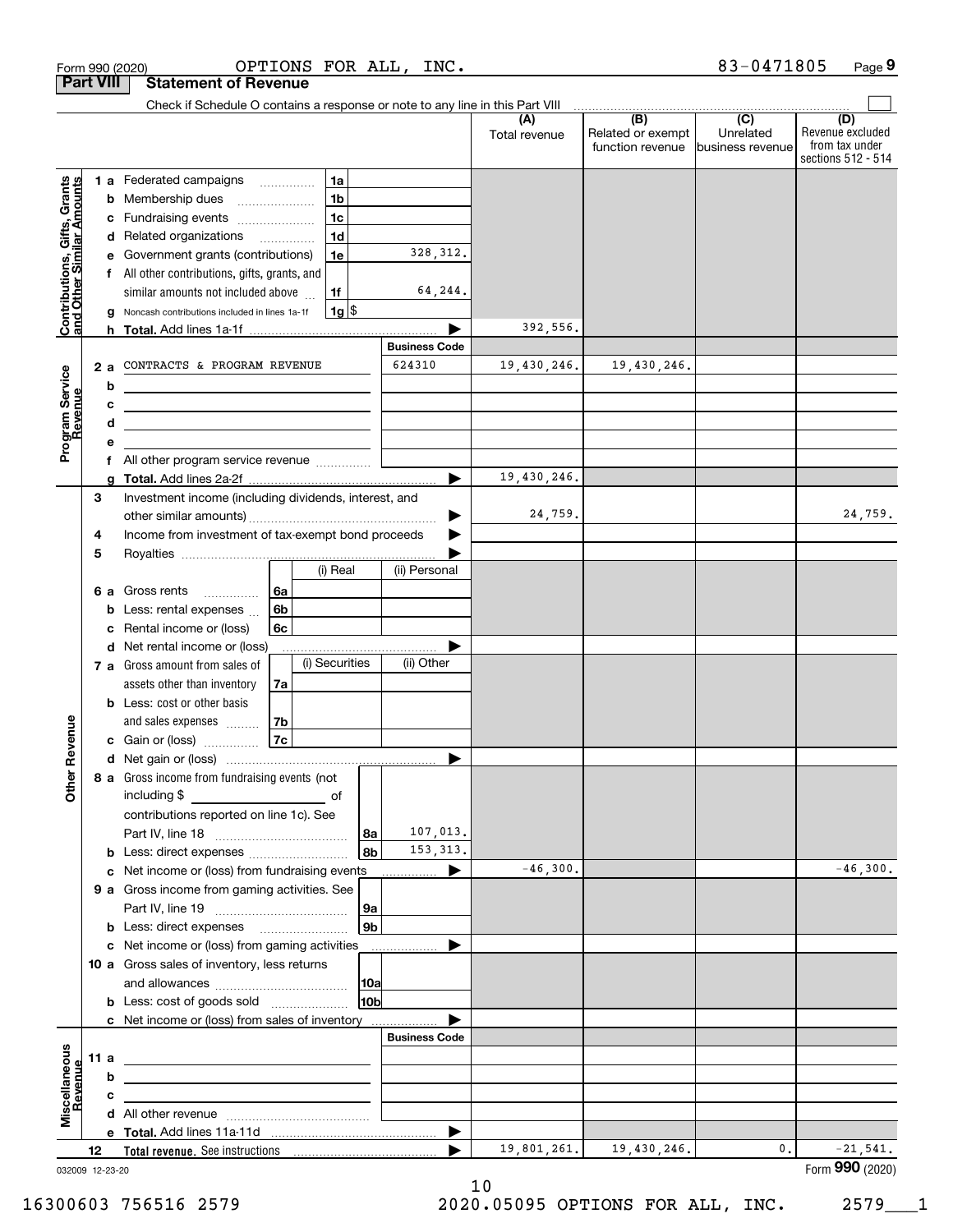|  | Form 990 (2020) |
|--|-----------------|
|  |                 |

Form 990 (2020) Page **Part IX Statement of Functional Expenses** OPTIONS FOR ALL, INC. 83-0471805

|              | Section 501(c)(3) and 501(c)(4) organizations must complete all columns. All other organizations must complete column (A).                                                                                 |                       |                                    |                                           |                                |
|--------------|------------------------------------------------------------------------------------------------------------------------------------------------------------------------------------------------------------|-----------------------|------------------------------------|-------------------------------------------|--------------------------------|
|              | Check if Schedule O contains a response or note to any line in this Part IX                                                                                                                                |                       |                                    |                                           |                                |
|              | Do not include amounts reported on lines 6b,<br>7b, 8b, 9b, and 10b of Part VIII.                                                                                                                          | (A)<br>Total expenses | (B)<br>Program service<br>expenses | (C)<br>Management and<br>general expenses | (D)<br>Fundraising<br>expenses |
| 1.           | Grants and other assistance to domestic organizations                                                                                                                                                      |                       |                                    |                                           |                                |
|              | and domestic governments. See Part IV, line 21                                                                                                                                                             |                       |                                    |                                           |                                |
| $\mathbf{2}$ | Grants and other assistance to domestic                                                                                                                                                                    |                       |                                    |                                           |                                |
|              | individuals. See Part IV, line 22                                                                                                                                                                          |                       |                                    |                                           |                                |
| 3            | Grants and other assistance to foreign                                                                                                                                                                     |                       |                                    |                                           |                                |
|              | organizations, foreign governments, and foreign                                                                                                                                                            |                       |                                    |                                           |                                |
|              | individuals. See Part IV, lines 15 and 16                                                                                                                                                                  |                       |                                    |                                           |                                |
| 4            | Benefits paid to or for members                                                                                                                                                                            |                       |                                    |                                           |                                |
| 5            | Compensation of current officers, directors,                                                                                                                                                               |                       |                                    |                                           |                                |
|              | trustees, and key employees                                                                                                                                                                                | 431,371.              |                                    | 431,371.                                  |                                |
| 6            | Compensation not included above to disqualified                                                                                                                                                            |                       |                                    |                                           |                                |
|              | persons (as defined under section 4958(f)(1)) and                                                                                                                                                          |                       |                                    |                                           |                                |
|              | persons described in section 4958(c)(3)(B)                                                                                                                                                                 |                       |                                    |                                           |                                |
| 7            |                                                                                                                                                                                                            | 8,885,378.            | 7,829,107.                         | 1,011,445.                                | 44,826.                        |
| 8            | Pension plan accruals and contributions (include                                                                                                                                                           |                       |                                    |                                           |                                |
|              | section 401(k) and 403(b) employer contributions)                                                                                                                                                          |                       |                                    |                                           |                                |
| 9            |                                                                                                                                                                                                            | 2,510,701.            | 2,078,167.                         | 431,442.                                  | $\frac{1,092.}{3,549.}$        |
| 10           |                                                                                                                                                                                                            | 737,598.              | 619,823.                           | 114, 226.                                 |                                |
| 11           | Fees for services (nonemployees):                                                                                                                                                                          |                       |                                    |                                           |                                |
| a            |                                                                                                                                                                                                            |                       |                                    |                                           |                                |
| b            |                                                                                                                                                                                                            |                       |                                    |                                           |                                |
| c            |                                                                                                                                                                                                            | 68,450.               |                                    | 68,450.                                   |                                |
| d            |                                                                                                                                                                                                            |                       |                                    |                                           |                                |
| е            | Professional fundraising services. See Part IV, line 17                                                                                                                                                    |                       |                                    |                                           |                                |
| f            | Investment management fees                                                                                                                                                                                 |                       |                                    |                                           |                                |
| g            | Other. (If line 11g amount exceeds 10% of line 25,                                                                                                                                                         |                       |                                    |                                           |                                |
|              | column (A) amount, list line 11g expenses on Sch O.)                                                                                                                                                       | <u>548,579.</u>       | $\frac{198,925.}{5,410.}$          | $\frac{341,476.}{76,399.}$                | $\frac{8,178.}{7,466.}$        |
| 12           |                                                                                                                                                                                                            | 89,275.               |                                    |                                           |                                |
| 13           |                                                                                                                                                                                                            |                       |                                    |                                           |                                |
| 14           |                                                                                                                                                                                                            | 189,702.              | 41,158.                            | 139,309.                                  | 9,235.                         |
| 15           |                                                                                                                                                                                                            |                       |                                    |                                           |                                |
| 16           |                                                                                                                                                                                                            | 836,819.              | 700,625.                           | 135,602.                                  | 592.                           |
| 17           |                                                                                                                                                                                                            | 41,334.               | 6,896.                             | 33,624.                                   | 814.                           |
| 18           | Payments of travel or entertainment expenses                                                                                                                                                               |                       |                                    |                                           |                                |
|              | for any federal, state, or local public officials                                                                                                                                                          |                       |                                    |                                           |                                |
| 19           | Conferences, conventions, and meetings                                                                                                                                                                     |                       |                                    |                                           |                                |
| 20           | Interest                                                                                                                                                                                                   | 39,409.               | 371.                               | 39,020.                                   | 18.                            |
| 21           |                                                                                                                                                                                                            |                       |                                    |                                           |                                |
| 22           | Depreciation, depletion, and amortization                                                                                                                                                                  | 62,664.               | 33,476.                            | 29,188.                                   |                                |
| 23           | Insurance                                                                                                                                                                                                  | 106,943.              |                                    | 106,943.                                  |                                |
| 24           | Other expenses. Itemize expenses not covered<br>above (List miscellaneous expenses on line 24e. If<br>line 24e amount exceeds 10% of line 25, column (A)<br>amount, list line 24e expenses on Schedule 0.) |                       |                                    |                                           |                                |
| a            | EMPLOYMENT COSTS                                                                                                                                                                                           | 1,023,751.            | 810,538.                           | $\overline{210,111}.$                     | 3,102.                         |
| b            | <b>BAD DEBT</b>                                                                                                                                                                                            | 770, 209.             | 770, 209.                          |                                           |                                |
| c            | IN-KIND                                                                                                                                                                                                    | 340, 563.             | 340, 563.                          |                                           |                                |
| d            | COMMUNICATIONS                                                                                                                                                                                             | 228, 217.             | 203,400.                           | 24,817.                                   |                                |
|              | e All other expenses                                                                                                                                                                                       | 651,616.              | 355,098.                           | 286, 260.                                 | 10, 258.                       |
| 25           | Total functional expenses. Add lines 1 through 24e                                                                                                                                                         | 17,562,579.           | 13,993,766.                        | 3,479,683.                                | 89,130.                        |
| 26           | Joint costs. Complete this line only if the organization                                                                                                                                                   |                       |                                    |                                           |                                |
|              | reported in column (B) joint costs from a combined                                                                                                                                                         |                       |                                    |                                           |                                |
|              | educational campaign and fundraising solicitation.                                                                                                                                                         |                       |                                    |                                           |                                |
|              | Check here $\blacktriangleright$<br>if following SOP 98-2 (ASC 958-720)                                                                                                                                    |                       |                                    |                                           |                                |

11

032010 12-23-20

16300603 756516 2579 2020.05095 OPTIONS FOR ALL, INC. 2579\_\_\_1

Form (2020) **990**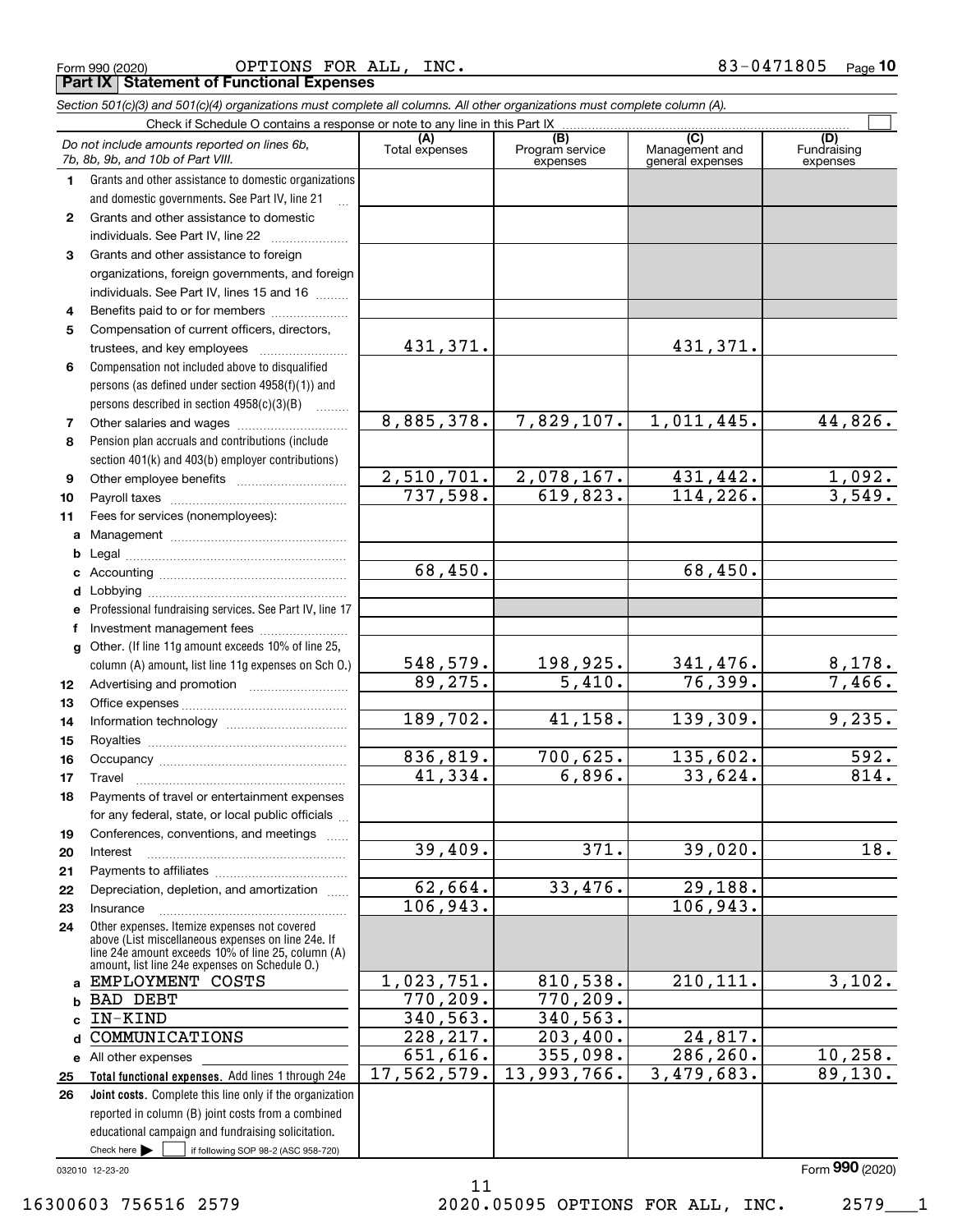| .805<br><b>FOR</b><br>OPTIONS<br>---<br>INC.<br>. .<br>$-01$<br>ALL<br>Form 990 (2020) | Page |
|----------------------------------------------------------------------------------------|------|
|----------------------------------------------------------------------------------------|------|

**Part X Balance Sheet**

|                             |              |                                                                                                                                                                                                                                                                                                                                                                                                                                                                |                 |                     | (A)<br>Beginning of year |                         | (B)<br>End of year |
|-----------------------------|--------------|----------------------------------------------------------------------------------------------------------------------------------------------------------------------------------------------------------------------------------------------------------------------------------------------------------------------------------------------------------------------------------------------------------------------------------------------------------------|-----------------|---------------------|--------------------------|-------------------------|--------------------|
|                             | 1            |                                                                                                                                                                                                                                                                                                                                                                                                                                                                |                 |                     | 4,409,760.               | $\mathbf{1}$            | 7, 265, 050.       |
|                             | $\mathbf{2}$ |                                                                                                                                                                                                                                                                                                                                                                                                                                                                |                 | $\mathbf{2}$        |                          |                         |                    |
|                             | 3            |                                                                                                                                                                                                                                                                                                                                                                                                                                                                |                 |                     |                          | 3                       |                    |
|                             | 4            |                                                                                                                                                                                                                                                                                                                                                                                                                                                                |                 |                     | 2,666,375.               | $\overline{\mathbf{4}}$ | 1,995,837.         |
|                             | 5            | Loans and other receivables from any current or former officer, director,                                                                                                                                                                                                                                                                                                                                                                                      |                 |                     |                          |                         |                    |
|                             |              | trustee, key employee, creator or founder, substantial contributor, or 35%                                                                                                                                                                                                                                                                                                                                                                                     |                 |                     |                          |                         |                    |
|                             |              | controlled entity or family member of any of these persons                                                                                                                                                                                                                                                                                                                                                                                                     |                 |                     |                          | 5                       |                    |
|                             | 6            | Loans and other receivables from other disqualified persons (as defined                                                                                                                                                                                                                                                                                                                                                                                        |                 |                     |                          |                         |                    |
|                             |              | under section $4958(f)(1)$ , and persons described in section $4958(c)(3)(B)$                                                                                                                                                                                                                                                                                                                                                                                  |                 | $\ldots$            |                          | 6                       |                    |
|                             | 7            |                                                                                                                                                                                                                                                                                                                                                                                                                                                                |                 |                     |                          | $\overline{7}$          |                    |
| Assets                      | 8            |                                                                                                                                                                                                                                                                                                                                                                                                                                                                |                 |                     |                          | 8                       |                    |
|                             | 9            | Prepaid expenses and deferred charges                                                                                                                                                                                                                                                                                                                                                                                                                          |                 |                     | 307, 255.                | $\boldsymbol{9}$        | 311,869.           |
|                             |              | 10a Land, buildings, and equipment: cost or other                                                                                                                                                                                                                                                                                                                                                                                                              |                 |                     |                          |                         |                    |
|                             |              | basis. Complete Part VI of Schedule D                                                                                                                                                                                                                                                                                                                                                                                                                          | 10a             | 796,628.            |                          |                         |                    |
|                             |              | <b>b</b> Less: accumulated depreciation                                                                                                                                                                                                                                                                                                                                                                                                                        | 10 <sub>b</sub> | 401,354.            | 232,626.                 | 10 <sub>c</sub>         | 395,274.           |
|                             | 11           |                                                                                                                                                                                                                                                                                                                                                                                                                                                                |                 |                     |                          | 11                      |                    |
|                             | 12           |                                                                                                                                                                                                                                                                                                                                                                                                                                                                |                 |                     | 1,293,265.               | 12                      | 1,605,966.         |
|                             | 13           |                                                                                                                                                                                                                                                                                                                                                                                                                                                                |                 |                     |                          | 13                      |                    |
|                             | 14           |                                                                                                                                                                                                                                                                                                                                                                                                                                                                |                 |                     |                          | 14                      |                    |
|                             | 15           |                                                                                                                                                                                                                                                                                                                                                                                                                                                                |                 |                     | 82,549.                  | 15                      | 77,721.            |
|                             | 16           |                                                                                                                                                                                                                                                                                                                                                                                                                                                                |                 |                     | 8,991,830.               | 16                      | 11,651,717.        |
|                             | 17           |                                                                                                                                                                                                                                                                                                                                                                                                                                                                |                 |                     | 1,490,481.               | 17                      | 1,618,751.         |
|                             | 18           |                                                                                                                                                                                                                                                                                                                                                                                                                                                                |                 |                     |                          | 18                      |                    |
|                             | 19           |                                                                                                                                                                                                                                                                                                                                                                                                                                                                |                 |                     | 7,120.                   | 19                      | 21,720.            |
|                             | 20           |                                                                                                                                                                                                                                                                                                                                                                                                                                                                |                 |                     |                          | 20                      |                    |
|                             | 21           | Escrow or custodial account liability. Complete Part IV of Schedule D                                                                                                                                                                                                                                                                                                                                                                                          |                 |                     |                          | 21                      |                    |
|                             | 22           | Loans and other payables to any current or former officer, director,                                                                                                                                                                                                                                                                                                                                                                                           |                 |                     |                          |                         |                    |
| Liabilities                 |              | trustee, key employee, creator or founder, substantial contributor, or 35%                                                                                                                                                                                                                                                                                                                                                                                     |                 |                     |                          |                         |                    |
|                             |              | controlled entity or family member of any of these persons                                                                                                                                                                                                                                                                                                                                                                                                     |                 |                     | 2,399,315.               | 22                      | 2,399,315.         |
|                             | 23           | Secured mortgages and notes payable to unrelated third parties                                                                                                                                                                                                                                                                                                                                                                                                 |                 | 23                  |                          |                         |                    |
|                             | 24           | Unsecured notes and loans payable to unrelated third parties                                                                                                                                                                                                                                                                                                                                                                                                   |                 |                     |                          | 24                      |                    |
|                             | 25           | Other liabilities (including federal income tax, payables to related third                                                                                                                                                                                                                                                                                                                                                                                     |                 |                     |                          |                         |                    |
|                             |              | parties, and other liabilities not included on lines 17-24). Complete Part X                                                                                                                                                                                                                                                                                                                                                                                   |                 |                     | $100, 801$ . 25          |                         | 85,370.            |
|                             | 26           | of Schedule D<br>$\begin{minipage}{0.5\textwidth} \begin{tabular}{ l l l } \hline & \multicolumn{1}{ l l } \hline & \multicolumn{1}{ l } \multicolumn{1}{ l } \hline \multicolumn{1}{ l } \multicolumn{1}{ l } \multicolumn{1}{ l } \multicolumn{1}{ l } \multicolumn{1}{ l } \multicolumn{1}{ l } \multicolumn{1}{ l } \multicolumn{1}{ l } \multicolumn{1}{ l } \multicolumn{1}{ l } \multicolumn{1}{ l } \multicolumn{1}{ l } \multicolumn{1}{ l } \multic$ |                 |                     | 3,997,717. 26            |                         | 4, 125, 156.       |
|                             |              | Organizations that follow FASB ASC 958, check here $\blacktriangleright \lfloor X \rfloor$                                                                                                                                                                                                                                                                                                                                                                     |                 |                     |                          |                         |                    |
|                             |              | and complete lines 27, 28, 32, and 33.                                                                                                                                                                                                                                                                                                                                                                                                                         |                 |                     |                          |                         |                    |
|                             | 27           | Net assets without donor restrictions                                                                                                                                                                                                                                                                                                                                                                                                                          |                 |                     | 4,834,628.               | 27                      | <u>7,319,623.</u>  |
|                             | 28           |                                                                                                                                                                                                                                                                                                                                                                                                                                                                |                 |                     | 159,485.                 | 28                      | 206,938.           |
|                             |              | Organizations that do not follow FASB ASC 958, check here ▶ □                                                                                                                                                                                                                                                                                                                                                                                                  |                 |                     |                          |                         |                    |
|                             |              | and complete lines 29 through 33.                                                                                                                                                                                                                                                                                                                                                                                                                              |                 |                     |                          |                         |                    |
|                             | 29           |                                                                                                                                                                                                                                                                                                                                                                                                                                                                |                 |                     |                          | 29                      |                    |
| Net Assets or Fund Balances | 30           | Paid-in or capital surplus, or land, building, or equipment fund                                                                                                                                                                                                                                                                                                                                                                                               |                 |                     |                          | 30                      |                    |
|                             | 31           | Retained earnings, endowment, accumulated income, or other funds                                                                                                                                                                                                                                                                                                                                                                                               |                 | 1.1.1.1.1.1.1.1.1.1 |                          | 31                      |                    |
|                             | 32           | Total net assets or fund balances                                                                                                                                                                                                                                                                                                                                                                                                                              |                 |                     | 4,994,113.               | 32                      | 7,526,561.         |
|                             | 33           | Total liabilities and net assets/fund balances                                                                                                                                                                                                                                                                                                                                                                                                                 |                 |                     | 8,991,830.               | 33                      | 11,651,717.        |
|                             |              |                                                                                                                                                                                                                                                                                                                                                                                                                                                                |                 |                     |                          |                         |                    |

Form (2020) **990**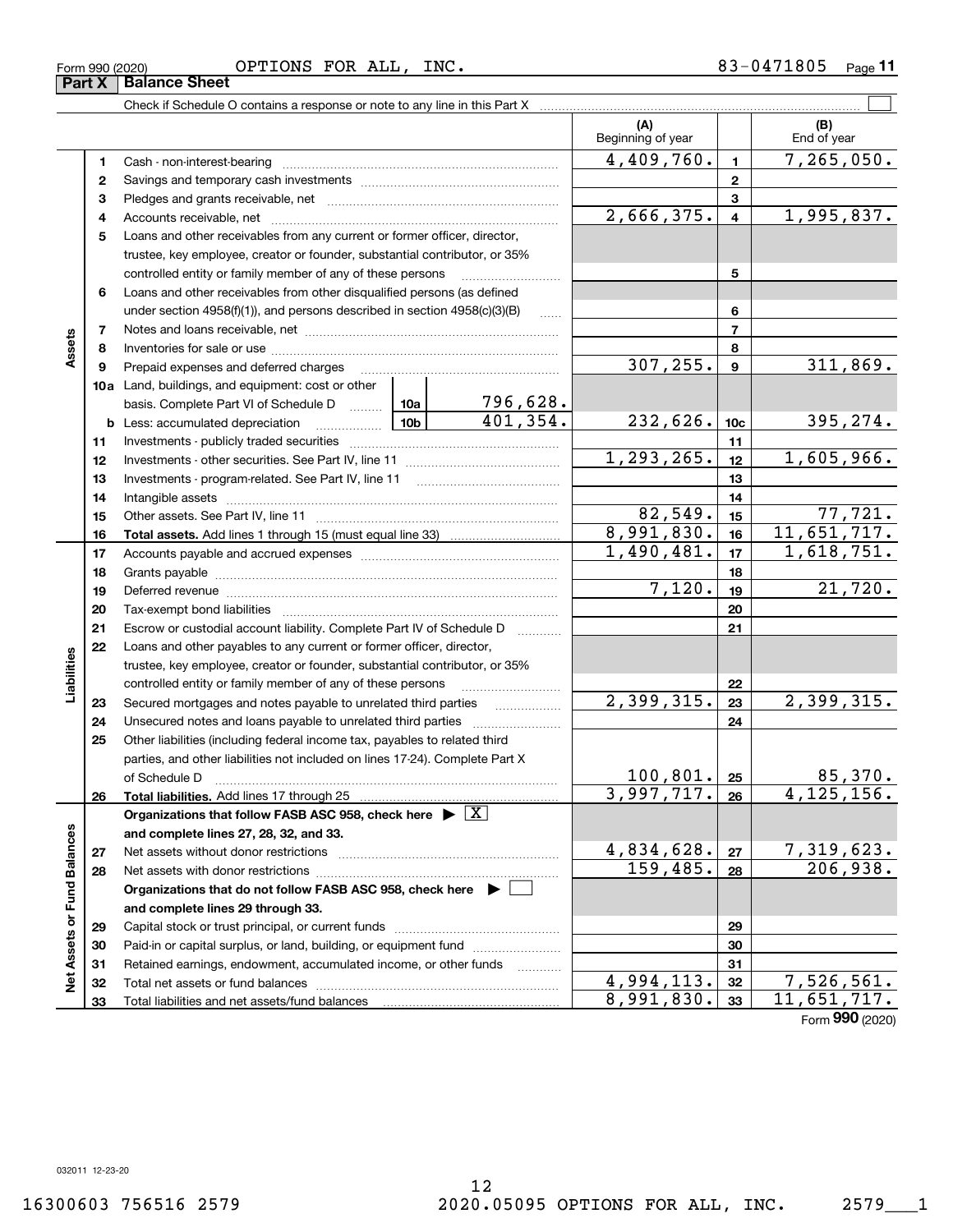|    | OPTIONS FOR ALL, INC.<br>Form 990 (2020)                                                                                                                                                                                       |                | 83-0471805     |     | $P_{\text{aqe}}$ 12     |
|----|--------------------------------------------------------------------------------------------------------------------------------------------------------------------------------------------------------------------------------|----------------|----------------|-----|-------------------------|
|    | <b>Reconciliation of Net Assets</b><br>Part XI                                                                                                                                                                                 |                |                |     |                         |
|    |                                                                                                                                                                                                                                |                |                |     |                         |
|    |                                                                                                                                                                                                                                |                |                |     |                         |
| 1  | Total revenue (must equal Part VIII, column (A), line 12)                                                                                                                                                                      | $\mathbf{1}$   | 19,801,261.    |     |                         |
| 2  |                                                                                                                                                                                                                                | $\mathbf{2}$   | 17,562,579.    |     |                         |
| З  | Revenue less expenses. Subtract line 2 from line 1                                                                                                                                                                             | 3              | 2,238,682.     |     |                         |
| 4  |                                                                                                                                                                                                                                | 4              | 4,994,113.     |     |                         |
| 5  | Net unrealized gains (losses) on investments                                                                                                                                                                                   | 5              |                |     | 293,766.                |
| 6  | Donated services and use of facilities [111] Donated and the service of facilities [11] Donated services and use of facilities [11] Donated and the service of the service of the service of the service of the service of the | 6              |                |     |                         |
| 7  | Investment expenses www.communication.com/www.communication.com/www.communication.com/www.com                                                                                                                                  | $\overline{7}$ |                |     |                         |
| 8  | Prior period adjustments                                                                                                                                                                                                       | 8              |                |     |                         |
| 9  | Other changes in net assets or fund balances (explain on Schedule O)                                                                                                                                                           | 9              |                |     | 0.                      |
| 10 | Net assets or fund balances at end of year. Combine lines 3 through 9 (must equal Part X, line 32,                                                                                                                             |                |                |     |                         |
|    |                                                                                                                                                                                                                                | 10             | 7,526,561.     |     |                         |
|    | Part XII Financial Statements and Reporting                                                                                                                                                                                    |                |                |     |                         |
|    |                                                                                                                                                                                                                                |                |                |     | $\overline{\mathbf{X}}$ |
|    |                                                                                                                                                                                                                                |                |                | Yes | No                      |
| 1  | $ X $ Accrual<br>Accounting method used to prepare the Form 990: <u>I</u> Cash<br>Other                                                                                                                                        |                |                |     |                         |
|    | If the organization changed its method of accounting from a prior year or checked "Other," explain in Schedule O.                                                                                                              |                |                |     |                         |
|    | 2a Were the organization's financial statements compiled or reviewed by an independent accountant?                                                                                                                             |                | 2a             |     | х                       |
|    | If "Yes," check a box below to indicate whether the financial statements for the year were compiled or reviewed on a                                                                                                           |                |                |     |                         |
|    | separate basis, consolidated basis, or both:                                                                                                                                                                                   |                |                |     |                         |
|    | Both consolidated and separate basis<br>Separate basis<br><b>Consolidated basis</b>                                                                                                                                            |                |                |     |                         |
|    | <b>b</b> Were the organization's financial statements audited by an independent accountant?                                                                                                                                    |                | 2 <sub>b</sub> | X   |                         |
|    | If "Yes," check a box below to indicate whether the financial statements for the year were audited on a separate basis,                                                                                                        |                |                |     |                         |
|    | consolidated basis, or both:                                                                                                                                                                                                   |                |                |     |                         |
|    | $X$ Separate basis<br>Consolidated basis<br>Both consolidated and separate basis                                                                                                                                               |                |                |     |                         |
|    | c If "Yes" to line 2a or 2b, does the organization have a committee that assumes responsibility for oversight of the audit,                                                                                                    |                |                |     |                         |
|    |                                                                                                                                                                                                                                |                | 2c             | х   |                         |
|    | If the organization changed either its oversight process or selection process during the tax year, explain on Schedule O.                                                                                                      |                |                |     |                         |
|    | 3a As a result of a federal award, was the organization required to undergo an audit or audits as set forth in the Single Audit                                                                                                |                |                |     |                         |
|    |                                                                                                                                                                                                                                |                | 3a             |     | X                       |
|    | b If "Yes," did the organization undergo the required audit or audits? If the organization did not undergo the required audit                                                                                                  |                |                |     |                         |
|    |                                                                                                                                                                                                                                |                | 3b             | מהה |                         |

Form (2020) **990**

032012 12-23-20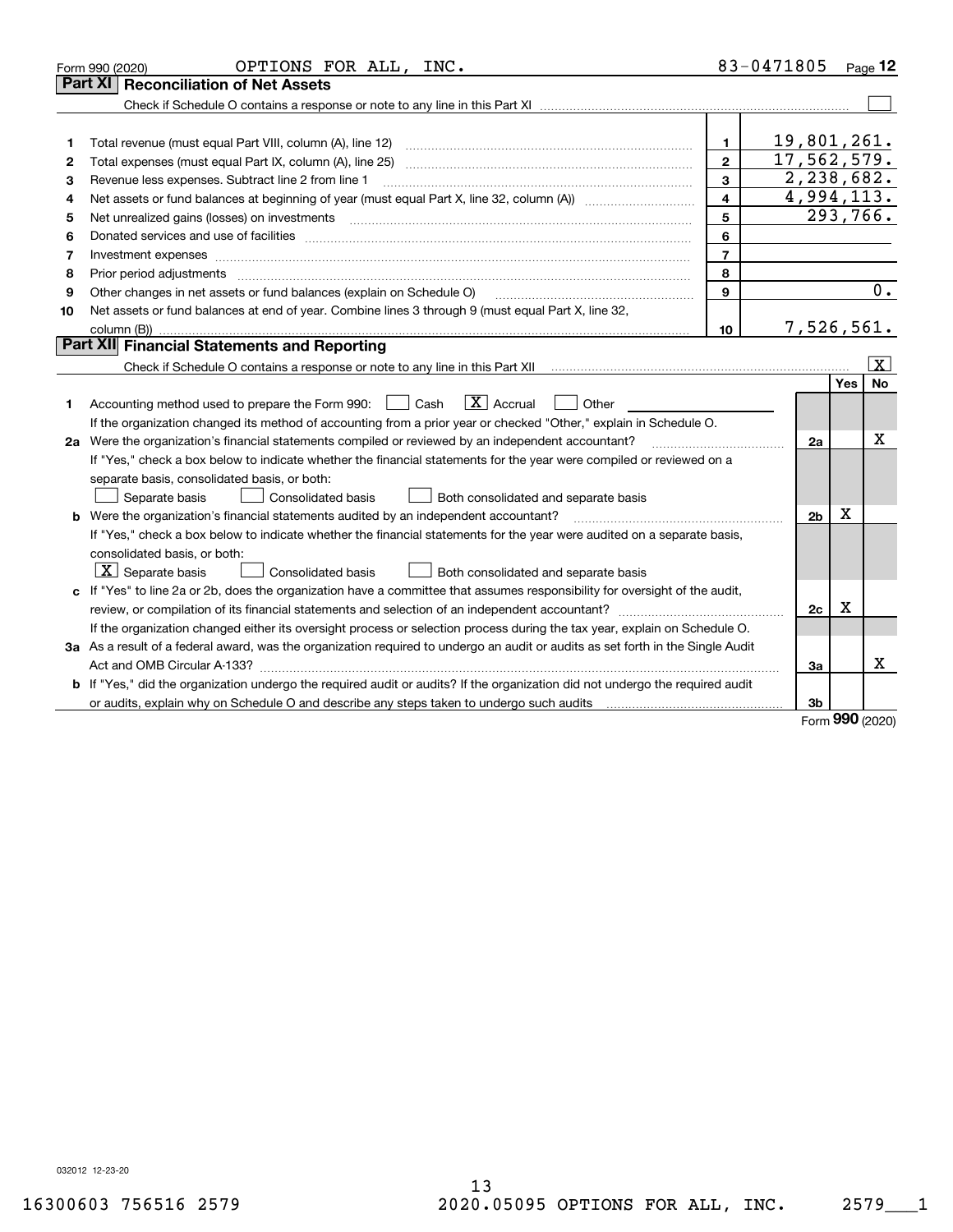| <b>SCHEDULE A</b> |
|-------------------|
|-------------------|

Department of the Treasury Internal Revenue Service

| (Form 990 or 990-EZ) |  |  |  |  |
|----------------------|--|--|--|--|
|----------------------|--|--|--|--|

# **Public Charity Status and Public Support**

**Complete if the organization is a section 501(c)(3) organization or a section 4947(a)(1) nonexempt charitable trust.**

**| Attach to Form 990 or Form 990-EZ.** 

**| Go to www.irs.gov/Form990 for instructions and the latest information.**

| OMB No 1545-0047                    |
|-------------------------------------|
| 2020                                |
| <b>Open to Public</b><br>Inspection |

|  | Name of the organization |  |
|--|--------------------------|--|

|              |                    | Name of the organization                                                                                                                                                                                                                                        |          |                                                        |                             |                                 |                                                      |  | <b>Employer identification number</b>              |
|--------------|--------------------|-----------------------------------------------------------------------------------------------------------------------------------------------------------------------------------------------------------------------------------------------------------------|----------|--------------------------------------------------------|-----------------------------|---------------------------------|------------------------------------------------------|--|----------------------------------------------------|
|              |                    | 83-0471805<br>OPTIONS FOR ALL, INC.<br>Reason for Public Charity Status. (All organizations must complete this part.) See instructions.                                                                                                                         |          |                                                        |                             |                                 |                                                      |  |                                                    |
|              | Part I             |                                                                                                                                                                                                                                                                 |          |                                                        |                             |                                 |                                                      |  |                                                    |
|              |                    | The organization is not a private foundation because it is: (For lines 1 through 12, check only one box.)                                                                                                                                                       |          |                                                        |                             |                                 |                                                      |  |                                                    |
| 1.           |                    | A church, convention of churches, or association of churches described in section 170(b)(1)(A)(i).                                                                                                                                                              |          |                                                        |                             |                                 |                                                      |  |                                                    |
| 2            |                    | A school described in section 170(b)(1)(A)(ii). (Attach Schedule E (Form 990 or 990-EZ).)                                                                                                                                                                       |          |                                                        |                             |                                 |                                                      |  |                                                    |
| 3            |                    | A hospital or a cooperative hospital service organization described in section $170(b)(1)(A)(iii)$ .                                                                                                                                                            |          |                                                        |                             |                                 |                                                      |  |                                                    |
| 4            |                    | A medical research organization operated in conjunction with a hospital described in section 170(b)(1)(A)(iii). Enter the hospital's name,                                                                                                                      |          |                                                        |                             |                                 |                                                      |  |                                                    |
|              |                    | city, and state:                                                                                                                                                                                                                                                |          |                                                        |                             |                                 |                                                      |  |                                                    |
| 5            |                    | An organization operated for the benefit of a college or university owned or operated by a governmental unit described in                                                                                                                                       |          |                                                        |                             |                                 |                                                      |  |                                                    |
|              |                    | section 170(b)(1)(A)(iv). (Complete Part II.)                                                                                                                                                                                                                   |          |                                                        |                             |                                 |                                                      |  |                                                    |
| 6            |                    | A federal, state, or local government or governmental unit described in section 170(b)(1)(A)(v).                                                                                                                                                                |          |                                                        |                             |                                 |                                                      |  |                                                    |
| 7            |                    | An organization that normally receives a substantial part of its support from a governmental unit or from the general public described in                                                                                                                       |          |                                                        |                             |                                 |                                                      |  |                                                    |
|              |                    | section 170(b)(1)(A)(vi). (Complete Part II.)                                                                                                                                                                                                                   |          |                                                        |                             |                                 |                                                      |  |                                                    |
| 8            |                    | A community trust described in section 170(b)(1)(A)(vi). (Complete Part II.)                                                                                                                                                                                    |          |                                                        |                             |                                 |                                                      |  |                                                    |
| 9            |                    |                                                                                                                                                                                                                                                                 |          |                                                        |                             |                                 |                                                      |  |                                                    |
|              |                    | An agricultural research organization described in section 170(b)(1)(A)(ix) operated in conjunction with a land-grant college<br>or university or a non-land-grant college of agriculture (see instructions). Enter the name, city, and state of the college or |          |                                                        |                             |                                 |                                                      |  |                                                    |
|              |                    |                                                                                                                                                                                                                                                                 |          |                                                        |                             |                                 |                                                      |  |                                                    |
|              | $\boxed{\text{X}}$ | university:                                                                                                                                                                                                                                                     |          |                                                        |                             |                                 |                                                      |  |                                                    |
| 10           |                    | An organization that normally receives (1) more than 33 1/3% of its support from contributions, membership fees, and gross receipts from                                                                                                                        |          |                                                        |                             |                                 |                                                      |  |                                                    |
|              |                    | activities related to its exempt functions, subject to certain exceptions; and (2) no more than 33 1/3% of its support from gross investment                                                                                                                    |          |                                                        |                             |                                 |                                                      |  |                                                    |
|              |                    | income and unrelated business taxable income (less section 511 tax) from businesses acquired by the organization after June 30, 1975.                                                                                                                           |          |                                                        |                             |                                 |                                                      |  |                                                    |
|              |                    | See section 509(a)(2). (Complete Part III.)                                                                                                                                                                                                                     |          |                                                        |                             |                                 |                                                      |  |                                                    |
| 11           |                    | An organization organized and operated exclusively to test for public safety. See section 509(a)(4).                                                                                                                                                            |          |                                                        |                             |                                 |                                                      |  |                                                    |
| 12           |                    | An organization organized and operated exclusively for the benefit of, to perform the functions of, or to carry out the purposes of one or                                                                                                                      |          |                                                        |                             |                                 |                                                      |  |                                                    |
|              |                    | more publicly supported organizations described in section 509(a)(1) or section 509(a)(2). See section 509(a)(3). Check the box in                                                                                                                              |          |                                                        |                             |                                 |                                                      |  |                                                    |
|              |                    | lines 12a through 12d that describes the type of supporting organization and complete lines 12e, 12f, and 12g.                                                                                                                                                  |          |                                                        |                             |                                 |                                                      |  |                                                    |
| а            |                    | Type I. A supporting organization operated, supervised, or controlled by its supported organization(s), typically by giving                                                                                                                                     |          |                                                        |                             |                                 |                                                      |  |                                                    |
|              |                    | the supported organization(s) the power to regularly appoint or elect a majority of the directors or trustees of the supporting                                                                                                                                 |          |                                                        |                             |                                 |                                                      |  |                                                    |
|              |                    | organization. You must complete Part IV, Sections A and B.                                                                                                                                                                                                      |          |                                                        |                             |                                 |                                                      |  |                                                    |
| b            |                    | Type II. A supporting organization supervised or controlled in connection with its supported organization(s), by having                                                                                                                                         |          |                                                        |                             |                                 |                                                      |  |                                                    |
|              |                    | control or management of the supporting organization vested in the same persons that control or manage the supported                                                                                                                                            |          |                                                        |                             |                                 |                                                      |  |                                                    |
|              |                    | organization(s). You must complete Part IV, Sections A and C.                                                                                                                                                                                                   |          |                                                        |                             |                                 |                                                      |  |                                                    |
| с            |                    | Type III functionally integrated. A supporting organization operated in connection with, and functionally integrated with,                                                                                                                                      |          |                                                        |                             |                                 |                                                      |  |                                                    |
|              |                    | its supported organization(s) (see instructions). You must complete Part IV, Sections A, D, and E.                                                                                                                                                              |          |                                                        |                             |                                 |                                                      |  |                                                    |
| d            |                    | Type III non-functionally integrated. A supporting organization operated in connection with its supported organization(s)                                                                                                                                       |          |                                                        |                             |                                 |                                                      |  |                                                    |
|              |                    | that is not functionally integrated. The organization generally must satisfy a distribution requirement and an attentiveness                                                                                                                                    |          |                                                        |                             |                                 |                                                      |  |                                                    |
|              |                    | requirement (see instructions). You must complete Part IV, Sections A and D, and Part V.                                                                                                                                                                        |          |                                                        |                             |                                 |                                                      |  |                                                    |
|              |                    | Check this box if the organization received a written determination from the IRS that it is a Type I, Type II, Type III                                                                                                                                         |          |                                                        |                             |                                 |                                                      |  |                                                    |
|              |                    | functionally integrated, or Type III non-functionally integrated supporting organization.                                                                                                                                                                       |          |                                                        |                             |                                 |                                                      |  |                                                    |
|              |                    | f Enter the number of supported organizations                                                                                                                                                                                                                   |          |                                                        |                             |                                 |                                                      |  |                                                    |
|              |                    | g Provide the following information about the supported organization(s).                                                                                                                                                                                        |          |                                                        |                             | (iv) Is the organization listed |                                                      |  |                                                    |
|              |                    | (i) Name of supported<br>organization                                                                                                                                                                                                                           | (ii) EIN | (iii) Type of organization<br>(described on lines 1-10 | in your governing document? |                                 | (v) Amount of monetary<br>support (see instructions) |  | (vi) Amount of other<br>support (see instructions) |
|              |                    |                                                                                                                                                                                                                                                                 |          | above (see instructions))                              | Yes                         | No                              |                                                      |  |                                                    |
|              |                    |                                                                                                                                                                                                                                                                 |          |                                                        |                             |                                 |                                                      |  |                                                    |
|              |                    |                                                                                                                                                                                                                                                                 |          |                                                        |                             |                                 |                                                      |  |                                                    |
|              |                    |                                                                                                                                                                                                                                                                 |          |                                                        |                             |                                 |                                                      |  |                                                    |
|              |                    |                                                                                                                                                                                                                                                                 |          |                                                        |                             |                                 |                                                      |  |                                                    |
|              |                    |                                                                                                                                                                                                                                                                 |          |                                                        |                             |                                 |                                                      |  |                                                    |
|              |                    |                                                                                                                                                                                                                                                                 |          |                                                        |                             |                                 |                                                      |  |                                                    |
|              |                    |                                                                                                                                                                                                                                                                 |          |                                                        |                             |                                 |                                                      |  |                                                    |
|              |                    |                                                                                                                                                                                                                                                                 |          |                                                        |                             |                                 |                                                      |  |                                                    |
|              |                    |                                                                                                                                                                                                                                                                 |          |                                                        |                             |                                 |                                                      |  |                                                    |
|              |                    |                                                                                                                                                                                                                                                                 |          |                                                        |                             |                                 |                                                      |  |                                                    |
| <b>Total</b> |                    |                                                                                                                                                                                                                                                                 |          |                                                        |                             |                                 |                                                      |  |                                                    |

LHA For Paperwork Reduction Act Notice, see the Instructions for Form 990 or 990-EZ. <sub>032021</sub> o1-25-21 Schedule A (Form 990 or 990-EZ) 2020 14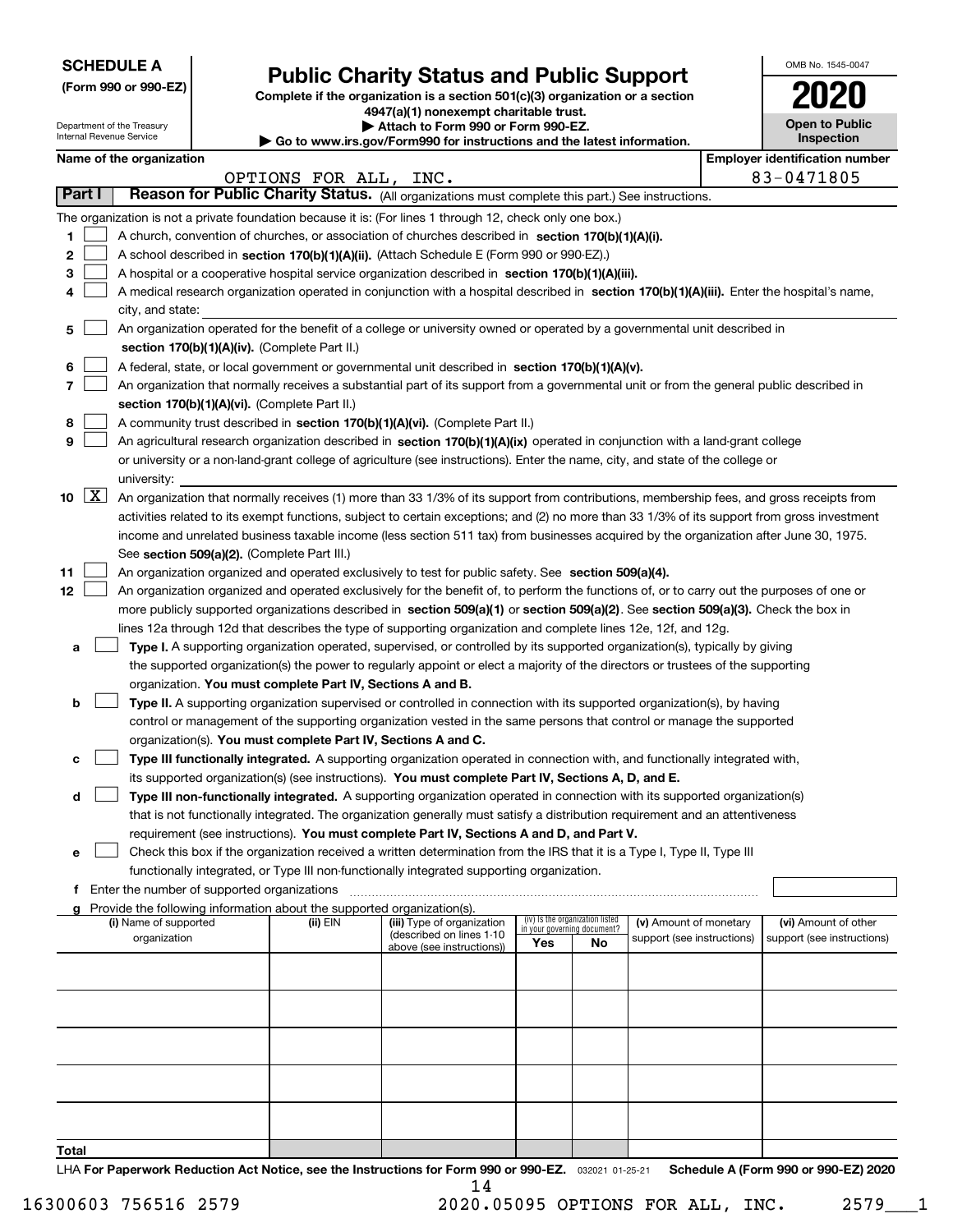#### Schedule A (Form 990 or 990-EZ) 2020  $\rm{OPTIONS}$   $\rm{FOR}$   $\rm{ALL}$  ,  $\rm{INC}$  .  $\rm{C}$  and  $\rm{C}$  and  $\rm{83-0471805}$   $\rm{Page}$

**2**

(Complete only if you checked the box on line 5, 7, or 8 of Part I or if the organization failed to qualify under Part III. If the organization fails to qualify under the tests listed below, please complete Part III.) **Part II Support Schedule for Organizations Described in Sections 170(b)(1)(A)(iv) and 170(b)(1)(A)(vi)**

|    | <b>Section A. Public Support</b>                                                                                                               |          |          |            |            |          |                                      |
|----|------------------------------------------------------------------------------------------------------------------------------------------------|----------|----------|------------|------------|----------|--------------------------------------|
|    | Calendar year (or fiscal year beginning in) $\blacktriangleright$                                                                              | (a) 2016 | (b) 2017 | $(c)$ 2018 | $(d)$ 2019 | (e) 2020 | (f) Total                            |
|    | <b>1</b> Gifts, grants, contributions, and                                                                                                     |          |          |            |            |          |                                      |
|    | membership fees received. (Do not                                                                                                              |          |          |            |            |          |                                      |
|    | include any "unusual grants.")                                                                                                                 |          |          |            |            |          |                                      |
|    | <b>2</b> Tax revenues levied for the organ-                                                                                                    |          |          |            |            |          |                                      |
|    | ization's benefit and either paid to                                                                                                           |          |          |            |            |          |                                      |
|    | or expended on its behalf                                                                                                                      |          |          |            |            |          |                                      |
|    | 3 The value of services or facilities                                                                                                          |          |          |            |            |          |                                      |
|    | furnished by a governmental unit to                                                                                                            |          |          |            |            |          |                                      |
|    | the organization without charge                                                                                                                |          |          |            |            |          |                                      |
|    | 4 Total. Add lines 1 through 3                                                                                                                 |          |          |            |            |          |                                      |
| 5. | The portion of total contributions                                                                                                             |          |          |            |            |          |                                      |
|    | by each person (other than a                                                                                                                   |          |          |            |            |          |                                      |
|    | governmental unit or publicly                                                                                                                  |          |          |            |            |          |                                      |
|    | supported organization) included                                                                                                               |          |          |            |            |          |                                      |
|    | on line 1 that exceeds 2% of the                                                                                                               |          |          |            |            |          |                                      |
|    | amount shown on line 11,                                                                                                                       |          |          |            |            |          |                                      |
|    | column (f)                                                                                                                                     |          |          |            |            |          |                                      |
|    | 6 Public support. Subtract line 5 from line 4.                                                                                                 |          |          |            |            |          |                                      |
|    | <b>Section B. Total Support</b>                                                                                                                |          |          |            |            |          |                                      |
|    | Calendar year (or fiscal year beginning in)                                                                                                    | (a) 2016 | (b) 2017 | $(c)$ 2018 | $(d)$ 2019 | (e) 2020 | (f) Total                            |
|    | 7 Amounts from line 4                                                                                                                          |          |          |            |            |          |                                      |
|    | 8 Gross income from interest,                                                                                                                  |          |          |            |            |          |                                      |
|    | dividends, payments received on                                                                                                                |          |          |            |            |          |                                      |
|    | securities loans, rents, royalties,                                                                                                            |          |          |            |            |          |                                      |
|    | and income from similar sources                                                                                                                |          |          |            |            |          |                                      |
| 9. | Net income from unrelated business                                                                                                             |          |          |            |            |          |                                      |
|    | activities, whether or not the                                                                                                                 |          |          |            |            |          |                                      |
|    | business is regularly carried on                                                                                                               |          |          |            |            |          |                                      |
|    | <b>10</b> Other income. Do not include gain                                                                                                    |          |          |            |            |          |                                      |
|    | or loss from the sale of capital                                                                                                               |          |          |            |            |          |                                      |
|    | assets (Explain in Part VI.)                                                                                                                   |          |          |            |            |          |                                      |
|    | <b>11 Total support.</b> Add lines 7 through 10                                                                                                |          |          |            |            |          |                                      |
|    | <b>12</b> Gross receipts from related activities, etc. (see instructions)                                                                      |          |          |            |            | 12       |                                      |
|    | 13 First 5 years. If the Form 990 is for the organization's first, second, third, fourth, or fifth tax year as a section 501(c)(3)             |          |          |            |            |          |                                      |
|    | organization, check this box and <b>stop here</b> www.communication.communication.communication.communication.communic                         |          |          |            |            |          |                                      |
|    | <b>Section C. Computation of Public Support Percentage</b>                                                                                     |          |          |            |            |          |                                      |
|    |                                                                                                                                                |          |          |            |            | 14       | %                                    |
|    |                                                                                                                                                |          |          |            |            | 15       | $\%$                                 |
|    | 16a 33 1/3% support test - 2020. If the organization did not check the box on line 13, and line 14 is 33 1/3% or more, check this box and      |          |          |            |            |          |                                      |
|    | stop here. The organization qualifies as a publicly supported organization                                                                     |          |          |            |            |          |                                      |
|    | b 33 1/3% support test - 2019. If the organization did not check a box on line 13 or 16a, and line 15 is 33 1/3% or more, check this box       |          |          |            |            |          |                                      |
|    | and stop here. The organization qualifies as a publicly supported organization                                                                 |          |          |            |            |          |                                      |
|    | 17a 10% -facts-and-circumstances test - 2020. If the organization did not check a box on line 13, 16a, or 16b, and line 14 is 10% or more,     |          |          |            |            |          |                                      |
|    | and if the organization meets the facts-and-circumstances test, check this box and stop here. Explain in Part VI how the organization          |          |          |            |            |          |                                      |
|    | meets the facts-and-circumstances test. The organization qualifies as a publicly supported organization                                        |          |          |            |            |          |                                      |
|    | <b>b 10% -facts-and-circumstances test - 2019.</b> If the organization did not check a box on line 13, 16a, 16b, or 17a, and line 15 is 10% or |          |          |            |            |          |                                      |
|    | more, and if the organization meets the facts-and-circumstances test, check this box and stop here. Explain in Part VI how the                 |          |          |            |            |          |                                      |
|    | organization meets the facts-and-circumstances test. The organization qualifies as a publicly supported organization                           |          |          |            |            |          |                                      |
|    | 18 Private foundation. If the organization did not check a box on line 13, 16a, 16b, 17a, or 17b, check this box and see instructions          |          |          |            |            |          |                                      |
|    |                                                                                                                                                |          |          |            |            |          | Schedule A (Form 990 or 990-F7) 2020 |

**Schedule A (Form 990 or 990-EZ) 2020**

032022 01-25-21

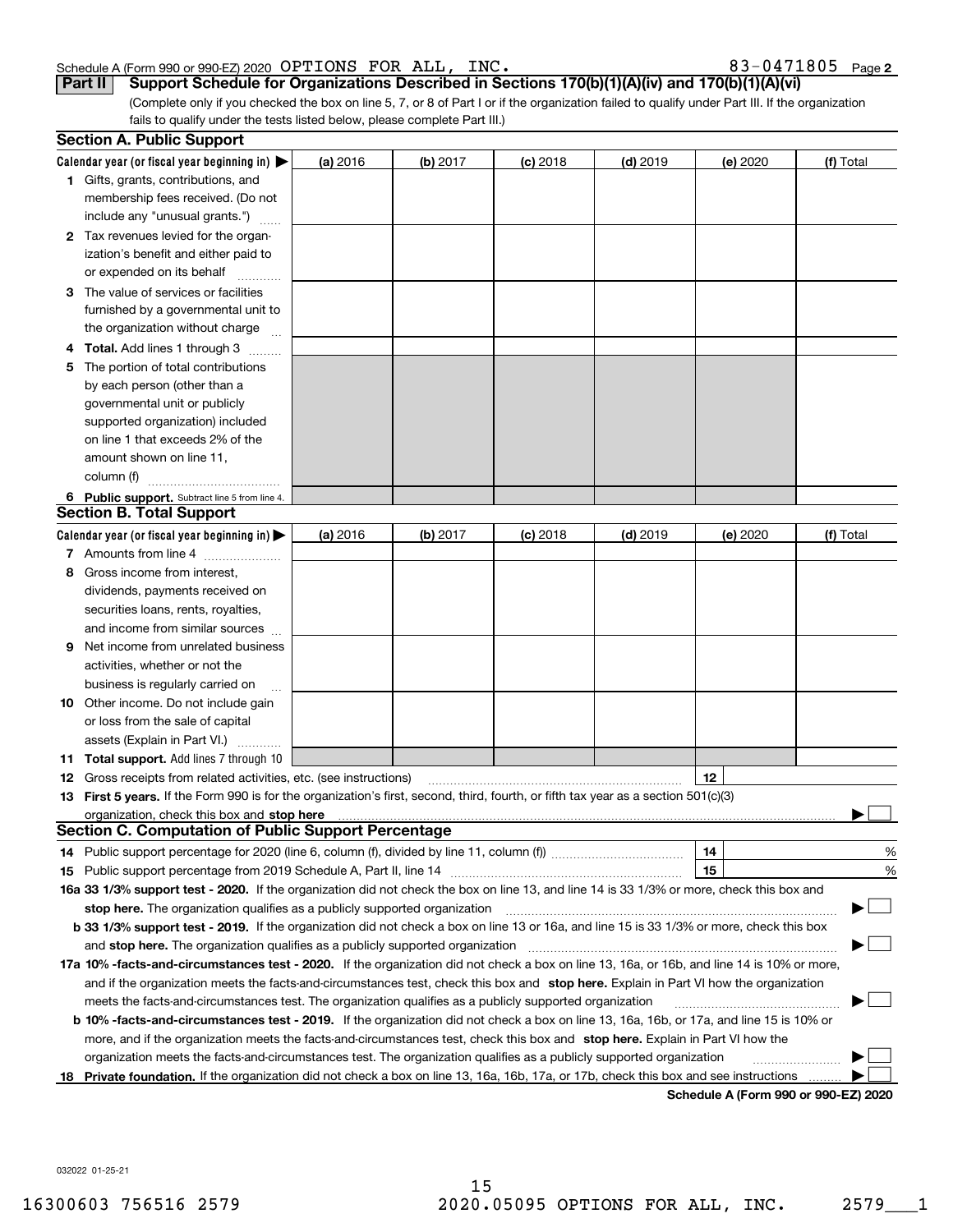### Schedule A (Form 990 or 990-EZ) 2020  $\rm{OPTIONS}$   $\rm{FOR}$   $\rm{ALL}$  ,  $\rm{INC}$  .  $\rm{C}$  and  $\rm{C}$  and  $\rm{83-0471805}$   $\rm{Page}$

# **Part III Support Schedule for Organizations Described in Section 509(a)(2)**

(Complete only if you checked the box on line 10 of Part I or if the organization failed to qualify under Part II. If the organization fails to qualify under the tests listed below, please complete Part II.)

|    | <b>Section A. Public Support</b>                                                                                                                                                                                        |                                                        |                |            |            |          |                                                        |
|----|-------------------------------------------------------------------------------------------------------------------------------------------------------------------------------------------------------------------------|--------------------------------------------------------|----------------|------------|------------|----------|--------------------------------------------------------|
|    | Calendar year (or fiscal year beginning in)                                                                                                                                                                             | (a) 2016                                               | (b) 2017       | $(c)$ 2018 | $(d)$ 2019 | (e) 2020 | (f) Total                                              |
|    | 1 Gifts, grants, contributions, and                                                                                                                                                                                     |                                                        |                |            |            |          |                                                        |
|    | membership fees received. (Do not                                                                                                                                                                                       |                                                        |                |            |            |          |                                                        |
|    | include any "unusual grants.")                                                                                                                                                                                          | 126, 265.                                              | 230,629.       | 279,471.   | 250,962.   | 392,556. | 1279883.                                               |
|    | 2 Gross receipts from admissions,<br>merchandise sold or services per-<br>formed, or facilities furnished in<br>any activity that is related to the<br>organization's tax-exempt purpose                                | 13963129.15521357.16415619.18425051.19430246.83755402. |                |            |            |          |                                                        |
|    | 3 Gross receipts from activities that<br>are not an unrelated trade or bus-                                                                                                                                             |                                                        |                |            |            |          |                                                        |
|    | iness under section 513                                                                                                                                                                                                 |                                                        |                |            |            |          |                                                        |
|    | 4 Tax revenues levied for the organ-<br>ization's benefit and either paid to<br>or expended on its behalf                                                                                                               |                                                        |                |            |            |          |                                                        |
|    | 5 The value of services or facilities<br>furnished by a governmental unit to                                                                                                                                            |                                                        |                |            |            |          |                                                        |
|    | the organization without charge                                                                                                                                                                                         | 14089394.15751986.16695090.18676013.19822802.85035285. |                |            |            |          |                                                        |
|    | 6 Total. Add lines 1 through 5                                                                                                                                                                                          |                                                        |                |            |            |          |                                                        |
|    | 7a Amounts included on lines 1, 2, and<br>3 received from disqualified persons                                                                                                                                          |                                                        |                |            |            |          | $0$ .                                                  |
|    | <b>b</b> Amounts included on lines 2 and 3 received<br>from other than disqualified persons that<br>exceed the greater of \$5,000 or 1% of the                                                                          |                                                        |                |            |            |          | 0.                                                     |
|    | amount on line 13 for the year                                                                                                                                                                                          |                                                        |                |            |            |          | 0.                                                     |
|    | c Add lines 7a and 7b                                                                                                                                                                                                   |                                                        |                |            |            |          | 85035285.                                              |
|    | 8 Public support. (Subtract line 7c from line 6.)<br><b>Section B. Total Support</b>                                                                                                                                    |                                                        |                |            |            |          |                                                        |
|    | Calendar year (or fiscal year beginning in)                                                                                                                                                                             | (a) 2016                                               | (b) 2017       | $(c)$ 2018 | $(d)$ 2019 | (e) 2020 | (f) Total                                              |
|    | 9 Amounts from line 6                                                                                                                                                                                                   | 14089394.15751986.16695090.18676013.19822802.85035285. |                |            |            |          |                                                        |
|    | 10a Gross income from interest,<br>dividends, payments received on<br>securities loans, rents, royalties,                                                                                                               | 13,918.                                                | 12,918.        | 29,783.    | 27,977.    | 24,759.  | 109, 355.                                              |
|    | and income from similar sources<br><b>b</b> Unrelated business taxable income                                                                                                                                           |                                                        |                |            |            |          |                                                        |
|    | (less section 511 taxes) from businesses<br>acquired after June 30, 1975                                                                                                                                                |                                                        |                |            |            |          |                                                        |
|    | c Add lines 10a and 10b                                                                                                                                                                                                 | 13,918.                                                | 12,918.        | 29,783.    | 27,977.    | 24, 759. | 109, 355.                                              |
|    | 11 Net income from unrelated business<br>activities not included in line 10b,<br>whether or not the business is<br>regularly carried on                                                                                 |                                                        |                |            |            |          |                                                        |
|    | <b>12</b> Other income. Do not include gain<br>or loss from the sale of capital<br>assets (Explain in Part VI.)                                                                                                         |                                                        |                |            |            |          |                                                        |
|    | 13 Total support. (Add lines 9, 10c, 11, and 12.) $14103312.15764904.16724873.18703990.19847561.85144640.$                                                                                                              |                                                        |                |            |            |          |                                                        |
|    | 14 First 5 years. If the Form 990 is for the organization's first, second, third, fourth, or fifth tax year as a section 501(c)(3) organization,                                                                        |                                                        |                |            |            |          |                                                        |
|    | check this box and stop here                                                                                                                                                                                            |                                                        |                |            |            |          |                                                        |
|    | <b>Section C. Computation of Public Support Percentage</b>                                                                                                                                                              |                                                        |                |            |            |          |                                                        |
|    | 15 Public support percentage for 2020 (line 8, column (f), divided by line 13, column (f))                                                                                                                              |                                                        |                |            |            | 15       | 99.87<br>%                                             |
|    | 16 Public support percentage from 2019 Schedule A, Part III, line 15<br><b>Section D. Computation of Investment Income Percentage</b>                                                                                   |                                                        |                |            |            | 16       | 99.89<br>$\%$                                          |
|    |                                                                                                                                                                                                                         |                                                        |                |            |            |          | .13                                                    |
|    | 17 Investment income percentage for 2020 (line 10c, column (f), divided by line 13, column (f))                                                                                                                         |                                                        |                |            |            | 17<br>18 | %<br>.11<br>%                                          |
|    | 18 Investment income percentage from 2019 Schedule A, Part III, line 17<br>19a 33 1/3% support tests - 2020. If the organization did not check the box on line 14, and line 15 is more than 33 1/3%, and line 17 is not |                                                        |                |            |            |          |                                                        |
|    | more than 33 1/3%, check this box and stop here. The organization qualifies as a publicly supported organization                                                                                                        |                                                        |                |            |            |          | $\blacktriangleright$ $\lfloor$ $\mathbf{X}$ $\rfloor$ |
|    | <b>b 33 1/3% support tests - 2019.</b> If the organization did not check a box on line 14 or line 19a, and line 16 is more than 33 1/3%, and                                                                            |                                                        |                |            |            |          |                                                        |
|    | line 18 is not more than 33 1/3%, check this box and stop here. The organization qualifies as a publicly supported organization                                                                                         |                                                        |                |            |            |          |                                                        |
| 20 | <b>Private foundation.</b> If the organization did not check a box on line 14, 19a, or 19b, check this box and see instructions                                                                                         |                                                        |                |            |            |          |                                                        |
|    | 032023 01-25-21                                                                                                                                                                                                         |                                                        |                |            |            |          | Schedule A (Form 990 or 990-EZ) 2020                   |
|    |                                                                                                                                                                                                                         |                                                        | 1 <sub>c</sub> |            |            |          |                                                        |

16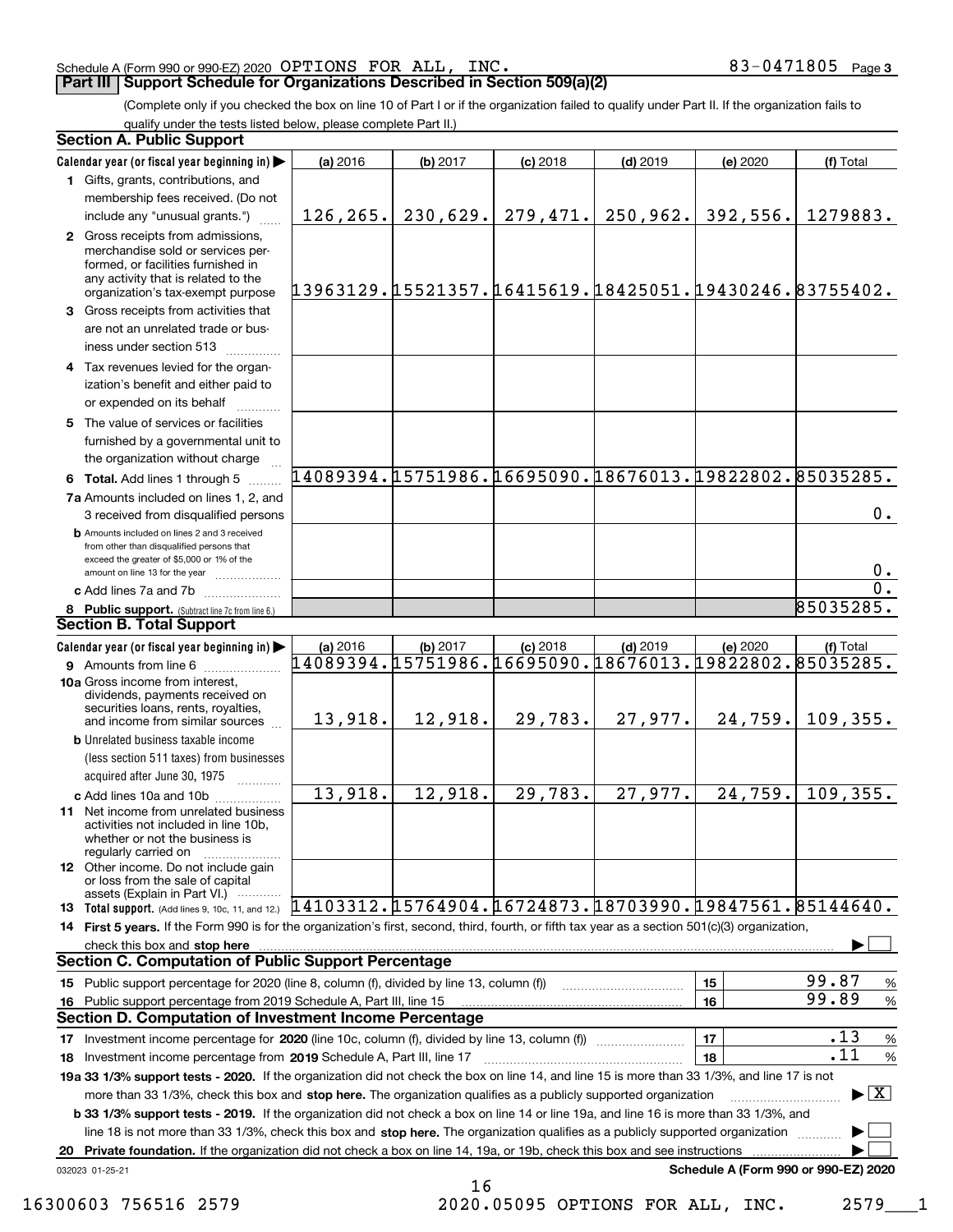**1**

**2**

**3a**

**3b**

**3c**

**4a**

**4b**

**YesNo**

# **Part IV Supporting Organizations**

(Complete only if you checked a box in line 12 on Part I. If you checked box 12a, Part I, complete Sections A and B. If you checked box 12b, Part I, complete Sections A and C. If you checked box 12c, Part I, complete Sections A, D, and E. If you checked box 12d, Part I, complete Sections A and D, and complete Part V.)

## **Section A. All Supporting Organizations**

- **1** Are all of the organization's supported organizations listed by name in the organization's governing documents? If "No," describe in **Part VI** how the supported organizations are designated. If designated by *class or purpose, describe the designation. If historic and continuing relationship, explain.*
- **2** Did the organization have any supported organization that does not have an IRS determination of status under section 509(a)(1) or (2)? If "Yes," explain in Part VI how the organization determined that the supported *organization was described in section 509(a)(1) or (2).*
- **3a** Did the organization have a supported organization described in section 501(c)(4), (5), or (6)? If "Yes," answer *lines 3b and 3c below.*
- **b** Did the organization confirm that each supported organization qualified under section 501(c)(4), (5), or (6) and satisfied the public support tests under section 509(a)(2)? If "Yes," describe in **Part VI** when and how the *organization made the determination.*
- **c**Did the organization ensure that all support to such organizations was used exclusively for section 170(c)(2)(B) purposes? If "Yes," explain in **Part VI** what controls the organization put in place to ensure such use.
- **4a***If* Was any supported organization not organized in the United States ("foreign supported organization")? *"Yes," and if you checked box 12a or 12b in Part I, answer lines 4b and 4c below.*
- **b** Did the organization have ultimate control and discretion in deciding whether to make grants to the foreign supported organization? If "Yes," describe in **Part VI** how the organization had such control and discretion *despite being controlled or supervised by or in connection with its supported organizations.*
- **c** Did the organization support any foreign supported organization that does not have an IRS determination under sections 501(c)(3) and 509(a)(1) or (2)? If "Yes," explain in **Part VI** what controls the organization used *to ensure that all support to the foreign supported organization was used exclusively for section 170(c)(2)(B) purposes.*
- **5a** Did the organization add, substitute, or remove any supported organizations during the tax year? If "Yes," answer lines 5b and 5c below (if applicable). Also, provide detail in **Part VI,** including (i) the names and EIN *numbers of the supported organizations added, substituted, or removed; (ii) the reasons for each such action; (iii) the authority under the organization's organizing document authorizing such action; and (iv) how the action was accomplished (such as by amendment to the organizing document).*
- **b** Type I or Type II only. Was any added or substituted supported organization part of a class already designated in the organization's organizing document?
- **cSubstitutions only.**  Was the substitution the result of an event beyond the organization's control?
- **6** Did the organization provide support (whether in the form of grants or the provision of services or facilities) to **Part VI.** *If "Yes," provide detail in* support or benefit one or more of the filing organization's supported organizations? anyone other than (i) its supported organizations, (ii) individuals that are part of the charitable class benefited by one or more of its supported organizations, or (iii) other supporting organizations that also
- **7**Did the organization provide a grant, loan, compensation, or other similar payment to a substantial contributor *If "Yes," complete Part I of Schedule L (Form 990 or 990-EZ).* regard to a substantial contributor? (as defined in section 4958(c)(3)(C)), a family member of a substantial contributor, or a 35% controlled entity with
- **8** Did the organization make a loan to a disqualified person (as defined in section 4958) not described in line 7? *If "Yes," complete Part I of Schedule L (Form 990 or 990-EZ).*
- **9a** Was the organization controlled directly or indirectly at any time during the tax year by one or more in section 509(a)(1) or (2))? If "Yes," *provide detail in* <code>Part VI.</code> disqualified persons, as defined in section 4946 (other than foundation managers and organizations described
- **b** Did one or more disqualified persons (as defined in line 9a) hold a controlling interest in any entity in which the supporting organization had an interest? If "Yes," provide detail in P**art VI**.
- **c**Did a disqualified person (as defined in line 9a) have an ownership interest in, or derive any personal benefit from, assets in which the supporting organization also had an interest? If "Yes," provide detail in P**art VI.**
- **10a** Was the organization subject to the excess business holdings rules of section 4943 because of section supporting organizations)? If "Yes," answer line 10b below. 4943(f) (regarding certain Type II supporting organizations, and all Type III non-functionally integrated
- **b** Did the organization have any excess business holdings in the tax year? (Use Schedule C, Form 4720, to *determine whether the organization had excess business holdings.)*

17

032024 01-25-21

**4c5a 5b5c6789a 9b9c10a10b**

**Schedule A (Form 990 or 990-EZ) 2020**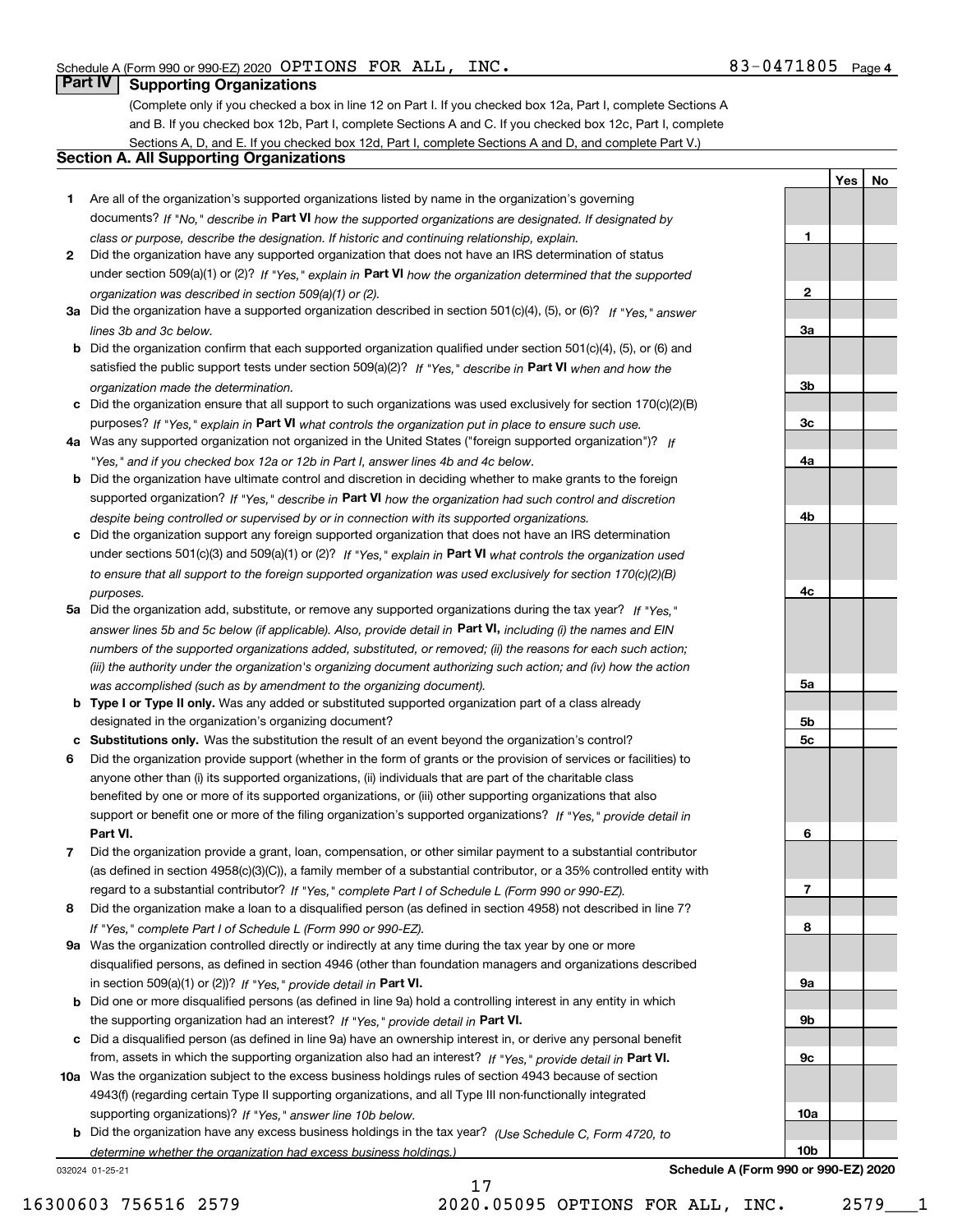|              | <b>Supporting Organizations (continued)</b><br>Part IV                                                                                                                                                                                                     |                 |     |    |
|--------------|------------------------------------------------------------------------------------------------------------------------------------------------------------------------------------------------------------------------------------------------------------|-----------------|-----|----|
|              |                                                                                                                                                                                                                                                            |                 | Yes | No |
| 11           | Has the organization accepted a gift or contribution from any of the following persons?                                                                                                                                                                    |                 |     |    |
|              | a A person who directly or indirectly controls, either alone or together with persons described in lines 11b and                                                                                                                                           |                 |     |    |
|              | 11c below, the governing body of a supported organization?                                                                                                                                                                                                 | 11a             |     |    |
|              | <b>b</b> A family member of a person described in line 11a above?                                                                                                                                                                                          | 11 <sub>b</sub> |     |    |
|              | c A 35% controlled entity of a person described in line 11a or 11b above? If "Yes" to line 11a, 11b, or 11c, provide                                                                                                                                       |                 |     |    |
|              | detail in Part VI.                                                                                                                                                                                                                                         | 11c             |     |    |
|              | <b>Section B. Type I Supporting Organizations</b>                                                                                                                                                                                                          |                 |     |    |
|              |                                                                                                                                                                                                                                                            |                 | Yes | No |
| 1.           | Did the governing body, members of the governing body, officers acting in their official capacity, or membership of one or                                                                                                                                 |                 |     |    |
|              | more supported organizations have the power to regularly appoint or elect at least a majority of the organization's officers,                                                                                                                              |                 |     |    |
|              | directors, or trustees at all times during the tax year? If "No," describe in Part VI how the supported organization(s)                                                                                                                                    |                 |     |    |
|              | effectively operated, supervised, or controlled the organization's activities. If the organization had more than one supported<br>organization, describe how the powers to appoint and/or remove officers, directors, or trustees were allocated among the |                 |     |    |
|              | supported organizations and what conditions or restrictions, if any, applied to such powers during the tax year.                                                                                                                                           | 1               |     |    |
| $\mathbf{2}$ | Did the organization operate for the benefit of any supported organization other than the supported                                                                                                                                                        |                 |     |    |
|              | organization(s) that operated, supervised, or controlled the supporting organization? If "Yes," explain in                                                                                                                                                 |                 |     |    |
|              | <b>Part VI</b> how providing such benefit carried out the purposes of the supported organization(s) that operated,                                                                                                                                         |                 |     |    |
|              | supervised, or controlled the supporting organization.                                                                                                                                                                                                     | $\mathbf{2}$    |     |    |
|              | Section C. Type II Supporting Organizations                                                                                                                                                                                                                |                 |     |    |
|              |                                                                                                                                                                                                                                                            |                 | Yes | No |
| 1.           | Were a majority of the organization's directors or trustees during the tax year also a majority of the directors                                                                                                                                           |                 |     |    |
|              | or trustees of each of the organization's supported organization(s)? If "No," describe in Part VI how control                                                                                                                                              |                 |     |    |
|              | or management of the supporting organization was vested in the same persons that controlled or managed                                                                                                                                                     |                 |     |    |
|              | the supported organization(s).                                                                                                                                                                                                                             | 1               |     |    |
|              | Section D. All Type III Supporting Organizations                                                                                                                                                                                                           |                 |     |    |
|              |                                                                                                                                                                                                                                                            |                 | Yes | No |
| 1.           | Did the organization provide to each of its supported organizations, by the last day of the fifth month of the                                                                                                                                             |                 |     |    |
|              | organization's tax year, (i) a written notice describing the type and amount of support provided during the prior tax                                                                                                                                      |                 |     |    |
|              | year, (ii) a copy of the Form 990 that was most recently filed as of the date of notification, and (iii) copies of the                                                                                                                                     |                 |     |    |
|              | organization's governing documents in effect on the date of notification, to the extent not previously provided?                                                                                                                                           | 1               |     |    |
| 2            | Were any of the organization's officers, directors, or trustees either (i) appointed or elected by the supported                                                                                                                                           |                 |     |    |
|              | organization(s) or (ii) serving on the governing body of a supported organization? If "No," explain in Part VI how                                                                                                                                         |                 |     |    |
|              | the organization maintained a close and continuous working relationship with the supported organization(s).                                                                                                                                                | $\mathbf{2}$    |     |    |
| 3            | By reason of the relationship described in line 2, above, did the organization's supported organizations have a                                                                                                                                            |                 |     |    |
|              | significant voice in the organization's investment policies and in directing the use of the organization's                                                                                                                                                 |                 |     |    |
|              | income or assets at all times during the tax year? If "Yes," describe in Part VI the role the organization's                                                                                                                                               |                 |     |    |
|              | supported organizations played in this regard.<br>Section E. Type III Functionally Integrated Supporting Organizations                                                                                                                                     | з               |     |    |
|              |                                                                                                                                                                                                                                                            |                 |     |    |
| 1<br>a       | Check the box next to the method that the organization used to satisfy the Integral Part Test during the year (see instructions).<br>The organization satisfied the Activities Test. Complete line 2 below.                                                |                 |     |    |
| b            | The organization is the parent of each of its supported organizations. Complete line 3 below.                                                                                                                                                              |                 |     |    |
| c            | The organization supported a governmental entity. Describe in Part VI how you supported a governmental entity (see instructions).                                                                                                                          |                 |     |    |
| 2            | Activities Test. Answer lines 2a and 2b below.                                                                                                                                                                                                             |                 | Yes | No |
| a            | Did substantially all of the organization's activities during the tax year directly further the exempt purposes of                                                                                                                                         |                 |     |    |
|              | the supported organization(s) to which the organization was responsive? If "Yes," then in Part VI identify                                                                                                                                                 |                 |     |    |
|              | those supported organizations and explain how these activities directly furthered their exempt purposes,                                                                                                                                                   |                 |     |    |
|              | how the organization was responsive to those supported organizations, and how the organization determined                                                                                                                                                  |                 |     |    |
|              | that these activities constituted substantially all of its activities.                                                                                                                                                                                     | 2a              |     |    |
|              | <b>b</b> Did the activities described in line 2a, above, constitute activities that, but for the organization's involvement,                                                                                                                               |                 |     |    |
|              | one or more of the organization's supported organization(s) would have been engaged in? If "Yes," explain in                                                                                                                                               |                 |     |    |
|              | Part VI the reasons for the organization's position that its supported organization(s) would have engaged in                                                                                                                                               |                 |     |    |
|              | these activities but for the organization's involvement.                                                                                                                                                                                                   | 2b              |     |    |

**3** Parent of Supported Organizations. Answer lines 3a and 3b below.

**a** Did the organization have the power to regularly appoint or elect a majority of the officers, directors, or trustees of each of the supported organizations? If "Yes" or "No" provide details in **Part VI.** 

032025 01-25-21 **b** Did the organization exercise a substantial degree of direction over the policies, programs, and activities of each of its supported organizations? If "Yes," describe in Part VI the role played by the organization in this regard.

**Schedule A (Form 990 or 990-EZ) 2020**

**3a**

**3b**

18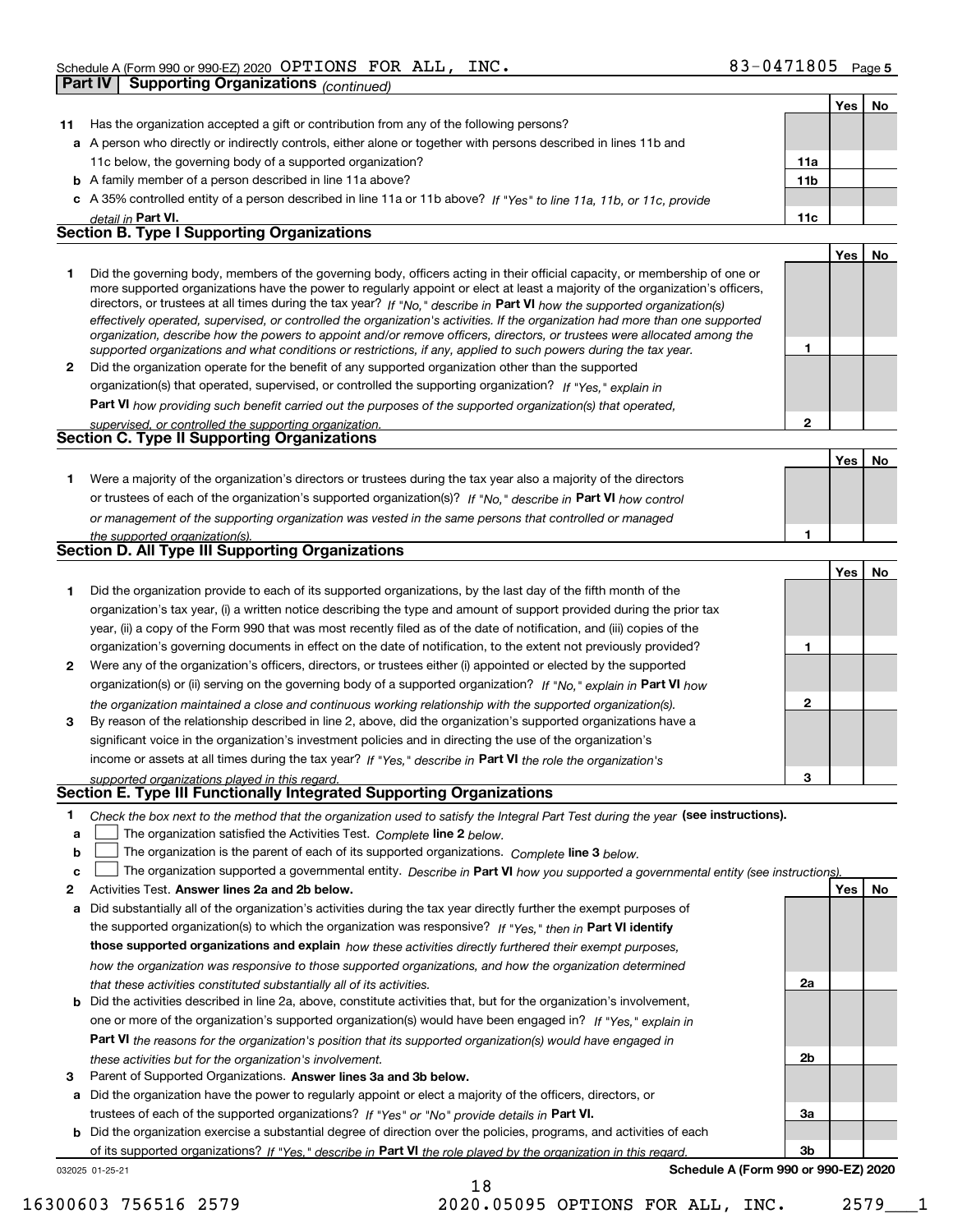| Schedule A (Form 990 or 990-EZ) 2020 OPTIONS FOR ALL, INC. |  |                                                                                       | $83 - 0471805$ Page 6 |  |
|------------------------------------------------------------|--|---------------------------------------------------------------------------------------|-----------------------|--|
|                                                            |  | <b>Part V</b> Type III Non-Functionally Integrated 509(a)(3) Supporting Organizations |                       |  |

1 Check here if the organization satisfied the Integral Part Test as a qualifying trust on Nov. 20, 1970 (explain in Part VI). See instructions. All other Type III non-functionally integrated supporting organizations must complete Sections A through E.

|              | Section A - Adjusted Net Income                                                                                                   |                | (A) Prior Year | (B) Current Year<br>(optional) |
|--------------|-----------------------------------------------------------------------------------------------------------------------------------|----------------|----------------|--------------------------------|
| 1.           | Net short-term capital gain                                                                                                       | 1              |                |                                |
| $\mathbf{2}$ | Recoveries of prior-year distributions                                                                                            | $\mathbf{2}$   |                |                                |
| 3            | Other gross income (see instructions)                                                                                             | 3              |                |                                |
| 4            | Add lines 1 through 3.                                                                                                            | 4              |                |                                |
| 5            | Depreciation and depletion                                                                                                        | 5              |                |                                |
| 6            | Portion of operating expenses paid or incurred for production or                                                                  |                |                |                                |
|              | collection of gross income or for management, conservation, or                                                                    |                |                |                                |
|              | maintenance of property held for production of income (see instructions)                                                          | 6              |                |                                |
| 7            | Other expenses (see instructions)                                                                                                 | $\overline{7}$ |                |                                |
| 8            | Adjusted Net Income (subtract lines 5, 6, and 7 from line 4)                                                                      | 8              |                |                                |
|              | <b>Section B - Minimum Asset Amount</b>                                                                                           |                | (A) Prior Year | (B) Current Year<br>(optional) |
| 1            | Aggregate fair market value of all non-exempt-use assets (see                                                                     |                |                |                                |
|              | instructions for short tax year or assets held for part of year):                                                                 |                |                |                                |
|              | <b>a</b> Average monthly value of securities                                                                                      | 1a             |                |                                |
|              | <b>b</b> Average monthly cash balances                                                                                            | 1b             |                |                                |
|              | c Fair market value of other non-exempt-use assets                                                                                | 1c             |                |                                |
|              | d Total (add lines 1a, 1b, and 1c)                                                                                                | 1d             |                |                                |
|              | e Discount claimed for blockage or other factors                                                                                  |                |                |                                |
|              | (explain in detail in Part VI):                                                                                                   |                |                |                                |
| $\mathbf{2}$ | Acquisition indebtedness applicable to non-exempt-use assets                                                                      | $\mathbf{2}$   |                |                                |
| 3            | Subtract line 2 from line 1d.                                                                                                     | 3              |                |                                |
| 4            | Cash deemed held for exempt use. Enter 0.015 of line 3 (for greater amount,                                                       |                |                |                                |
|              | see instructions)                                                                                                                 | 4              |                |                                |
| 5            | Net value of non-exempt-use assets (subtract line 4 from line 3)                                                                  | 5              |                |                                |
| 6            | Multiply line 5 by 0.035.                                                                                                         | 6              |                |                                |
| 7            | Recoveries of prior-year distributions                                                                                            | $\overline{7}$ |                |                                |
| 8            | Minimum Asset Amount (add line 7 to line 6)                                                                                       | 8              |                |                                |
|              | <b>Section C - Distributable Amount</b>                                                                                           |                |                | <b>Current Year</b>            |
| 1            | Adjusted net income for prior year (from Section A, line 8, column A)                                                             | 1              |                |                                |
| 2            | Enter 0.85 of line 1.                                                                                                             | $\overline{2}$ |                |                                |
| 3            | Minimum asset amount for prior year (from Section B, line 8, column A)                                                            | 3              |                |                                |
| 4            | Enter greater of line 2 or line 3.                                                                                                | 4              |                |                                |
| 5            | Income tax imposed in prior year                                                                                                  | 5              |                |                                |
| 6            | <b>Distributable Amount.</b> Subtract line 5 from line 4, unless subject to                                                       |                |                |                                |
|              | emergency temporary reduction (see instructions).                                                                                 | 6              |                |                                |
| 7            | Check here if the current year is the organization's first as a non-functionally integrated Type III supporting organization (see |                |                |                                |

instructions).

**1**

**Schedule A (Form 990 or 990-EZ) 2020**

032026 01-25-21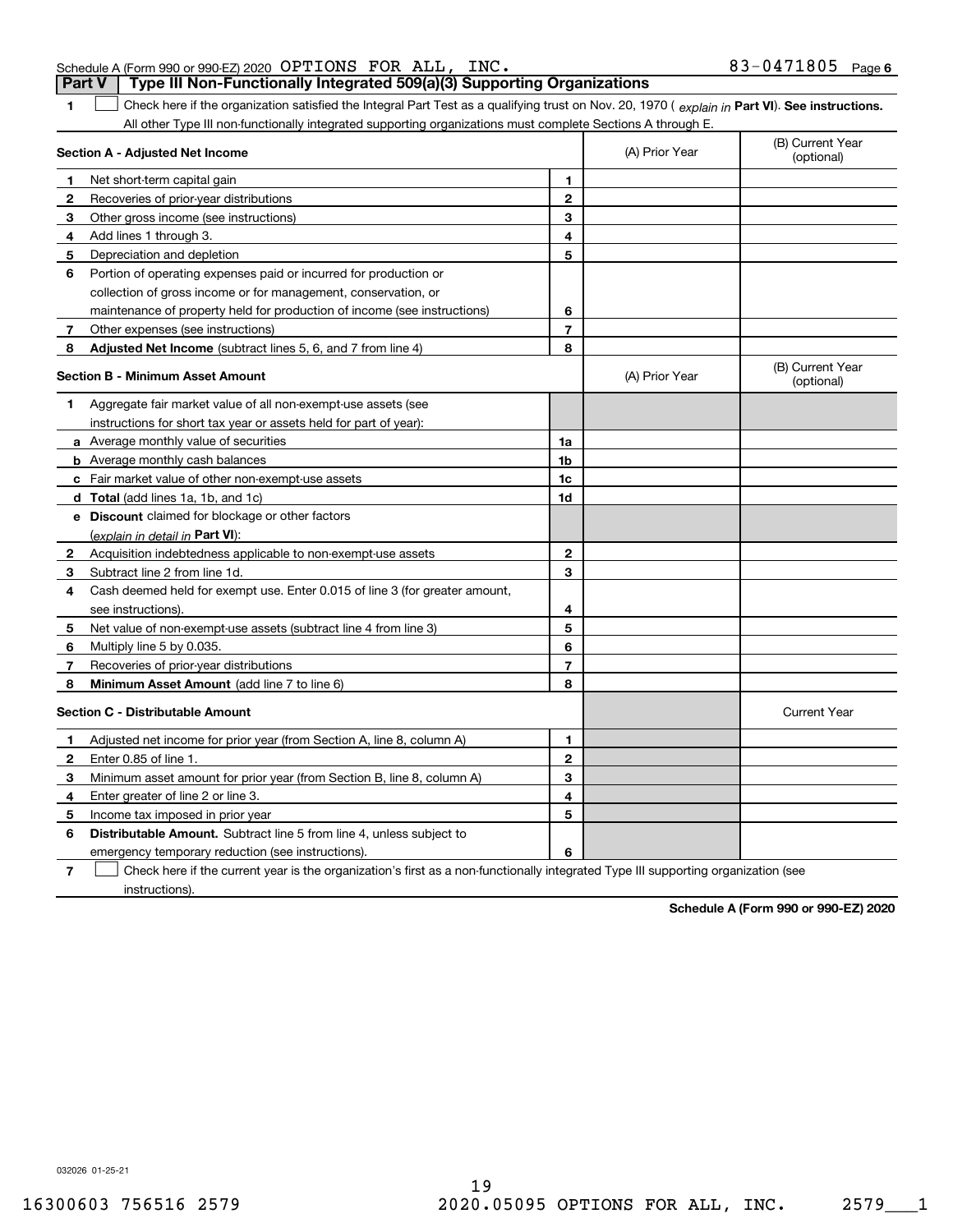| Schedule A (Form 990 or 990-EZ) 2020 $\rm \, OPTIONS \, \, FOR \, \, ALL$ , |  | INC. | 83-0471805<br>Page, |
|-----------------------------------------------------------------------------|--|------|---------------------|
|                                                                             |  |      |                     |

| <b>Part V</b> | Type III Non-Functionally Integrated 509(a)(3) Supporting Organizations                    |                             | (continued)                           |    |                                         |  |  |  |
|---------------|--------------------------------------------------------------------------------------------|-----------------------------|---------------------------------------|----|-----------------------------------------|--|--|--|
|               | <b>Section D - Distributions</b>                                                           |                             |                                       |    | <b>Current Year</b>                     |  |  |  |
| 1             | 1<br>Amounts paid to supported organizations to accomplish exempt purposes                 |                             |                                       |    |                                         |  |  |  |
| 2             | Amounts paid to perform activity that directly furthers exempt purposes of supported       |                             |                                       |    |                                         |  |  |  |
|               | organizations, in excess of income from activity                                           |                             |                                       |    |                                         |  |  |  |
| 3             | Administrative expenses paid to accomplish exempt purposes of supported organizations      |                             |                                       | 3  |                                         |  |  |  |
| 4             | Amounts paid to acquire exempt-use assets                                                  |                             |                                       | 4  |                                         |  |  |  |
| 5             | Qualified set-aside amounts (prior IRS approval required - provide details in Part VI)     |                             |                                       | 5  |                                         |  |  |  |
| 6             | Other distributions (describe in Part VI). See instructions.                               |                             |                                       | 6  |                                         |  |  |  |
| 7             | Total annual distributions. Add lines 1 through 6.                                         |                             |                                       | 7  |                                         |  |  |  |
| 8             | Distributions to attentive supported organizations to which the organization is responsive |                             |                                       |    |                                         |  |  |  |
|               | (provide details in Part VI). See instructions.                                            |                             |                                       | 8  |                                         |  |  |  |
| 9             | Distributable amount for 2020 from Section C, line 6                                       |                             |                                       | 9  |                                         |  |  |  |
| 10            | Line 8 amount divided by line 9 amount                                                     |                             |                                       | 10 |                                         |  |  |  |
|               |                                                                                            | (i)                         | (ii)                                  |    | (iii)                                   |  |  |  |
|               | <b>Section E - Distribution Allocations</b> (see instructions)                             | <b>Excess Distributions</b> | <b>Underdistributions</b><br>Pre-2020 |    | <b>Distributable</b><br>Amount for 2020 |  |  |  |
| 1             | Distributable amount for 2020 from Section C, line 6                                       |                             |                                       |    |                                         |  |  |  |
| 2             | Underdistributions, if any, for years prior to 2020 (reason-                               |                             |                                       |    |                                         |  |  |  |
|               | able cause required - explain in Part VI). See instructions.                               |                             |                                       |    |                                         |  |  |  |
| 3             | Excess distributions carryover, if any, to 2020                                            |                             |                                       |    |                                         |  |  |  |
|               | <b>a</b> From 2015                                                                         |                             |                                       |    |                                         |  |  |  |
|               | <b>b</b> From 2016                                                                         |                             |                                       |    |                                         |  |  |  |
|               | c From 2017                                                                                |                             |                                       |    |                                         |  |  |  |
|               | <b>d</b> From 2018                                                                         |                             |                                       |    |                                         |  |  |  |
|               | e From 2019                                                                                |                             |                                       |    |                                         |  |  |  |
|               | f Total of lines 3a through 3e                                                             |                             |                                       |    |                                         |  |  |  |
|               | g Applied to underdistributions of prior years                                             |                             |                                       |    |                                         |  |  |  |
|               | <b>h</b> Applied to 2020 distributable amount                                              |                             |                                       |    |                                         |  |  |  |
|               | Carryover from 2015 not applied (see instructions)                                         |                             |                                       |    |                                         |  |  |  |
|               | Remainder. Subtract lines 3g, 3h, and 3i from line 3f.                                     |                             |                                       |    |                                         |  |  |  |
| 4             | Distributions for 2020 from Section D,                                                     |                             |                                       |    |                                         |  |  |  |
|               | line $7:$                                                                                  |                             |                                       |    |                                         |  |  |  |
|               | a Applied to underdistributions of prior years                                             |                             |                                       |    |                                         |  |  |  |
|               | <b>b</b> Applied to 2020 distributable amount                                              |                             |                                       |    |                                         |  |  |  |
|               | c Remainder. Subtract lines 4a and 4b from line 4.                                         |                             |                                       |    |                                         |  |  |  |
| 5             | Remaining underdistributions for years prior to 2020, if                                   |                             |                                       |    |                                         |  |  |  |
|               | any. Subtract lines 3g and 4a from line 2. For result greater                              |                             |                                       |    |                                         |  |  |  |
|               | than zero, explain in Part VI. See instructions.                                           |                             |                                       |    |                                         |  |  |  |
| 6             | Remaining underdistributions for 2020. Subtract lines 3h                                   |                             |                                       |    |                                         |  |  |  |
|               | and 4b from line 1. For result greater than zero, explain in                               |                             |                                       |    |                                         |  |  |  |
|               | Part VI. See instructions.                                                                 |                             |                                       |    |                                         |  |  |  |
| 7             | Excess distributions carryover to 2021. Add lines 3j                                       |                             |                                       |    |                                         |  |  |  |
|               | and 4c.                                                                                    |                             |                                       |    |                                         |  |  |  |
| 8             | Breakdown of line 7:                                                                       |                             |                                       |    |                                         |  |  |  |
|               | a Excess from 2016                                                                         |                             |                                       |    |                                         |  |  |  |
|               | <b>b</b> Excess from 2017                                                                  |                             |                                       |    |                                         |  |  |  |
|               | c Excess from 2018                                                                         |                             |                                       |    |                                         |  |  |  |
|               | d Excess from 2019                                                                         |                             |                                       |    |                                         |  |  |  |
|               | e Excess from 2020                                                                         |                             |                                       |    |                                         |  |  |  |

**Schedule A (Form 990 or 990-EZ) 2020**

032027 01-25-21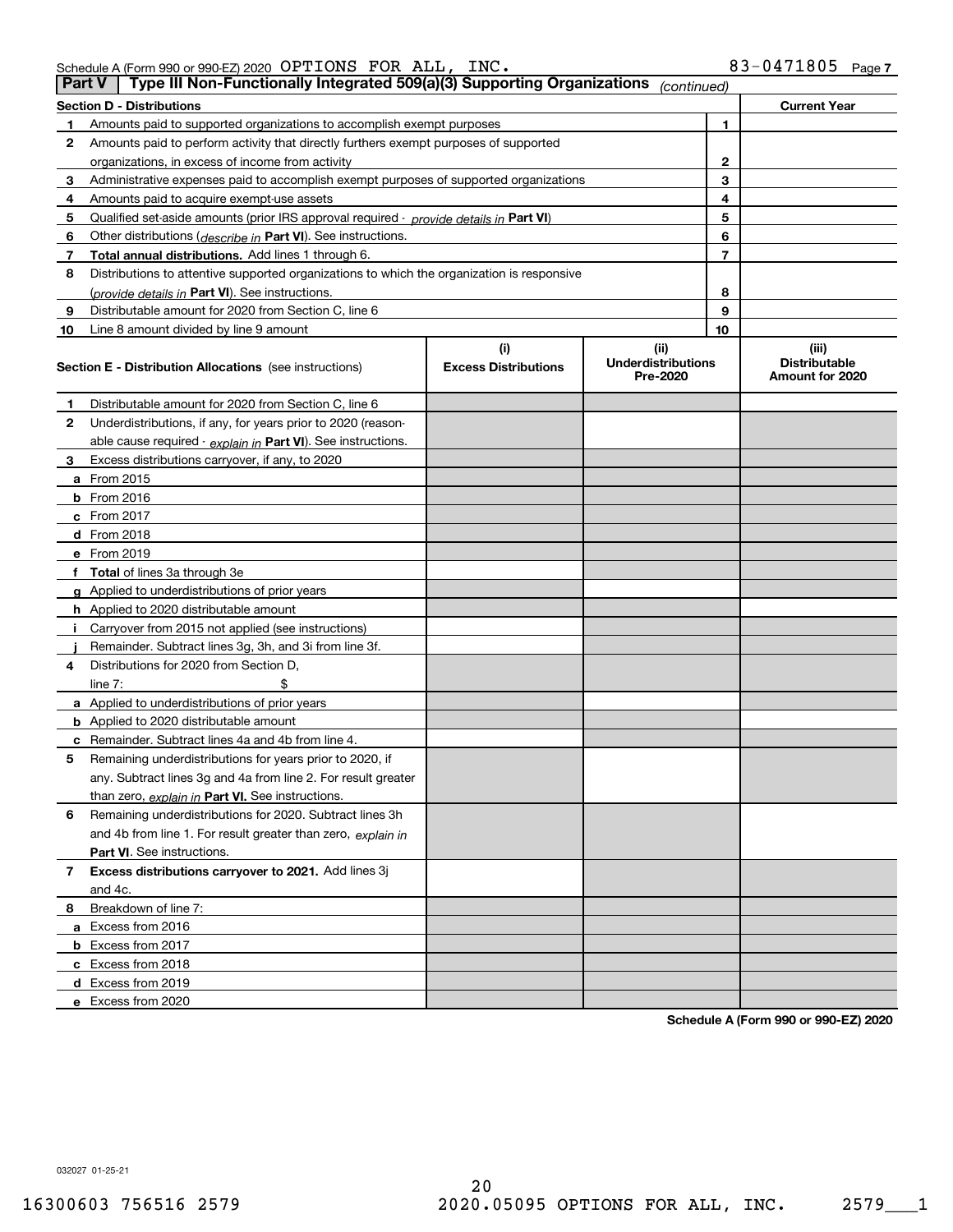| Schedule A (Form 990 or 990-EZ) 2020 $\rm \,OPTIONS \,$ $\rm \,FOR \,$ $\rm \,ALL$ , |  | INC. | 83-0471805<br>Page 8 |  |
|--------------------------------------------------------------------------------------|--|------|----------------------|--|
|                                                                                      |  |      |                      |  |

| Part VI         | Supplemental Information. Provide the explanations required by Part II, line 10; Part II, line 17a or 17b; Part III, line 12;<br>Part IV, Section A, lines 1, 2, 3b, 3c, 4b, 4c, 5a, 6, 9a, 9b, 9c, 11a, 11b, and 11c; Part IV, Section B, lines 1 and 2; Part IV, Section C,<br>line 1; Part IV, Section D, lines 2 and 3; Part IV, Section E, lines 1c, 2a, 2b, 3a, and 3b; Part V, line 1; Part V, Section B, line 1e; Part V,<br>Section D, lines 5, 6, and 8; and Part V, Section E, lines 2, 5, and 6. Also complete this part for any additional information.<br>(See instructions.) |
|-----------------|---------------------------------------------------------------------------------------------------------------------------------------------------------------------------------------------------------------------------------------------------------------------------------------------------------------------------------------------------------------------------------------------------------------------------------------------------------------------------------------------------------------------------------------------------------------------------------------------|
|                 |                                                                                                                                                                                                                                                                                                                                                                                                                                                                                                                                                                                             |
|                 |                                                                                                                                                                                                                                                                                                                                                                                                                                                                                                                                                                                             |
|                 |                                                                                                                                                                                                                                                                                                                                                                                                                                                                                                                                                                                             |
|                 |                                                                                                                                                                                                                                                                                                                                                                                                                                                                                                                                                                                             |
|                 |                                                                                                                                                                                                                                                                                                                                                                                                                                                                                                                                                                                             |
|                 |                                                                                                                                                                                                                                                                                                                                                                                                                                                                                                                                                                                             |
|                 |                                                                                                                                                                                                                                                                                                                                                                                                                                                                                                                                                                                             |
|                 |                                                                                                                                                                                                                                                                                                                                                                                                                                                                                                                                                                                             |
|                 |                                                                                                                                                                                                                                                                                                                                                                                                                                                                                                                                                                                             |
|                 |                                                                                                                                                                                                                                                                                                                                                                                                                                                                                                                                                                                             |
|                 |                                                                                                                                                                                                                                                                                                                                                                                                                                                                                                                                                                                             |
|                 |                                                                                                                                                                                                                                                                                                                                                                                                                                                                                                                                                                                             |
|                 |                                                                                                                                                                                                                                                                                                                                                                                                                                                                                                                                                                                             |
|                 |                                                                                                                                                                                                                                                                                                                                                                                                                                                                                                                                                                                             |
|                 |                                                                                                                                                                                                                                                                                                                                                                                                                                                                                                                                                                                             |
|                 |                                                                                                                                                                                                                                                                                                                                                                                                                                                                                                                                                                                             |
|                 |                                                                                                                                                                                                                                                                                                                                                                                                                                                                                                                                                                                             |
|                 |                                                                                                                                                                                                                                                                                                                                                                                                                                                                                                                                                                                             |
|                 |                                                                                                                                                                                                                                                                                                                                                                                                                                                                                                                                                                                             |
|                 |                                                                                                                                                                                                                                                                                                                                                                                                                                                                                                                                                                                             |
|                 |                                                                                                                                                                                                                                                                                                                                                                                                                                                                                                                                                                                             |
|                 |                                                                                                                                                                                                                                                                                                                                                                                                                                                                                                                                                                                             |
|                 |                                                                                                                                                                                                                                                                                                                                                                                                                                                                                                                                                                                             |
|                 |                                                                                                                                                                                                                                                                                                                                                                                                                                                                                                                                                                                             |
|                 |                                                                                                                                                                                                                                                                                                                                                                                                                                                                                                                                                                                             |
|                 |                                                                                                                                                                                                                                                                                                                                                                                                                                                                                                                                                                                             |
|                 |                                                                                                                                                                                                                                                                                                                                                                                                                                                                                                                                                                                             |
|                 |                                                                                                                                                                                                                                                                                                                                                                                                                                                                                                                                                                                             |
|                 |                                                                                                                                                                                                                                                                                                                                                                                                                                                                                                                                                                                             |
|                 |                                                                                                                                                                                                                                                                                                                                                                                                                                                                                                                                                                                             |
|                 |                                                                                                                                                                                                                                                                                                                                                                                                                                                                                                                                                                                             |
|                 |                                                                                                                                                                                                                                                                                                                                                                                                                                                                                                                                                                                             |
|                 |                                                                                                                                                                                                                                                                                                                                                                                                                                                                                                                                                                                             |
| 032028 01-25-21 | Schedule A (Form 990 or 990-EZ) 2020<br>21                                                                                                                                                                                                                                                                                                                                                                                                                                                                                                                                                  |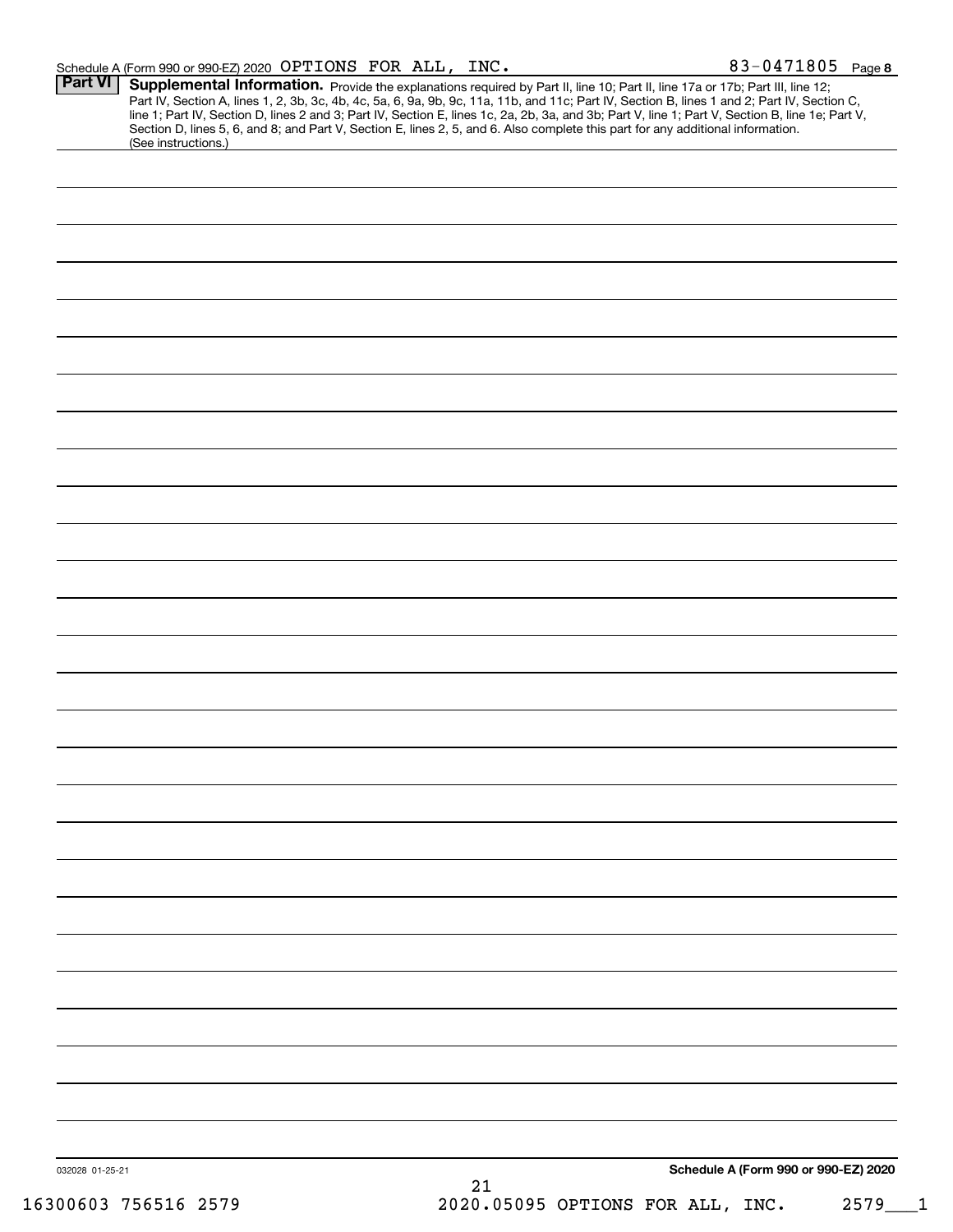Department of the Treasury Internal Revenue Service **(Form 990, 990-EZ, or 990-PF)**

Name of the organization

## \*\* PUBLIC DISCLOSURE COPY \*\*

# **Schedule B Schedule of Contributors**

**| Attach to Form 990, Form 990-EZ, or Form 990-PF. | Go to www.irs.gov/Form990 for the latest information.** OMB No. 1545-0047

**2020**

**Employer identification number**

83-0471805

| <b>Organization type (check one):</b> | OPTIONS FOR ALL, INC.                                       |
|---------------------------------------|-------------------------------------------------------------|
| Filers of:                            | Section:                                                    |
| Form 990 or 990-FZ                    | $\boxed{\mathbf{X}}$ 501(c)( 3) (enter number) organization |

|             | $4947(a)(1)$ nonexempt charitable trust <b>not</b> treated as a private foundation |
|-------------|------------------------------------------------------------------------------------|
|             | 527 political organization                                                         |
| Form 990-PF | 501(c)(3) exempt private foundation                                                |
|             | 4947(a)(1) nonexempt charitable trust treated as a private foundation              |
|             | 501(c)(3) taxable private foundation                                               |

Check if your organization is covered by the **General Rule** or a **Special Rule. Note:**  Only a section 501(c)(7), (8), or (10) organization can check boxes for both the General Rule and a Special Rule. See instructions.

### **General Rule**

 $\boxed{\textbf{X}}$  For an organization filing Form 990, 990-EZ, or 990-PF that received, during the year, contributions totaling \$5,000 or more (in money or property) from any one contributor. Complete Parts I and II. See instructions for determining a contributor's total contributions.

#### **Special Rules**

| For an organization described in section 501(c)(3) filing Form 990 or 990-EZ that met the 33 1/3% support test of the regulations under               |
|-------------------------------------------------------------------------------------------------------------------------------------------------------|
| sections 509(a)(1) and 170(b)(1)(A)(vi), that checked Schedule A (Form 990 or 990-EZ), Part II, line 13, 16a, or 16b, and that received from          |
| any one contributor, during the year, total contributions of the greater of (1) \$5,000; or (2) 2% of the amount on (i) Form 990, Part VIII, line 1h; |
| or (ii) Form 990-EZ, line 1. Complete Parts I and II.                                                                                                 |

For an organization described in section 501(c)(7), (8), or (10) filing Form 990 or 990-EZ that received from any one contributor, during the year, total contributions of more than \$1,000 exclusively for religious, charitable, scientific, literary, or educational purposes, or for the prevention of cruelty to children or animals. Complete Parts I (entering "N/A" in column (b) instead of the contributor name and address), II, and III.  $\mathcal{L}^{\text{max}}$ 

purpose. Don't complete any of the parts unless the **General Rule** applies to this organization because it received *nonexclusively* year, contributions <sub>exclusively</sub> for religious, charitable, etc., purposes, but no such contributions totaled more than \$1,000. If this box is checked, enter here the total contributions that were received during the year for an *exclusively* religious, charitable, etc., For an organization described in section 501(c)(7), (8), or (10) filing Form 990 or 990-EZ that received from any one contributor, during the religious, charitable, etc., contributions totaling \$5,000 or more during the year  $\Box$ — $\Box$   $\Box$  $\mathcal{L}^{\text{max}}$ 

**Caution:**  An organization that isn't covered by the General Rule and/or the Special Rules doesn't file Schedule B (Form 990, 990-EZ, or 990-PF),  **must** but it answer "No" on Part IV, line 2, of its Form 990; or check the box on line H of its Form 990-EZ or on its Form 990-PF, Part I, line 2, to certify that it doesn't meet the filing requirements of Schedule B (Form 990, 990-EZ, or 990-PF).

**For Paperwork Reduction Act Notice, see the instructions for Form 990, 990-EZ, or 990-PF. Schedule B (Form 990, 990-EZ, or 990-PF) (2020)** LHA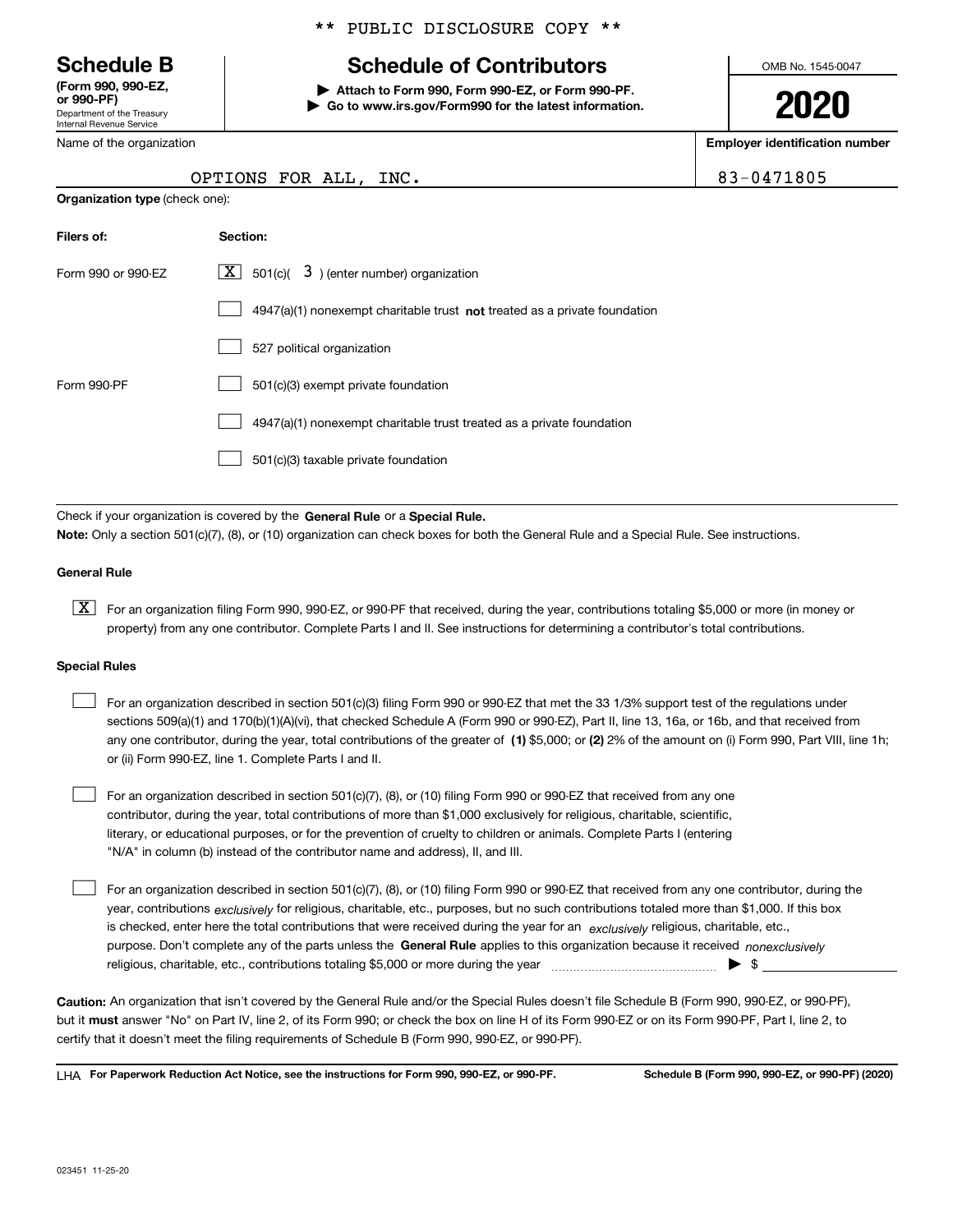|                 | Schedule B (Form 990, 990-EZ, or 990-PF) (2020)                                                |                                   | Page 2                                                                                           |
|-----------------|------------------------------------------------------------------------------------------------|-----------------------------------|--------------------------------------------------------------------------------------------------|
|                 | Name of organization                                                                           |                                   | <b>Employer identification number</b>                                                            |
|                 | OPTIONS FOR ALL, INC.                                                                          |                                   | 83-0471805                                                                                       |
| Part I          | Contributors (see instructions). Use duplicate copies of Part I if additional space is needed. |                                   |                                                                                                  |
| (a)<br>No.      | (b)<br>Name, address, and ZIP + 4                                                              | (c)<br><b>Total contributions</b> | (d)<br>Type of contribution                                                                      |
| $\mathbf 1$     |                                                                                                | 15,000.<br>\$                     | $\mathbf{X}$<br>Person<br>Payroll<br>Noncash<br>(Complete Part II for<br>noncash contributions.) |
| (a)<br>No.      | (b)<br>Name, address, and ZIP + 4                                                              | (c)<br><b>Total contributions</b> | (d)<br>Type of contribution                                                                      |
| 2               |                                                                                                | 328, 312.<br>\$                   | $\mathbf{X}$<br>Person<br>Payroll<br>Noncash<br>(Complete Part II for<br>noncash contributions.) |
| (a)<br>No.      | (b)<br>Name, address, and ZIP + 4                                                              | (c)<br><b>Total contributions</b> | (d)<br>Type of contribution                                                                      |
|                 |                                                                                                | \$                                | Person<br>Payroll<br>Noncash<br>(Complete Part II for<br>noncash contributions.)                 |
| (a)<br>No.      | (b)<br>Name, address, and ZIP + 4                                                              | (c)<br><b>Total contributions</b> | (d)<br>Type of contribution                                                                      |
|                 |                                                                                                | \$                                | Person<br>Payroll<br>Noncash<br>(Complete Part II for<br>noncash contributions.)                 |
| (a)<br>No.      | (b)<br>Name, address, and ZIP + 4                                                              | (c)<br><b>Total contributions</b> | (d)<br>Type of contribution                                                                      |
|                 |                                                                                                | \$                                | Person<br>Payroll<br>Noncash<br>(Complete Part II for<br>noncash contributions.)                 |
| (a)<br>No.      | (b)<br>Name, address, and ZIP + 4                                                              | (c)<br><b>Total contributions</b> | (d)<br>Type of contribution                                                                      |
|                 |                                                                                                | \$                                | Person<br>Payroll<br>Noncash<br>(Complete Part II for<br>noncash contributions.)                 |
| 023452 11-25-20 |                                                                                                |                                   | Schedule B (Form 990, 990-EZ, or 990-PF) (2020)                                                  |



23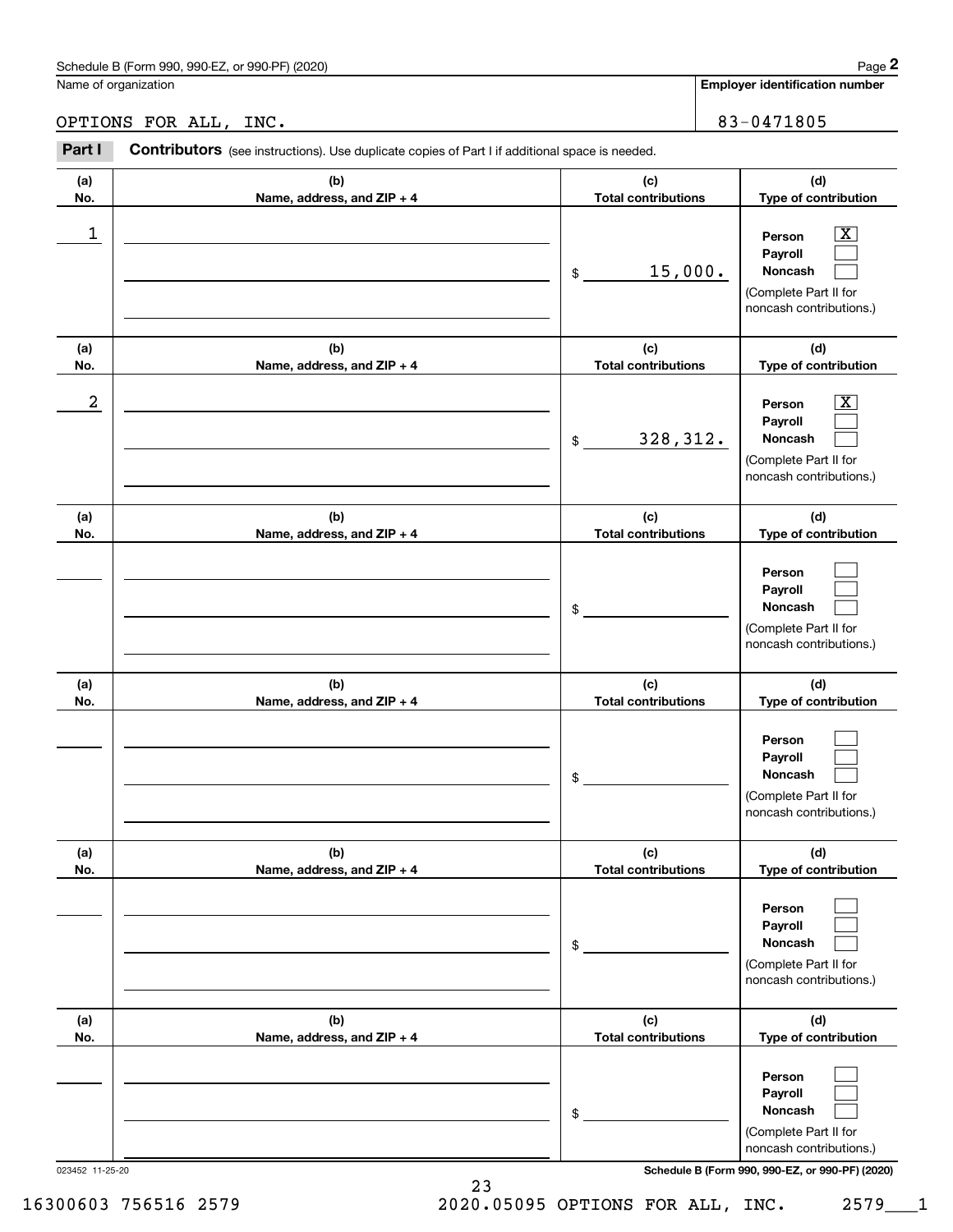Name of organization

# OPTIONS FOR ALL, INC. | 83-0471805

(see instructions). Use duplicate copies of Part II if additional space is needed.<br> **1999 PETIONS FOR ALL, INC.**<br>
1999 PART II **Noncash Property** (see instructions). Use duplicate copies of Part II if additional space is n

| (a)<br>No.<br>from<br>Part I | (b)<br>Description of noncash property given | (c)<br>FMV (or estimate)<br>(See instructions.) | (d)<br>Date received                            |
|------------------------------|----------------------------------------------|-------------------------------------------------|-------------------------------------------------|
|                              |                                              | \$                                              |                                                 |
| (a)<br>No.<br>from<br>Part I | (b)<br>Description of noncash property given | (c)<br>FMV (or estimate)<br>(See instructions.) | (d)<br>Date received                            |
|                              |                                              | \$                                              |                                                 |
| (a)<br>No.<br>from<br>Part I | (b)<br>Description of noncash property given | (c)<br>FMV (or estimate)<br>(See instructions.) | (d)<br>Date received                            |
|                              |                                              | \$                                              |                                                 |
| (a)<br>No.<br>from<br>Part I | (b)<br>Description of noncash property given | (c)<br>FMV (or estimate)<br>(See instructions.) | (d)<br>Date received                            |
|                              |                                              | \$                                              |                                                 |
| (a)<br>No.<br>from<br>Part I | (b)<br>Description of noncash property given | (c)<br>FMV (or estimate)<br>(See instructions.) | (d)<br>Date received                            |
|                              |                                              | \$                                              |                                                 |
| (a)<br>No.<br>from<br>Part I | (b)<br>Description of noncash property given | (c)<br>FMV (or estimate)<br>(See instructions.) | (d)<br>Date received                            |
|                              |                                              | \$                                              |                                                 |
| 023453 11-25-20              |                                              |                                                 | Schedule B (Form 990, 990-EZ, or 990-PF) (2020) |

# 16300603 756516 2579 2020.05095 OPTIONS FOR ALL, INC. 2579\_\_\_1

24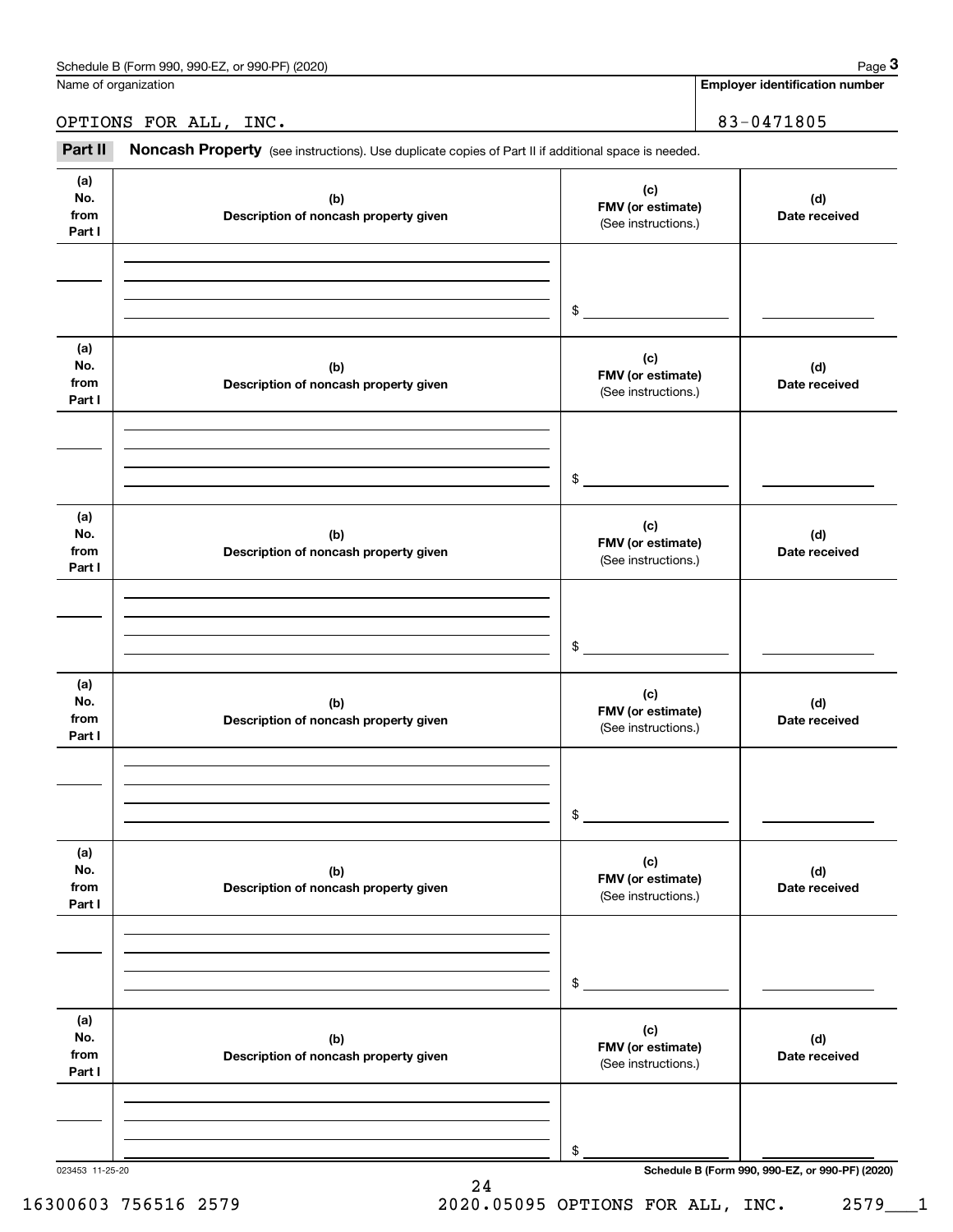|                           | Schedule B (Form 990, 990-EZ, or 990-PF) (2020)                                                                                                                                   |                      |                                                                                                                                                                | Page 4 |
|---------------------------|-----------------------------------------------------------------------------------------------------------------------------------------------------------------------------------|----------------------|----------------------------------------------------------------------------------------------------------------------------------------------------------------|--------|
|                           | Name of organization                                                                                                                                                              |                      | <b>Employer identification number</b>                                                                                                                          |        |
|                           | OPTIONS FOR ALL, INC.                                                                                                                                                             |                      | 83-0471805                                                                                                                                                     |        |
| Part III                  | from any one contributor. Complete columns (a) through (e) and the following line entry. For organizations                                                                        |                      | Exclusively religious, charitable, etc., contributions to organizations described in section 501(c)(7), (8), or (10) that total more than \$1,000 for the year |        |
|                           | completing Part III, enter the total of exclusively religious, charitable, etc., contributions of \$1,000 or less for the year. (Enter this info. once.) $\blacktriangleright$ \$ |                      |                                                                                                                                                                |        |
| $(a)$ No.                 | Use duplicate copies of Part III if additional space is needed.                                                                                                                   |                      |                                                                                                                                                                |        |
| from<br>Part I            | (b) Purpose of gift                                                                                                                                                               | (c) Use of gift      | (d) Description of how gift is held                                                                                                                            |        |
|                           |                                                                                                                                                                                   |                      |                                                                                                                                                                |        |
|                           |                                                                                                                                                                                   |                      |                                                                                                                                                                |        |
|                           |                                                                                                                                                                                   |                      |                                                                                                                                                                |        |
|                           |                                                                                                                                                                                   | (e) Transfer of gift |                                                                                                                                                                |        |
|                           | Transferee's name, address, and ZIP + 4                                                                                                                                           |                      | Relationship of transferor to transferee                                                                                                                       |        |
|                           |                                                                                                                                                                                   |                      |                                                                                                                                                                |        |
|                           |                                                                                                                                                                                   |                      |                                                                                                                                                                |        |
|                           |                                                                                                                                                                                   |                      |                                                                                                                                                                |        |
| (a) No.<br>from           |                                                                                                                                                                                   |                      |                                                                                                                                                                |        |
| Part I                    | (b) Purpose of gift                                                                                                                                                               | (c) Use of gift      | (d) Description of how gift is held                                                                                                                            |        |
|                           |                                                                                                                                                                                   |                      |                                                                                                                                                                |        |
|                           |                                                                                                                                                                                   |                      |                                                                                                                                                                |        |
|                           |                                                                                                                                                                                   |                      |                                                                                                                                                                |        |
|                           |                                                                                                                                                                                   | (e) Transfer of gift |                                                                                                                                                                |        |
|                           | Transferee's name, address, and $ZIP + 4$                                                                                                                                         |                      | Relationship of transferor to transferee                                                                                                                       |        |
|                           |                                                                                                                                                                                   |                      |                                                                                                                                                                |        |
|                           |                                                                                                                                                                                   |                      |                                                                                                                                                                |        |
|                           |                                                                                                                                                                                   |                      |                                                                                                                                                                |        |
| (a) No.<br>from           | (b) Purpose of gift                                                                                                                                                               | (c) Use of gift      | (d) Description of how gift is held                                                                                                                            |        |
| Part I                    |                                                                                                                                                                                   |                      |                                                                                                                                                                |        |
|                           |                                                                                                                                                                                   |                      |                                                                                                                                                                |        |
|                           |                                                                                                                                                                                   |                      |                                                                                                                                                                |        |
|                           |                                                                                                                                                                                   | (e) Transfer of gift |                                                                                                                                                                |        |
|                           |                                                                                                                                                                                   |                      |                                                                                                                                                                |        |
|                           | Transferee's name, address, and $ZIP + 4$                                                                                                                                         |                      | Relationship of transferor to transferee                                                                                                                       |        |
|                           |                                                                                                                                                                                   |                      |                                                                                                                                                                |        |
|                           |                                                                                                                                                                                   |                      |                                                                                                                                                                |        |
|                           |                                                                                                                                                                                   |                      |                                                                                                                                                                |        |
| (a) No.<br>from<br>Part I | (b) Purpose of gift                                                                                                                                                               | (c) Use of gift      | (d) Description of how gift is held                                                                                                                            |        |
|                           |                                                                                                                                                                                   |                      |                                                                                                                                                                |        |
|                           |                                                                                                                                                                                   |                      |                                                                                                                                                                |        |
|                           |                                                                                                                                                                                   |                      |                                                                                                                                                                |        |
|                           |                                                                                                                                                                                   | (e) Transfer of gift |                                                                                                                                                                |        |
|                           | Transferee's name, address, and $ZIP + 4$                                                                                                                                         |                      | Relationship of transferor to transferee                                                                                                                       |        |
|                           |                                                                                                                                                                                   |                      |                                                                                                                                                                |        |
|                           |                                                                                                                                                                                   |                      |                                                                                                                                                                |        |
|                           |                                                                                                                                                                                   |                      |                                                                                                                                                                |        |
| 023454 11-25-20           |                                                                                                                                                                                   |                      | Schedule B (Form 990, 990-EZ, or 990-PF) (2020)                                                                                                                |        |

25

**Schedule B (Form 990, 990-EZ, or 990-PF) (2020)**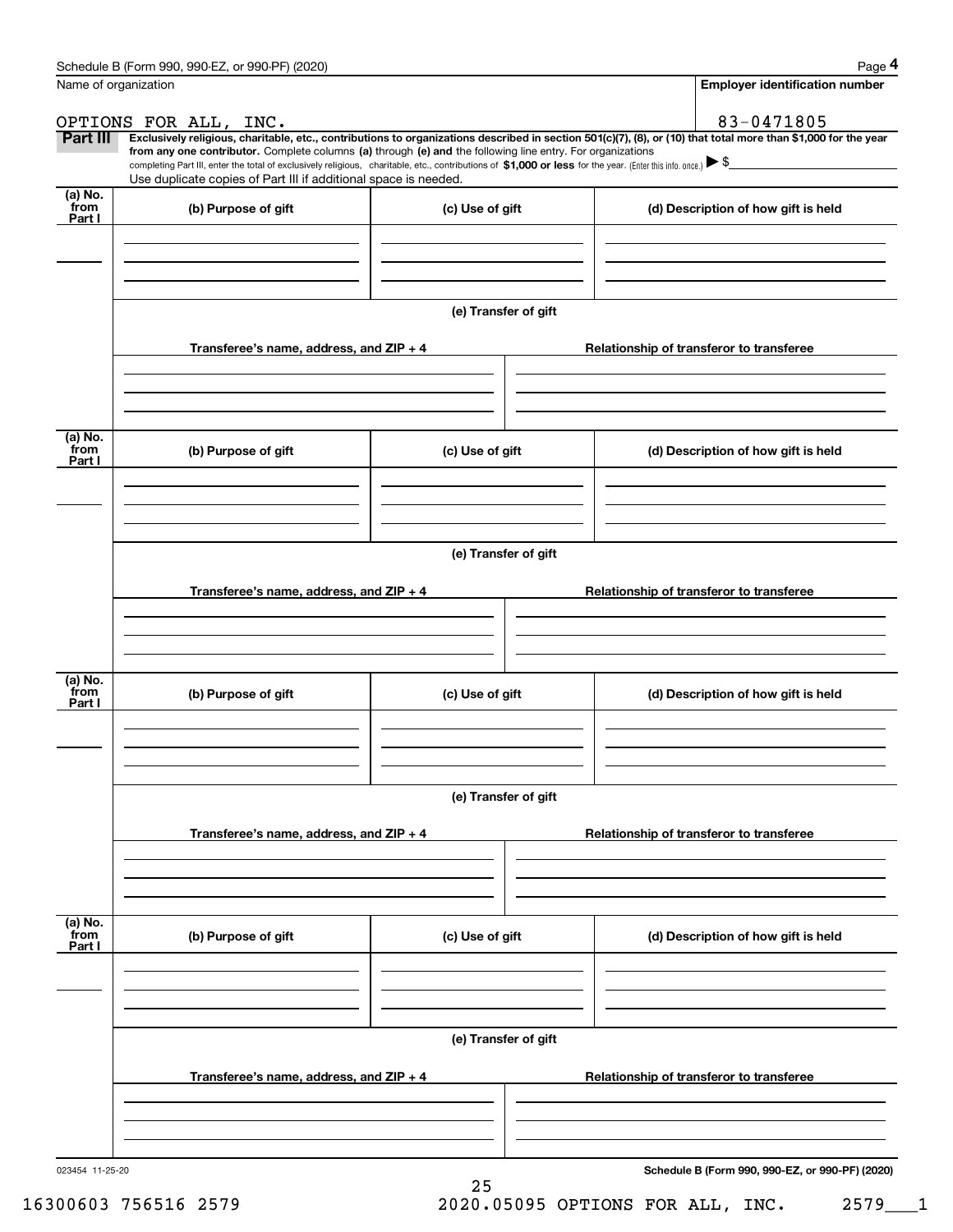|         |                                                                                                                                                                       |                                                                                                                                                                                                                                         |                         |                                                    |                         | OMB No. 1545-0047               |  |
|---------|-----------------------------------------------------------------------------------------------------------------------------------------------------------------------|-----------------------------------------------------------------------------------------------------------------------------------------------------------------------------------------------------------------------------------------|-------------------------|----------------------------------------------------|-------------------------|---------------------------------|--|
|         | <b>Supplemental Financial Statements</b><br><b>SCHEDULE D</b><br>Complete if the organization answered "Yes" on Form 990,<br>(Form 990)                               |                                                                                                                                                                                                                                         |                         |                                                    |                         |                                 |  |
|         |                                                                                                                                                                       | Part IV, line 6, 7, 8, 9, 10, 11a, 11b, 11c, 11d, 11e, 11f, 12a, or 12b.                                                                                                                                                                |                         |                                                    |                         | <b>Open to Public</b>           |  |
|         | Attach to Form 990.<br>Department of the Treasury<br>Inspection<br>Go to www.irs.gov/Form990 for instructions and the latest information.<br>Internal Revenue Service |                                                                                                                                                                                                                                         |                         |                                                    |                         |                                 |  |
|         | <b>Employer identification number</b><br>Name of the organization<br>83-0471805<br>OPTIONS FOR ALL, INC.                                                              |                                                                                                                                                                                                                                         |                         |                                                    |                         |                                 |  |
| Part I  |                                                                                                                                                                       | Organizations Maintaining Donor Advised Funds or Other Similar Funds or Accounts. Complete if the                                                                                                                                       |                         |                                                    |                         |                                 |  |
|         |                                                                                                                                                                       | organization answered "Yes" on Form 990, Part IV, line 6.                                                                                                                                                                               |                         |                                                    |                         |                                 |  |
|         |                                                                                                                                                                       |                                                                                                                                                                                                                                         | (a) Donor advised funds |                                                    |                         | (b) Funds and other accounts    |  |
| 1       |                                                                                                                                                                       |                                                                                                                                                                                                                                         |                         |                                                    |                         |                                 |  |
| 2       |                                                                                                                                                                       | Aggregate value of contributions to (during year)                                                                                                                                                                                       |                         |                                                    |                         |                                 |  |
| З       |                                                                                                                                                                       | Aggregate value of grants from (during year)                                                                                                                                                                                            |                         |                                                    |                         |                                 |  |
| 4       |                                                                                                                                                                       |                                                                                                                                                                                                                                         |                         |                                                    |                         |                                 |  |
| 5       |                                                                                                                                                                       | Did the organization inform all donors and donor advisors in writing that the assets held in donor advised funds                                                                                                                        |                         |                                                    |                         |                                 |  |
|         |                                                                                                                                                                       |                                                                                                                                                                                                                                         |                         |                                                    |                         | Yes<br>No                       |  |
| 6       |                                                                                                                                                                       | Did the organization inform all grantees, donors, and donor advisors in writing that grant funds can be used only<br>for charitable purposes and not for the benefit of the donor or donor advisor, or for any other purpose conferring |                         |                                                    |                         |                                 |  |
|         | impermissible private benefit?                                                                                                                                        |                                                                                                                                                                                                                                         |                         |                                                    |                         | Yes<br>No                       |  |
| Part II |                                                                                                                                                                       | Conservation Easements. Complete if the organization answered "Yes" on Form 990, Part IV, line 7.                                                                                                                                       |                         |                                                    |                         |                                 |  |
| 1.      |                                                                                                                                                                       | Purpose(s) of conservation easements held by the organization (check all that apply).                                                                                                                                                   |                         |                                                    |                         |                                 |  |
|         |                                                                                                                                                                       | Preservation of land for public use (for example, recreation or education)                                                                                                                                                              |                         | Preservation of a historically important land area |                         |                                 |  |
|         |                                                                                                                                                                       | Protection of natural habitat                                                                                                                                                                                                           |                         | Preservation of a certified historic structure     |                         |                                 |  |
|         |                                                                                                                                                                       | Preservation of open space                                                                                                                                                                                                              |                         |                                                    |                         |                                 |  |
| 2       |                                                                                                                                                                       | Complete lines 2a through 2d if the organization held a qualified conservation contribution in the form of a conservation easement on the last                                                                                          |                         |                                                    |                         |                                 |  |
|         | day of the tax year.                                                                                                                                                  |                                                                                                                                                                                                                                         |                         |                                                    |                         | Held at the End of the Tax Year |  |
| a       |                                                                                                                                                                       | Total number of conservation easements                                                                                                                                                                                                  |                         |                                                    | 2a                      |                                 |  |
| b       |                                                                                                                                                                       | Total acreage restricted by conservation easements                                                                                                                                                                                      |                         |                                                    | 2b                      |                                 |  |
| с       |                                                                                                                                                                       | Number of conservation easements on a certified historic structure included in (a) manufacture included in (a)                                                                                                                          |                         |                                                    | 2c                      |                                 |  |
| d       |                                                                                                                                                                       | Number of conservation easements included in (c) acquired after 7/25/06, and not on a historic structure                                                                                                                                |                         |                                                    |                         |                                 |  |
|         |                                                                                                                                                                       | listed in the National Register [11, 1200] [12] The National Register [11, 1200] [12] The National Register [11, 1200] [12] The National Register [11, 1200] [12] The National Register [11, 1200] [12] The National Register           |                         |                                                    | 2d                      |                                 |  |
| 3       | $\mathsf{year}$                                                                                                                                                       | Number of conservation easements modified, transferred, released, extinguished, or terminated by the organization during the tax                                                                                                        |                         |                                                    |                         |                                 |  |
| 4       |                                                                                                                                                                       | Number of states where property subject to conservation easement is located                                                                                                                                                             |                         |                                                    |                         |                                 |  |
| 5       |                                                                                                                                                                       | Does the organization have a written policy regarding the periodic monitoring, inspection, handling of                                                                                                                                  |                         |                                                    |                         |                                 |  |
|         |                                                                                                                                                                       | violations, and enforcement of the conservation easements it holds?                                                                                                                                                                     |                         |                                                    |                         | Yes<br>No                       |  |
| 6       |                                                                                                                                                                       | Staff and volunteer hours devoted to monitoring, inspecting, handling of violations, and enforcing conservation easements during the year                                                                                               |                         |                                                    |                         |                                 |  |
|         |                                                                                                                                                                       |                                                                                                                                                                                                                                         |                         |                                                    |                         |                                 |  |
| 7       |                                                                                                                                                                       | Amount of expenses incurred in monitoring, inspecting, handling of violations, and enforcing conservation easements during the year                                                                                                     |                         |                                                    |                         |                                 |  |
|         | $\blacktriangleright$ \$                                                                                                                                              |                                                                                                                                                                                                                                         |                         |                                                    |                         |                                 |  |
| 8       |                                                                                                                                                                       | Does each conservation easement reported on line 2(d) above satisfy the requirements of section 170(h)(4)(B)(i)                                                                                                                         |                         |                                                    |                         |                                 |  |
|         |                                                                                                                                                                       |                                                                                                                                                                                                                                         |                         |                                                    |                         | Yes<br>No                       |  |
| 9       |                                                                                                                                                                       | In Part XIII, describe how the organization reports conservation easements in its revenue and expense statement and                                                                                                                     |                         |                                                    |                         |                                 |  |
|         | balance sheet, and include, if applicable, the text of the footnote to the organization's financial statements that describes the                                     |                                                                                                                                                                                                                                         |                         |                                                    |                         |                                 |  |
|         | Part III                                                                                                                                                              | organization's accounting for conservation easements.<br>Organizations Maintaining Collections of Art, Historical Treasures, or Other Similar Assets.                                                                                   |                         |                                                    |                         |                                 |  |
|         |                                                                                                                                                                       | Complete if the organization answered "Yes" on Form 990, Part IV, line 8.                                                                                                                                                               |                         |                                                    |                         |                                 |  |
|         |                                                                                                                                                                       | 1a If the organization elected, as permitted under FASB ASC 958, not to report in its revenue statement and balance sheet works                                                                                                         |                         |                                                    |                         |                                 |  |
|         |                                                                                                                                                                       | of art, historical treasures, or other similar assets held for public exhibition, education, or research in furtherance of public                                                                                                       |                         |                                                    |                         |                                 |  |
|         |                                                                                                                                                                       | service, provide in Part XIII the text of the footnote to its financial statements that describes these items.                                                                                                                          |                         |                                                    |                         |                                 |  |
|         |                                                                                                                                                                       | <b>b</b> If the organization elected, as permitted under FASB ASC 958, to report in its revenue statement and balance sheet works of                                                                                                    |                         |                                                    |                         |                                 |  |
|         |                                                                                                                                                                       | art, historical treasures, or other similar assets held for public exhibition, education, or research in furtherance of public service,                                                                                                 |                         |                                                    |                         |                                 |  |
|         |                                                                                                                                                                       | provide the following amounts relating to these items:                                                                                                                                                                                  |                         |                                                    |                         |                                 |  |
|         |                                                                                                                                                                       |                                                                                                                                                                                                                                         |                         |                                                    | \$                      |                                 |  |
|         |                                                                                                                                                                       | (ii) Assets included in Form 990, Part X [11] Marten and Martin Martin Marten and Martin Martin Marten and Mar                                                                                                                          |                         |                                                    | $\blacktriangleright$ s |                                 |  |
| 2       |                                                                                                                                                                       | If the organization received or held works of art, historical treasures, or other similar assets for financial gain, provide                                                                                                            |                         |                                                    |                         |                                 |  |
|         |                                                                                                                                                                       | the following amounts required to be reported under FASB ASC 958 relating to these items:                                                                                                                                               |                         |                                                    |                         |                                 |  |
| а       |                                                                                                                                                                       |                                                                                                                                                                                                                                         |                         |                                                    | - \$                    |                                 |  |
|         |                                                                                                                                                                       | <b>b</b> Assets included in Form 990, Part X <b>Multimarrow and Construct Constructs</b> included in Form 990, Part X                                                                                                                   |                         |                                                    | $\blacktriangleright$ s | Schedule D (Form 990) 2020      |  |
|         |                                                                                                                                                                       | LHA For Paperwork Reduction Act Notice, see the Instructions for Form 990.                                                                                                                                                              |                         |                                                    |                         |                                 |  |

032051 12-01-20

26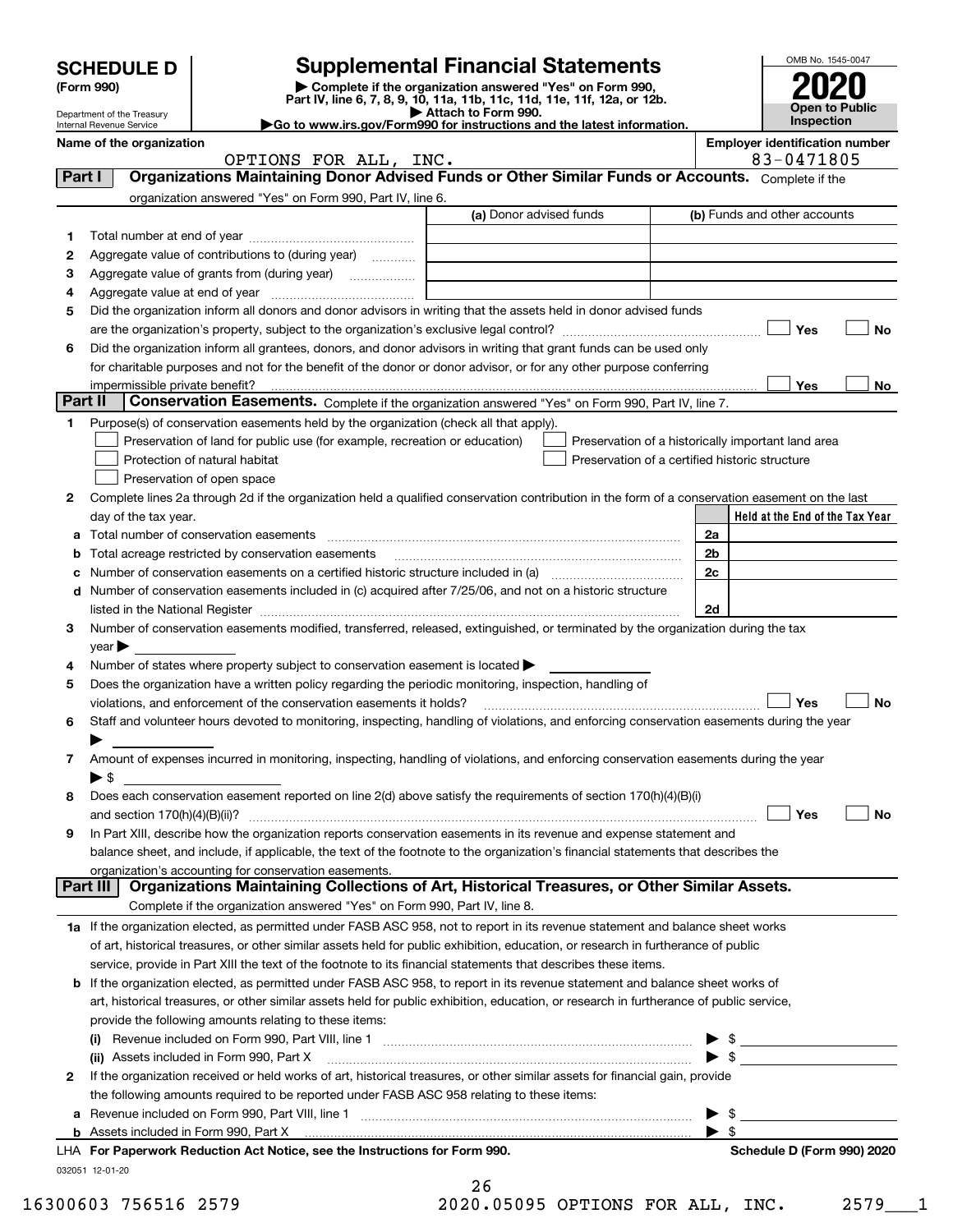|        | 83-0471805 Page 2<br>OPTIONS FOR ALL, INC.<br>Schedule D (Form 990) 2020                                                                                                                                                                                                                                                                             |                                         |                |                                                                                                                                                                                                                               |                                 |                                                  |                |          |         |
|--------|------------------------------------------------------------------------------------------------------------------------------------------------------------------------------------------------------------------------------------------------------------------------------------------------------------------------------------------------------|-----------------------------------------|----------------|-------------------------------------------------------------------------------------------------------------------------------------------------------------------------------------------------------------------------------|---------------------------------|--------------------------------------------------|----------------|----------|---------|
|        | Organizations Maintaining Collections of Art, Historical Treasures, or Other Similar Assets (continued)<br>Part III                                                                                                                                                                                                                                  |                                         |                |                                                                                                                                                                                                                               |                                 |                                                  |                |          |         |
| з      | Using the organization's acquisition, accession, and other records, check any of the following that make significant use of its                                                                                                                                                                                                                      |                                         |                |                                                                                                                                                                                                                               |                                 |                                                  |                |          |         |
|        | collection items (check all that apply):                                                                                                                                                                                                                                                                                                             |                                         |                |                                                                                                                                                                                                                               |                                 |                                                  |                |          |         |
| a      | Public exhibition                                                                                                                                                                                                                                                                                                                                    |                                         |                | Loan or exchange program                                                                                                                                                                                                      |                                 |                                                  |                |          |         |
| b      | Scholarly research                                                                                                                                                                                                                                                                                                                                   | е                                       |                | Other and the contract of the contract of the contract of the contract of the contract of the contract of the contract of the contract of the contract of the contract of the contract of the contract of the contract of the |                                 |                                                  |                |          |         |
| c      | Preservation for future generations                                                                                                                                                                                                                                                                                                                  |                                         |                |                                                                                                                                                                                                                               |                                 |                                                  |                |          |         |
| 4      | Provide a description of the organization's collections and explain how they further the organization's exempt purpose in Part XIII.                                                                                                                                                                                                                 |                                         |                |                                                                                                                                                                                                                               |                                 |                                                  |                |          |         |
| 5      | During the year, did the organization solicit or receive donations of art, historical treasures, or other similar assets                                                                                                                                                                                                                             |                                         |                |                                                                                                                                                                                                                               |                                 |                                                  |                |          |         |
|        | to be sold to raise funds rather than to be maintained as part of the organization's collection?                                                                                                                                                                                                                                                     |                                         |                |                                                                                                                                                                                                                               |                                 |                                                  | Yes            |          | No      |
|        | <b>Part IV</b><br>Escrow and Custodial Arrangements. Complete if the organization answered "Yes" on Form 990, Part IV, line 9, or                                                                                                                                                                                                                    |                                         |                |                                                                                                                                                                                                                               |                                 |                                                  |                |          |         |
|        | reported an amount on Form 990, Part X, line 21.                                                                                                                                                                                                                                                                                                     |                                         |                |                                                                                                                                                                                                                               |                                 |                                                  |                |          |         |
|        | 1a Is the organization an agent, trustee, custodian or other intermediary for contributions or other assets not included                                                                                                                                                                                                                             |                                         |                |                                                                                                                                                                                                                               |                                 |                                                  |                |          |         |
|        |                                                                                                                                                                                                                                                                                                                                                      |                                         |                |                                                                                                                                                                                                                               |                                 |                                                  | Yes            |          | No      |
|        | <b>b</b> If "Yes," explain the arrangement in Part XIII and complete the following table:                                                                                                                                                                                                                                                            |                                         |                |                                                                                                                                                                                                                               |                                 |                                                  |                |          |         |
|        |                                                                                                                                                                                                                                                                                                                                                      |                                         |                |                                                                                                                                                                                                                               |                                 |                                                  | Amount         |          |         |
| c      | Beginning balance material continuum contracts and contact the contract of the contract of the contract of the                                                                                                                                                                                                                                       |                                         |                |                                                                                                                                                                                                                               | 1c                              |                                                  |                |          |         |
|        |                                                                                                                                                                                                                                                                                                                                                      |                                         |                |                                                                                                                                                                                                                               | 1d                              |                                                  |                |          |         |
| е      | Distributions during the year manufactured and an account of the state of the state of the state of the state o                                                                                                                                                                                                                                      |                                         |                |                                                                                                                                                                                                                               | 1e                              |                                                  |                |          |         |
| Ť.     | Ending balance manufactured and contact the contract of the contract of the contract of the contract of the contract of the contract of the contract of the contract of the contract of the contract of the contract of the co<br>2a Did the organization include an amount on Form 990, Part X, line 21, for escrow or custodial account liability? |                                         |                |                                                                                                                                                                                                                               | 1f                              |                                                  | Yes            |          | No      |
|        | <b>b</b> If "Yes," explain the arrangement in Part XIII. Check here if the explanation has been provided on Part XIII                                                                                                                                                                                                                                |                                         |                |                                                                                                                                                                                                                               |                                 |                                                  |                |          |         |
| Part V | Endowment Funds. Complete if the organization answered "Yes" on Form 990, Part IV, line 10.                                                                                                                                                                                                                                                          |                                         |                |                                                                                                                                                                                                                               |                                 |                                                  |                |          |         |
|        |                                                                                                                                                                                                                                                                                                                                                      | (a) Current year                        | (b) Prior year | (c) Two years back                                                                                                                                                                                                            |                                 | (d) Three years back $\vert$ (e) Four years back |                |          |         |
| 1a     | Beginning of year balance                                                                                                                                                                                                                                                                                                                            | 159,485.                                | 157,986.       | 150,467.                                                                                                                                                                                                                      |                                 | 78,545.                                          |                |          | 65,122. |
| b      |                                                                                                                                                                                                                                                                                                                                                      |                                         |                | 2,200.                                                                                                                                                                                                                        |                                 | 67,275.                                          |                |          | 5,565.  |
|        | Net investment earnings, gains, and losses                                                                                                                                                                                                                                                                                                           | 48,257.                                 | 2,289.         | 6,075.                                                                                                                                                                                                                        |                                 | 5,108.                                           |                |          | 8,213.  |
| d      |                                                                                                                                                                                                                                                                                                                                                      |                                         |                |                                                                                                                                                                                                                               |                                 |                                                  |                |          |         |
|        | e Other expenditures for facilities                                                                                                                                                                                                                                                                                                                  |                                         |                |                                                                                                                                                                                                                               |                                 |                                                  |                |          |         |
|        | and programs                                                                                                                                                                                                                                                                                                                                         |                                         |                |                                                                                                                                                                                                                               |                                 |                                                  |                |          |         |
|        | f Administrative expenses                                                                                                                                                                                                                                                                                                                            | 804.                                    | 790.           | 756.                                                                                                                                                                                                                          |                                 | 462.                                             |                |          | 355.    |
| g      | End of year balance                                                                                                                                                                                                                                                                                                                                  | 206.938.                                | 159,485.       | 157,986.                                                                                                                                                                                                                      |                                 | 150,466.                                         |                |          | 78,545. |
| 2      | Provide the estimated percentage of the current year end balance (line 1g, column (a)) held as:                                                                                                                                                                                                                                                      |                                         |                |                                                                                                                                                                                                                               |                                 |                                                  |                |          |         |
| а      | Board designated or quasi-endowment                                                                                                                                                                                                                                                                                                                  |                                         | %              |                                                                                                                                                                                                                               |                                 |                                                  |                |          |         |
|        | Permanent endowment                                                                                                                                                                                                                                                                                                                                  | %                                       |                |                                                                                                                                                                                                                               |                                 |                                                  |                |          |         |
| c      | Term endowment $\blacktriangleright$                                                                                                                                                                                                                                                                                                                 | %                                       |                |                                                                                                                                                                                                                               |                                 |                                                  |                |          |         |
|        | The percentages on lines 2a, 2b, and 2c should equal 100%.                                                                                                                                                                                                                                                                                           |                                         |                |                                                                                                                                                                                                                               |                                 |                                                  |                |          |         |
|        | 3a Are there endowment funds not in the possession of the organization that are held and administered for the organization                                                                                                                                                                                                                           |                                         |                |                                                                                                                                                                                                                               |                                 |                                                  |                |          |         |
|        | by:                                                                                                                                                                                                                                                                                                                                                  |                                         |                |                                                                                                                                                                                                                               |                                 |                                                  |                | Yes      | No      |
|        | (i)                                                                                                                                                                                                                                                                                                                                                  |                                         |                |                                                                                                                                                                                                                               |                                 |                                                  | 3a(i)          | X        |         |
|        |                                                                                                                                                                                                                                                                                                                                                      |                                         |                |                                                                                                                                                                                                                               |                                 |                                                  | 3a(ii)         |          | х       |
|        |                                                                                                                                                                                                                                                                                                                                                      |                                         |                |                                                                                                                                                                                                                               |                                 |                                                  | 3b             |          |         |
| 4      | Describe in Part XIII the intended uses of the organization's endowment funds.<br>Land, Buildings, and Equipment.<br>Part VI                                                                                                                                                                                                                         |                                         |                |                                                                                                                                                                                                                               |                                 |                                                  |                |          |         |
|        | Complete if the organization answered "Yes" on Form 990, Part IV, line 11a. See Form 990, Part X, line 10.                                                                                                                                                                                                                                           |                                         |                |                                                                                                                                                                                                                               |                                 |                                                  |                |          |         |
|        |                                                                                                                                                                                                                                                                                                                                                      |                                         |                |                                                                                                                                                                                                                               |                                 |                                                  |                |          |         |
|        | Description of property                                                                                                                                                                                                                                                                                                                              | (a) Cost or other<br>basis (investment) |                | (b) Cost or other<br>basis (other)                                                                                                                                                                                            | (c) Accumulated<br>depreciation |                                                  | (d) Book value |          |         |
|        |                                                                                                                                                                                                                                                                                                                                                      |                                         |                |                                                                                                                                                                                                                               |                                 |                                                  |                |          |         |
| b      |                                                                                                                                                                                                                                                                                                                                                      |                                         |                |                                                                                                                                                                                                                               |                                 |                                                  |                |          |         |
|        |                                                                                                                                                                                                                                                                                                                                                      |                                         |                | 330,320.                                                                                                                                                                                                                      | 164,555.                        |                                                  |                | 165,765. |         |
|        |                                                                                                                                                                                                                                                                                                                                                      |                                         |                | 466,308.                                                                                                                                                                                                                      | 236,799.                        |                                                  |                | 229,509. |         |
|        |                                                                                                                                                                                                                                                                                                                                                      |                                         |                |                                                                                                                                                                                                                               |                                 |                                                  |                |          |         |
|        |                                                                                                                                                                                                                                                                                                                                                      |                                         |                |                                                                                                                                                                                                                               |                                 |                                                  |                | 395,274. |         |

**Schedule D (Form 990) 2020**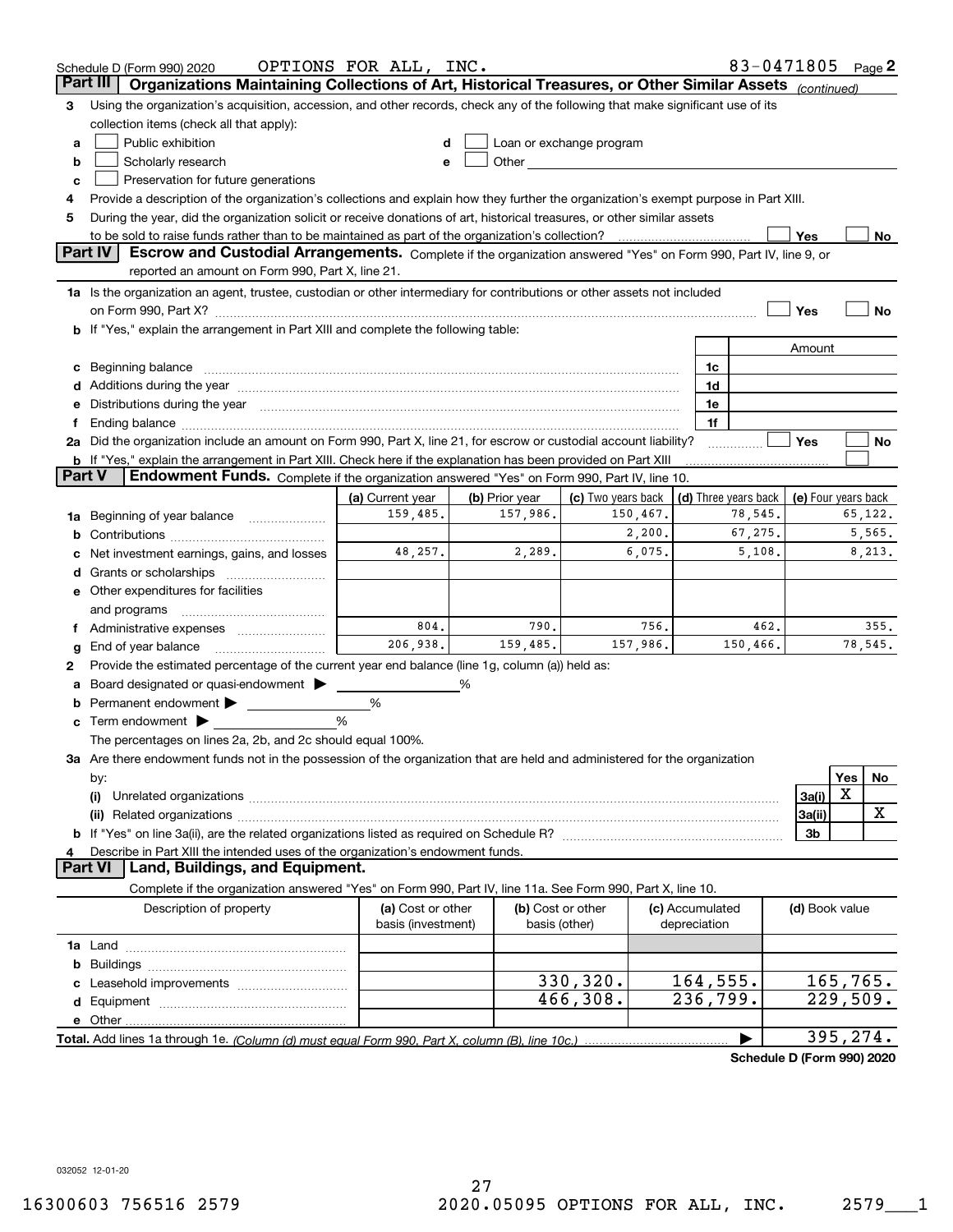| Schedule D (Form 990) 2020 | OPTIONS FOR ALL,                         | INC. | 83-0471805 | Page J |
|----------------------------|------------------------------------------|------|------------|--------|
|                            | Part VII Investments - Other Securities. |      |            |        |

|  | Part VII Investments - Other Securities. |  |  |
|--|------------------------------------------|--|--|
|--|------------------------------------------|--|--|

Complete if the organization answered "Yes" on Form 990, Part IV, line 11b. See Form 990, Part X, line 12.

| (a) Description of security or category (including name of security) | (b) Book value | (c) Method of valuation: Cost or end-of-year market value |
|----------------------------------------------------------------------|----------------|-----------------------------------------------------------|
| (1) Financial derivatives                                            |                |                                                           |
| (2) Closely held equity interests                                    |                |                                                           |
| (3) Other                                                            |                |                                                           |
| OTHER INVESTMENTS<br>(A)                                             | 1,605,966.     | <b>COST</b>                                               |
| (B)                                                                  |                |                                                           |
| (C)                                                                  |                |                                                           |
| (D)                                                                  |                |                                                           |
| (E)                                                                  |                |                                                           |
| (F)                                                                  |                |                                                           |
| (G)                                                                  |                |                                                           |
| (H)                                                                  |                |                                                           |
| Total. (Col. (b) must equal Form 990, Part X, col. (B) line $12$ .)  | 1,605,966.     |                                                           |

|  | <b>Total.</b> (Col. (b) must equal Form 990, Part X, col. (B) line 12.) $\blacktriangleright$ |  |
|--|-----------------------------------------------------------------------------------------------|--|
|  | Part VIII Investments - Program Related.                                                      |  |

Complete if the organization answered "Yes" on Form 990, Part IV, line 11c. See Form 990, Part X, line 13.

| (a) Description of investment                                                                 | (b) Book value | (c) Method of valuation: Cost or end-of-year market value |
|-----------------------------------------------------------------------------------------------|----------------|-----------------------------------------------------------|
| (1)                                                                                           |                |                                                           |
| (2)                                                                                           |                |                                                           |
| $\left(3\right)$                                                                              |                |                                                           |
| (4)                                                                                           |                |                                                           |
| $\left(5\right)$                                                                              |                |                                                           |
| (6)                                                                                           |                |                                                           |
| (7)                                                                                           |                |                                                           |
| (8)                                                                                           |                |                                                           |
| (9)                                                                                           |                |                                                           |
| <b>Total.</b> (Col. (b) must equal Form 990, Part X, col. (B) line 13.) $\blacktriangleright$ |                |                                                           |

### **Part IX Other Assets.**

Complete if the organization answered "Yes" on Form 990, Part IV, line 11d. See Form 990, Part X, line 15.

| (a) Description                                                                                                   | (b) Book value |
|-------------------------------------------------------------------------------------------------------------------|----------------|
| (1)                                                                                                               |                |
| (2)                                                                                                               |                |
| (3)                                                                                                               |                |
| (4)                                                                                                               |                |
| (5)                                                                                                               |                |
| (6)                                                                                                               |                |
|                                                                                                                   |                |
| (8)                                                                                                               |                |
| (9)                                                                                                               |                |
|                                                                                                                   |                |
| <b>Part X</b><br><b>Other Liabilities.</b>                                                                        |                |
| Complete if the organization answered "Yes" on Form 990, Part IV, line 11e or 11f. See Form 990, Part X, line 25. |                |

| 1.  | (a) Description of liability | (b) Book value |
|-----|------------------------------|----------------|
|     | (1) Federal income taxes     |                |
| (2) | CAPITAL LEASE OBLIGATIONS    | 5,061.         |
| (3) | DEFERRED RENT                | 80, 309.       |
| (4) |                              |                |
| (5) |                              |                |
| (6) |                              |                |
| (7) |                              |                |
| (8) |                              |                |
| (9) |                              |                |
|     |                              | 85,370.        |

**2.** Liability for uncertain tax positions. In Part XIII, provide the text of the footnote to the organization's financial statements that reports the organization's liability for uncertain tax positions under FASB ASC 740. Check here if the text of the footnote has been provided in Part XIII  $\boxed{\text{X}}$ 

**Schedule D (Form 990) 2020**

032053 12-01-20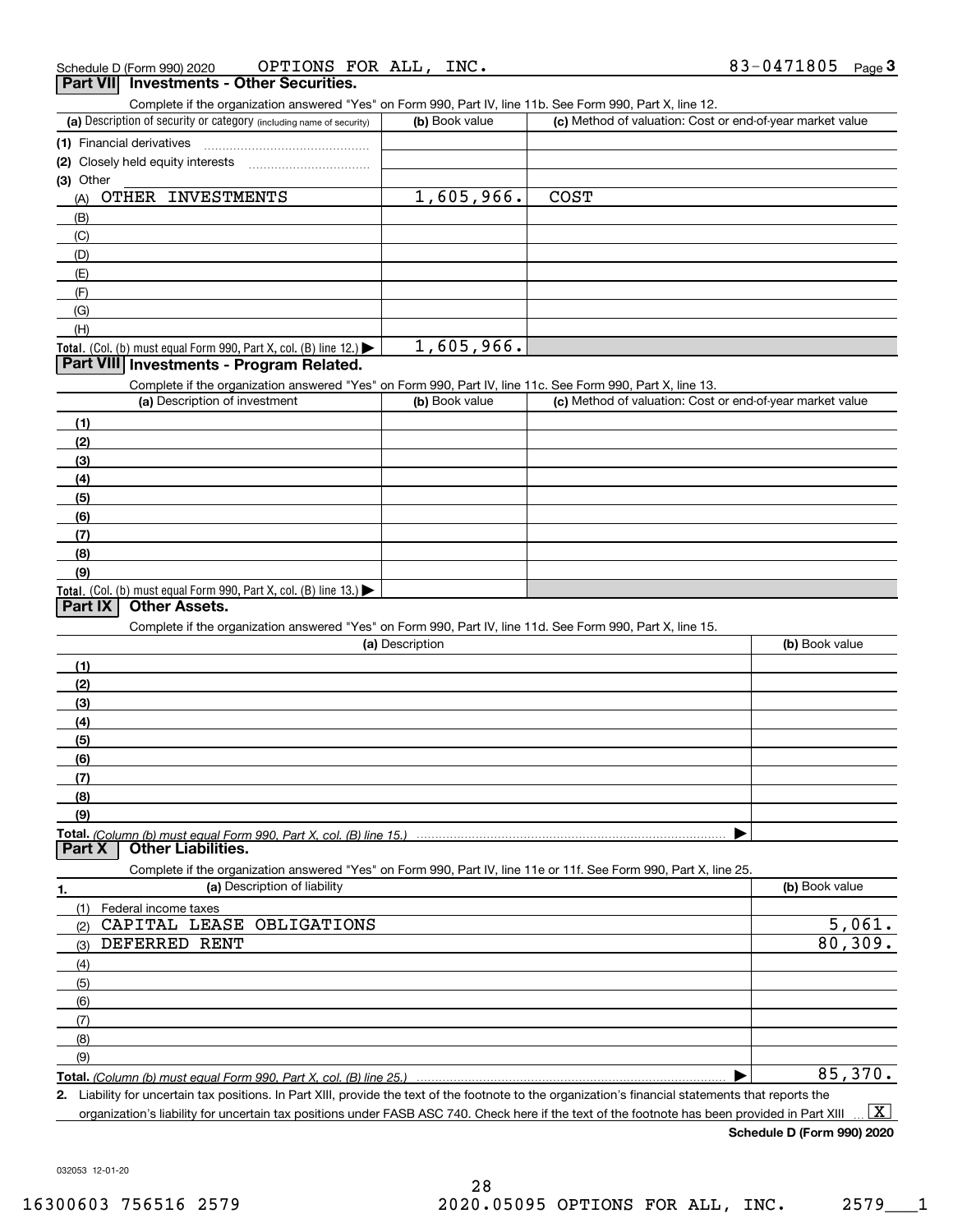|              | OPTIONS FOR ALL, INC.<br>Schedule D (Form 990) 2020                                                                                                                                                                                 |                |           |                | 83-0471805<br>Page $4$         |
|--------------|-------------------------------------------------------------------------------------------------------------------------------------------------------------------------------------------------------------------------------------|----------------|-----------|----------------|--------------------------------|
|              | Reconciliation of Revenue per Audited Financial Statements With Revenue per Return.<br>Part XI                                                                                                                                      |                |           |                |                                |
|              | Complete if the organization answered "Yes" on Form 990, Part IV, line 12a.                                                                                                                                                         |                |           |                |                                |
| 1.           | Total revenue, gains, and other support per audited financial statements                                                                                                                                                            |                |           | $\blacksquare$ | 20, 248, 340.                  |
| $\mathbf{2}$ | Amounts included on line 1 but not on Form 990, Part VIII, line 12:                                                                                                                                                                 |                |           |                |                                |
| a            |                                                                                                                                                                                                                                     | 2a             | 293,766.  |                |                                |
|              |                                                                                                                                                                                                                                     | 2 <sub>b</sub> |           |                |                                |
|              |                                                                                                                                                                                                                                     | 2c             |           |                |                                |
| d            | Other (Describe in Part XIII.) <b>Construction Contract Construction</b> Chemical Construction Chemical Chemical Chemical Chemical Chemical Chemical Chemical Chemical Chemical Chemical Chemical Chemical Chemical Chemical Chemic | 2d             | 153, 313. |                |                                |
| е            | Add lines 2a through 2d                                                                                                                                                                                                             |                |           | 2e             | $\frac{447,079.}{19,801,261.}$ |
| 3            |                                                                                                                                                                                                                                     |                |           | $\overline{3}$ |                                |
| 4            | Amounts included on Form 990, Part VIII, line 12, but not on line 1:                                                                                                                                                                |                |           |                |                                |
|              |                                                                                                                                                                                                                                     | 4а             |           |                |                                |
|              |                                                                                                                                                                                                                                     | 4b             |           |                |                                |
| c.           | Add lines 4a and 4b                                                                                                                                                                                                                 |                | 4с        | 0.             |                                |
|              |                                                                                                                                                                                                                                     |                |           |                |                                |
|              |                                                                                                                                                                                                                                     |                |           | 5              | 19,801,261.                    |
|              | Part XII   Reconciliation of Expenses per Audited Financial Statements With Expenses per Return.                                                                                                                                    |                |           |                |                                |
|              | Complete if the organization answered "Yes" on Form 990, Part IV, line 12a.                                                                                                                                                         |                |           |                |                                |
| 1            | Total expenses and losses per audited financial statements [11] [11] Total expenses and losses per audited financial statements [11] [11] Total expenses and losses per audited financial statements                                |                |           | $\blacksquare$ | 17,715,892.                    |
| 2            | Amounts included on line 1 but not on Form 990, Part IX, line 25:                                                                                                                                                                   |                |           |                |                                |
| a            |                                                                                                                                                                                                                                     | 2a             |           |                |                                |
|              |                                                                                                                                                                                                                                     | 2 <sub>b</sub> |           |                |                                |
|              |                                                                                                                                                                                                                                     | 2c             |           |                |                                |
|              |                                                                                                                                                                                                                                     | 2d             | 153, 313. |                |                                |
|              | Add lines 2a through 2d <b>contained a contained a contained a contained a</b> contained a contact the contact of the contact of the contact of the contact of the contact of the contact of the contact of the contact of the cont |                |           | 2e             | <u>153, 313.</u>               |
| 3            |                                                                                                                                                                                                                                     |                |           | $\mathbf{a}$   | 17,562,579.                    |
| 4            | Amounts included on Form 990, Part IX, line 25, but not on line 1:                                                                                                                                                                  |                |           |                |                                |
|              | Investment expenses not included on Form 990, Part VIII, line 7b [1000000000000000000000000000000000                                                                                                                                | 4a             |           |                |                                |
| b            |                                                                                                                                                                                                                                     | 4b             |           |                |                                |
|              | c Add lines 4a and 4b                                                                                                                                                                                                               |                |           | 4c             |                                |
|              | Part XIII Supplemental Information.                                                                                                                                                                                                 |                |           | 5              | 17,562,579.                    |

Provide the descriptions required for Part II, lines 3, 5, and 9; Part III, lines 1a and 4; Part IV, lines 1b and 2b; Part V, line 4; Part X, line 2; Part XI, lines 2d and 4b; and Part XII, lines 2d and 4b. Also complete this part to provide any additional information.

#### PART V, LINE 4:

#### TO FURTHER THE MISSION OF THE ORGANIZATION

PART X, LINE 2:

THE ORGANIZATION IS A PUBLIC BENEFIT NON-PROFIT CORPORATION ORGANIZED

UNDER THE LAWS OF THE STATE OF CALIFORNIA. THE ORGANIZATION IS A

TAX-EXEMPT ORGANIZATION UNDER SECTION 501(C)(3) OF THE INTERNAL REVENUE

CODE AND SECTION 23701(D) OF THE CALIFORNIA REVENUE AND TAXATION CODE.

ALL TAX-EXEMPT ENTITIES ARE SUBJECT TO REVIEW AND AUDIT BY FEDERAL, STATE,

AND OTHER APPLICABLE AGENCIES. SUCH AGENCIES MAY REVIEW THE TAXABILITY OF

UNRELATED BUSINESS INCOME, OR QUALIFICATION OF THE ORGANIZATION AS A

#### 032054 12-01-20 **Schedule D (Form 990) 2020** TAX-EXEMPT ENTITY UNDER INTERNAL REVENUE CODE SECTION AND APPLICABLE STATE

29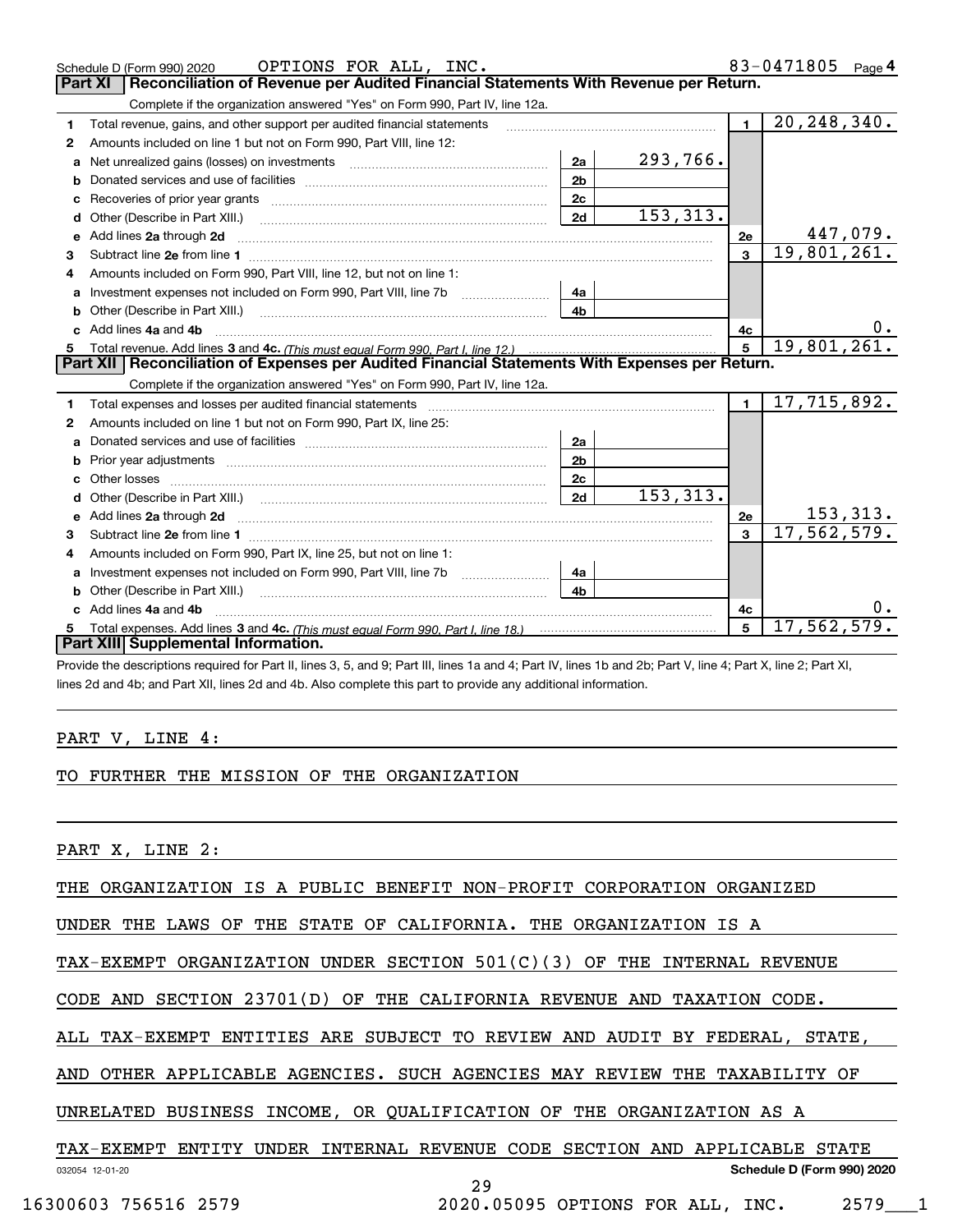| Part XIII Supplemental Information <sub>(continued)</sub><br>Part XIII Supplemental Information <sub>(continued)</sub><br>STATUTES. AT JUNE 30, 2021, THE FEDERAL STATUTE OF LIMITATIONS REMAINS<br>OPEN FOR THE 2017 THROUGH 2020 TAX YEARS. THE STATUTE OF LIMITATION FOR<br>THE STATE INCOME TAX RETURNS REMAINS OPEN FOR THE 2016 THROUGH 2020 TAX |
|--------------------------------------------------------------------------------------------------------------------------------------------------------------------------------------------------------------------------------------------------------------------------------------------------------------------------------------------------------|
|                                                                                                                                                                                                                                                                                                                                                        |
|                                                                                                                                                                                                                                                                                                                                                        |
|                                                                                                                                                                                                                                                                                                                                                        |
|                                                                                                                                                                                                                                                                                                                                                        |
| YEARS.                                                                                                                                                                                                                                                                                                                                                 |
|                                                                                                                                                                                                                                                                                                                                                        |
| PART XI, LINE 2D - OTHER ADJUSTMENTS:                                                                                                                                                                                                                                                                                                                  |
| 153, 313.<br>SPECIAL EVENT<br>and the control of the control of the control of the control of the control of the control of the control of the                                                                                                                                                                                                         |
|                                                                                                                                                                                                                                                                                                                                                        |
| PART XII, LINE 2D - OTHER ADJUSTMENTS:                                                                                                                                                                                                                                                                                                                 |
| 153, 313.<br>SPECIAL EVENT                                                                                                                                                                                                                                                                                                                             |
|                                                                                                                                                                                                                                                                                                                                                        |
|                                                                                                                                                                                                                                                                                                                                                        |
|                                                                                                                                                                                                                                                                                                                                                        |
|                                                                                                                                                                                                                                                                                                                                                        |
|                                                                                                                                                                                                                                                                                                                                                        |
|                                                                                                                                                                                                                                                                                                                                                        |
|                                                                                                                                                                                                                                                                                                                                                        |
|                                                                                                                                                                                                                                                                                                                                                        |
|                                                                                                                                                                                                                                                                                                                                                        |
|                                                                                                                                                                                                                                                                                                                                                        |
|                                                                                                                                                                                                                                                                                                                                                        |
|                                                                                                                                                                                                                                                                                                                                                        |
|                                                                                                                                                                                                                                                                                                                                                        |
|                                                                                                                                                                                                                                                                                                                                                        |
|                                                                                                                                                                                                                                                                                                                                                        |
|                                                                                                                                                                                                                                                                                                                                                        |
|                                                                                                                                                                                                                                                                                                                                                        |
|                                                                                                                                                                                                                                                                                                                                                        |
|                                                                                                                                                                                                                                                                                                                                                        |
| Schedule D (Form 990) 2020                                                                                                                                                                                                                                                                                                                             |

032055 12-01-20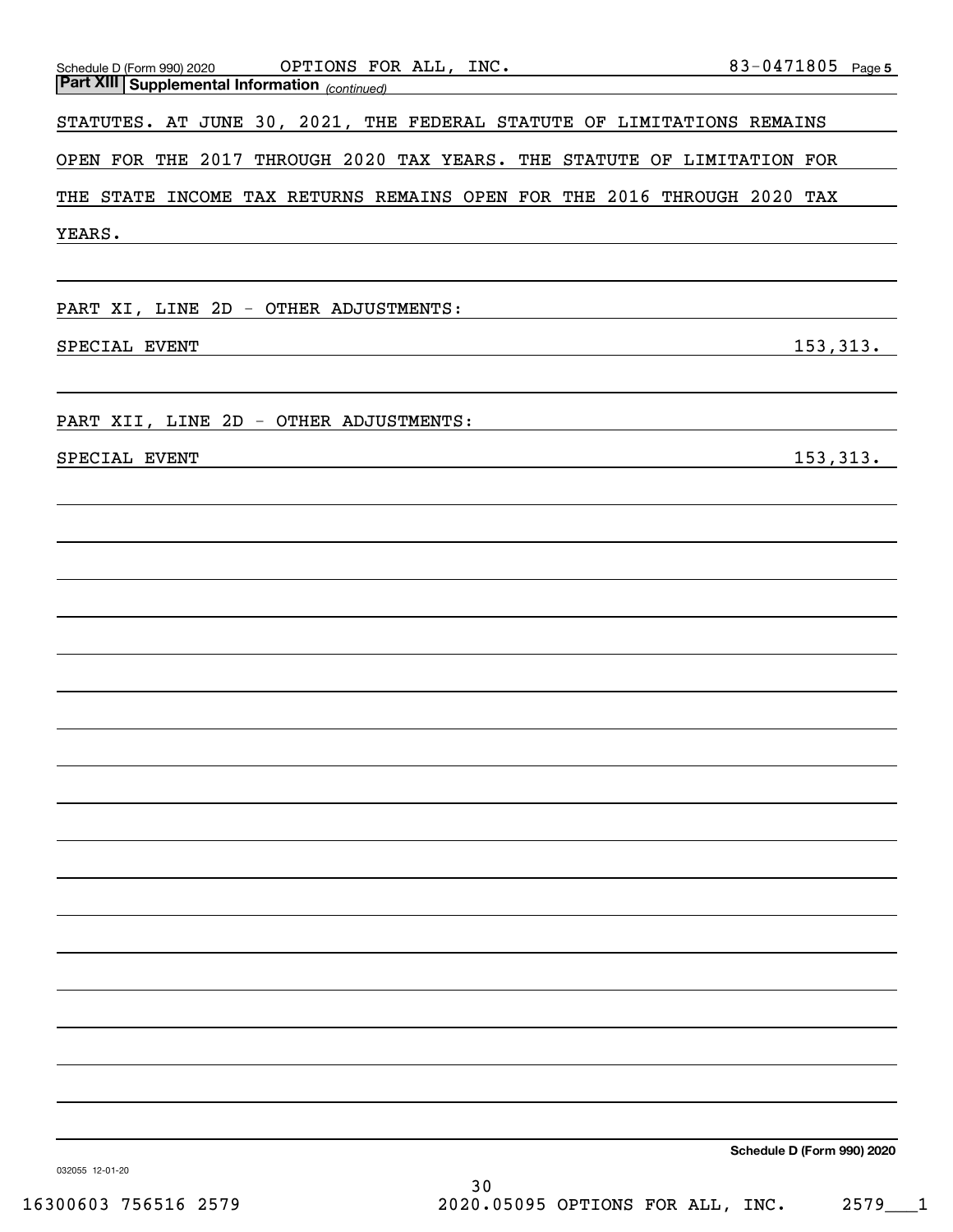|    | <b>Compensation Information</b><br><b>SCHEDULE J</b>                                                                                                                  |                                                   |                                       | OMB No. 1545-0047     |     |             |
|----|-----------------------------------------------------------------------------------------------------------------------------------------------------------------------|---------------------------------------------------|---------------------------------------|-----------------------|-----|-------------|
|    | (Form 990)<br>For certain Officers, Directors, Trustees, Key Employees, and Highest                                                                                   |                                                   |                                       |                       |     |             |
|    | <b>Compensated Employees</b>                                                                                                                                          |                                                   |                                       | 2020                  |     |             |
|    | Complete if the organization answered "Yes" on Form 990, Part IV, line 23.<br>Attach to Form 990.                                                                     |                                                   |                                       | <b>Open to Public</b> |     |             |
|    | Department of the Treasury<br>Go to www.irs.gov/Form990 for instructions and the latest information.<br>Internal Revenue Service                                      |                                                   |                                       | Inspection            |     |             |
|    | Name of the organization                                                                                                                                              |                                                   | <b>Employer identification number</b> |                       |     |             |
|    | INC.<br>OPTIONS FOR ALL,                                                                                                                                              |                                                   | 83-0471805                            |                       |     |             |
|    | <b>Questions Regarding Compensation</b><br>Part I                                                                                                                     |                                                   |                                       |                       |     |             |
|    |                                                                                                                                                                       |                                                   |                                       |                       | Yes | No          |
|    | Check the appropriate box(es) if the organization provided any of the following to or for a person listed on Form 990,                                                |                                                   |                                       |                       |     |             |
|    | Part VII, Section A, line 1a. Complete Part III to provide any relevant information regarding these items.                                                            |                                                   |                                       |                       |     |             |
|    | First-class or charter travel                                                                                                                                         | Housing allowance or residence for personal use   |                                       |                       |     |             |
|    | Travel for companions                                                                                                                                                 | Payments for business use of personal residence   |                                       |                       |     |             |
|    | Tax indemnification and gross-up payments                                                                                                                             | Health or social club dues or initiation fees     |                                       |                       |     |             |
|    | Discretionary spending account                                                                                                                                        | Personal services (such as maid, chauffeur, chef) |                                       |                       |     |             |
|    |                                                                                                                                                                       |                                                   |                                       |                       |     |             |
|    | <b>b</b> If any of the boxes on line 1a are checked, did the organization follow a written policy regarding payment or                                                |                                                   |                                       |                       |     |             |
|    |                                                                                                                                                                       |                                                   |                                       | 1b                    |     |             |
| 2  | Did the organization require substantiation prior to reimbursing or allowing expenses incurred by all directors,                                                      |                                                   |                                       |                       |     |             |
|    |                                                                                                                                                                       |                                                   |                                       | $\overline{2}$        |     |             |
|    |                                                                                                                                                                       |                                                   |                                       |                       |     |             |
| з  | Indicate which, if any, of the following the organization used to establish the compensation of the organization's                                                    |                                                   |                                       |                       |     |             |
|    | CEO/Executive Director. Check all that apply. Do not check any boxes for methods used by a related organization to                                                    |                                                   |                                       |                       |     |             |
|    | establish compensation of the CEO/Executive Director, but explain in Part III.                                                                                        |                                                   |                                       |                       |     |             |
|    | $ \mathbf{X} $ Compensation committee<br>$X$ Written employment contract                                                                                              |                                                   |                                       |                       |     |             |
|    | $X$ Compensation survey or study<br>Independent compensation consultant                                                                                               |                                                   |                                       |                       |     |             |
|    | $\boxed{\textbf{X}}$ Form 990 of other organizations<br>$\overline{X}$ Approval by the board or compensation committee                                                |                                                   |                                       |                       |     |             |
|    |                                                                                                                                                                       |                                                   |                                       |                       |     |             |
| 4  | During the year, did any person listed on Form 990, Part VII, Section A, line 1a, with respect to the filing                                                          |                                                   |                                       |                       |     |             |
|    | organization or a related organization:                                                                                                                               |                                                   |                                       |                       |     |             |
| а  | Receive a severance payment or change-of-control payment?                                                                                                             |                                                   |                                       | 4a                    |     | х           |
| b  | Participate in or receive payment from a supplemental nonqualified retirement plan?                                                                                   |                                                   |                                       | 4b                    |     | X           |
| c  | Participate in or receive payment from an equity-based compensation arrangement?                                                                                      |                                                   |                                       | 4c                    |     | X           |
|    | If "Yes" to any of lines 4a-c, list the persons and provide the applicable amounts for each item in Part III.                                                         |                                                   |                                       |                       |     |             |
|    |                                                                                                                                                                       |                                                   |                                       |                       |     |             |
|    | Only section 501(c)(3), 501(c)(4), and 501(c)(29) organizations must complete lines 5-9.                                                                              |                                                   |                                       |                       |     |             |
|    | For persons listed on Form 990, Part VII, Section A, line 1a, did the organization pay or accrue any compensation                                                     |                                                   |                                       |                       |     |             |
|    | contingent on the revenues of:                                                                                                                                        |                                                   |                                       |                       |     | X           |
| a  |                                                                                                                                                                       |                                                   |                                       | 5а                    |     | $\mathbf X$ |
|    |                                                                                                                                                                       |                                                   |                                       | 5b                    |     |             |
|    | If "Yes" on line 5a or 5b, describe in Part III.<br>For persons listed on Form 990, Part VII, Section A, line 1a, did the organization pay or accrue any compensation |                                                   |                                       |                       |     |             |
| 6. |                                                                                                                                                                       |                                                   |                                       |                       |     |             |
| a  | contingent on the net earnings of:                                                                                                                                    |                                                   |                                       | 6a                    |     | X           |
|    |                                                                                                                                                                       |                                                   |                                       | 6b                    |     | X           |
|    | If "Yes" on line 6a or 6b, describe in Part III.                                                                                                                      |                                                   |                                       |                       |     |             |
|    | 7 For persons listed on Form 990, Part VII, Section A, line 1a, did the organization provide any nonfixed payments                                                    |                                                   |                                       |                       |     |             |
|    |                                                                                                                                                                       |                                                   |                                       | 7                     |     | х           |
| 8  | Were any amounts reported on Form 990, Part VII, paid or accrued pursuant to a contract that was subject to the                                                       |                                                   |                                       |                       |     |             |
|    | initial contract exception described in Regulations section 53.4958-4(a)(3)? If "Yes," describe in Part III                                                           |                                                   |                                       | 8                     |     | х           |
| 9  | If "Yes" on line 8, did the organization also follow the rebuttable presumption procedure described in                                                                |                                                   |                                       |                       |     |             |
|    | Regulations section 53.4958-6(c)?                                                                                                                                     |                                                   |                                       | 9                     |     |             |
|    | For Departuark Reduction Act Notice, aso the Instructions for Form 000                                                                                                |                                                   | Cohodulo I (Form 000) 2020            |                       |     |             |

LHA For Paperwork Reduction Act Notice, see the Instructions for Form 990. Schedule J (Form 990) 2020

032111 12-07-20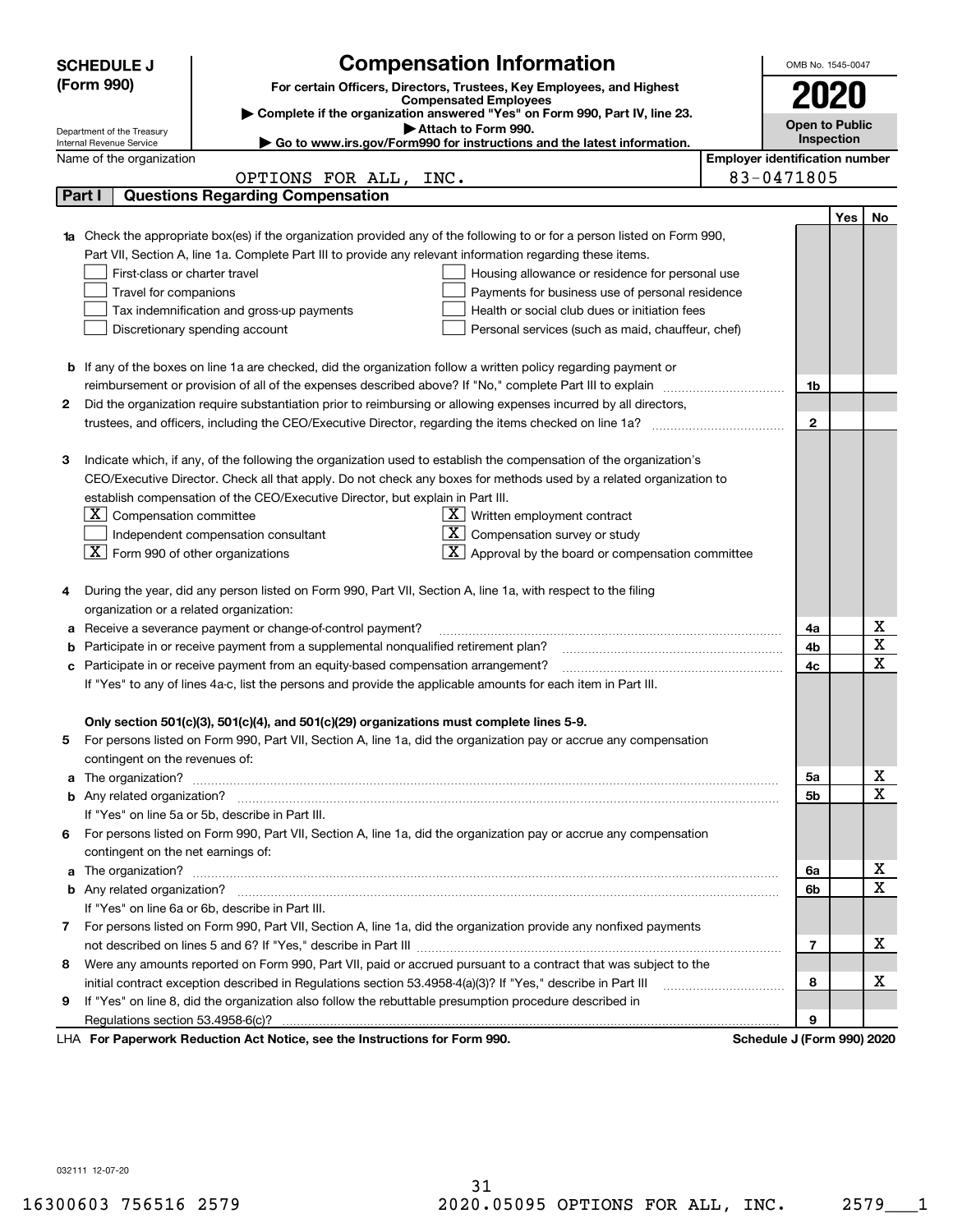83-0471805

# **Part II Officers, Directors, Trustees, Key Employees, and Highest Compensated Employees.**  Schedule J (Form 990) 2020 Page Use duplicate copies if additional space is needed.

For each individual whose compensation must be reported on Schedule J, report compensation from the organization on row (i) and from related organizations, described in the instructions, on row (ii). Do not list any individuals that aren't listed on Form 990, Part VII.

**Note:**  The sum of columns (B)(i)-(iii) for each listed individual must equal the total amount of Form 990, Part VII, Section A, line 1a, applicable column (D) and (E) amounts for that individual.

| (A) Name and Title    |             |                          | (B) Breakdown of W-2 and/or 1099-MISC compensation |                                           | (C) Retirement and<br>other deferred | (D) Nontaxable<br>benefits | (E) Total of columns | (F) Compensation<br>in column (B)         |  |
|-----------------------|-------------|--------------------------|----------------------------------------------------|-------------------------------------------|--------------------------------------|----------------------------|----------------------|-------------------------------------------|--|
|                       |             | (i) Base<br>compensation | (ii) Bonus &<br>incentive<br>compensation          | (iii) Other<br>reportable<br>compensation | compensation                         |                            | $(B)(i)-(D)$         | reported as deferred<br>on prior Form 990 |  |
| (1) KENNETH J. BARNES | (i)         | 203,915.                 | $\mathbf 0$ .                                      | 12,961.                                   | 12,232.                              | $\mathbf 0$ .              | 229,108.             | 0.                                        |  |
| PRESIDENT & CEO       | (ii)        | $\overline{0}$ .         | $\overline{0}$ .                                   | $\overline{0}$ .                          | $\overline{0}$ .                     | $\overline{0}$ .           | $\overline{0}$ .     | $\overline{\mathbf{0}}$ .                 |  |
| (2) RICHARD GUTIERREZ | (i)         | 176,981.                 | $\overline{0}$ .                                   | 32,343.                                   | 7,589.                               | $\overline{0}$ .           | 216,913.             | $\overline{0}$ .                          |  |
| FORMER CFO            | (ii)        | 0.                       | $\overline{0}$ .                                   | $\overline{0}$ .                          | $\overline{0}$ .                     | $\overline{0}$ .           | $\overline{0}$ .     | $\overline{\mathbf{0}}$ .                 |  |
|                       | (i)         |                          |                                                    |                                           |                                      |                            |                      |                                           |  |
|                       | (ii)        |                          |                                                    |                                           |                                      |                            |                      |                                           |  |
|                       | (i)         |                          |                                                    |                                           |                                      |                            |                      |                                           |  |
|                       | (ii)        |                          |                                                    |                                           |                                      |                            |                      |                                           |  |
|                       | (i)         |                          |                                                    |                                           |                                      |                            |                      |                                           |  |
|                       | (ii)        |                          |                                                    |                                           |                                      |                            |                      |                                           |  |
|                       | (i)         |                          |                                                    |                                           |                                      |                            |                      |                                           |  |
|                       | (ii)        |                          |                                                    |                                           |                                      |                            |                      |                                           |  |
|                       | (i)         |                          |                                                    |                                           |                                      |                            |                      |                                           |  |
|                       | (ii)        |                          |                                                    |                                           |                                      |                            |                      |                                           |  |
|                       | (i)         |                          |                                                    |                                           |                                      |                            |                      |                                           |  |
|                       | (ii)        |                          |                                                    |                                           |                                      |                            |                      |                                           |  |
|                       | (i)         |                          |                                                    |                                           |                                      |                            |                      |                                           |  |
|                       | (ii)        |                          |                                                    |                                           |                                      |                            |                      |                                           |  |
|                       | (i)         |                          |                                                    |                                           |                                      |                            |                      |                                           |  |
|                       | (ii)        |                          |                                                    |                                           |                                      |                            |                      |                                           |  |
|                       | (i)         |                          |                                                    |                                           |                                      |                            |                      |                                           |  |
|                       | (ii)        |                          |                                                    |                                           |                                      |                            |                      |                                           |  |
|                       | (i)<br>(ii) |                          |                                                    |                                           |                                      |                            |                      |                                           |  |
|                       | (i)         |                          |                                                    |                                           |                                      |                            |                      |                                           |  |
|                       | (ii)        |                          |                                                    |                                           |                                      |                            |                      |                                           |  |
|                       | (i)         |                          |                                                    |                                           |                                      |                            |                      |                                           |  |
|                       | (ii)        |                          |                                                    |                                           |                                      |                            |                      |                                           |  |
|                       | (i)         |                          |                                                    |                                           |                                      |                            |                      |                                           |  |
|                       | (ii)        |                          |                                                    |                                           |                                      |                            |                      |                                           |  |
|                       | (i)         |                          |                                                    |                                           |                                      |                            |                      |                                           |  |
|                       | (ii)        |                          |                                                    |                                           |                                      |                            |                      |                                           |  |
|                       |             |                          |                                                    |                                           |                                      |                            |                      |                                           |  |

**Schedule J (Form 990) 2020**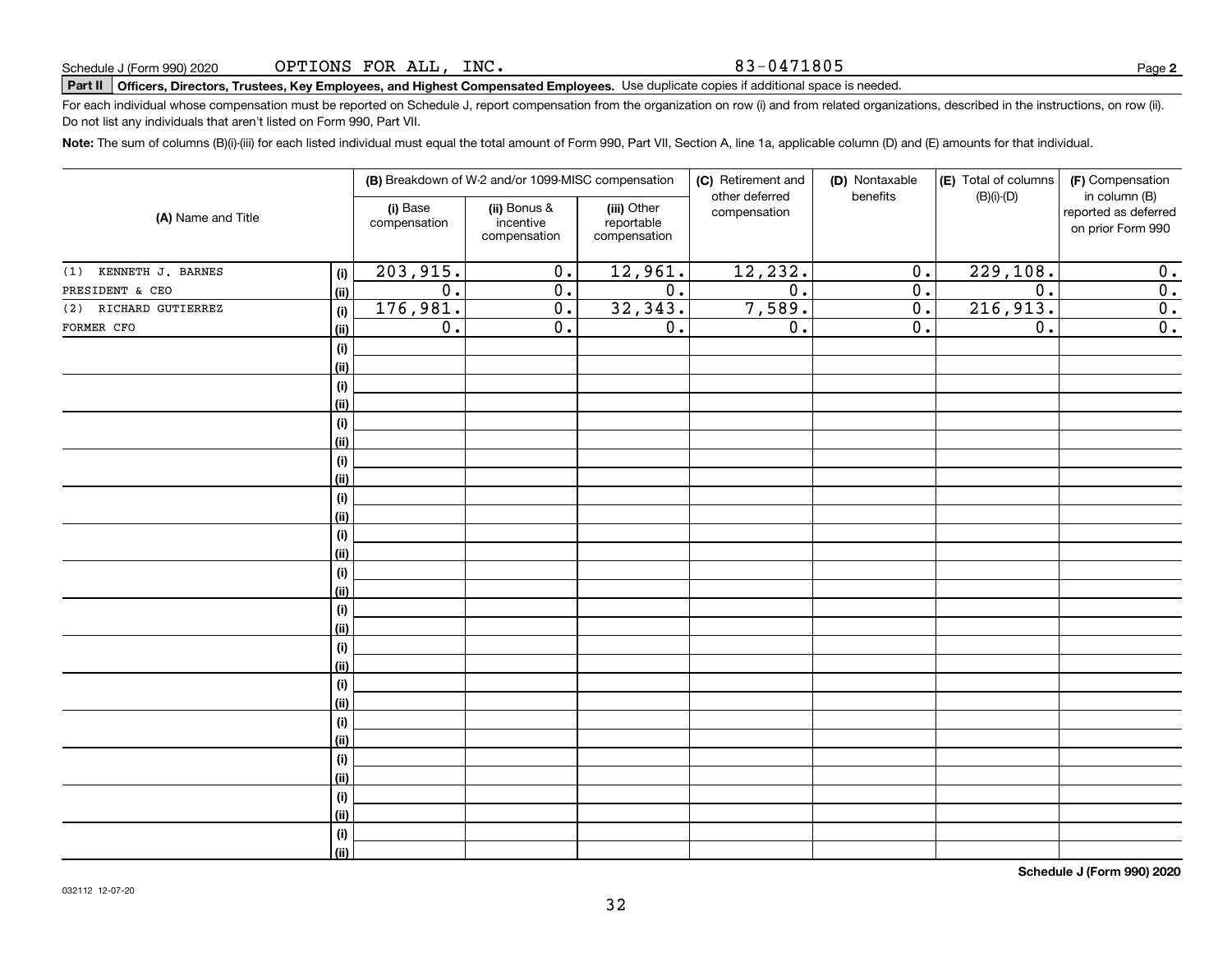### **Part III Supplemental Information**

Schedule J (Form 990) 2020 OPTIONS FOR ALL, INC.<br>Part III Supplemental Information<br>Provide the information, explanation, or descriptions required for Part I, lines 1a, 1b, 3, 4a, 4b, 4c, 5a, 5b, 6a, 6b, 7, and 8, and for P

**Schedule J (Form 990) 2020**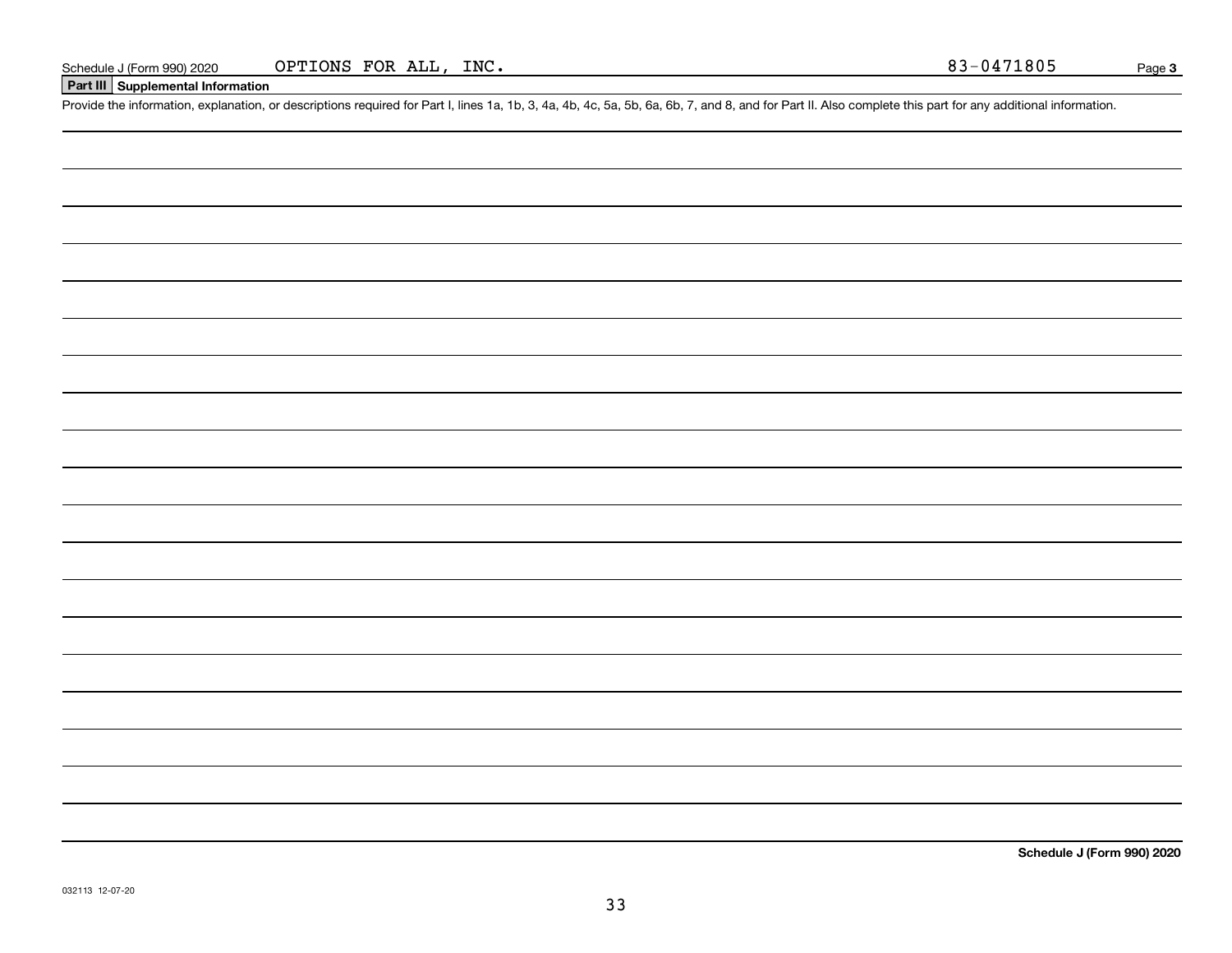**(Form 990 or 990-EZ)**

Department of the Treasury Internal Revenue Service Name of the organization

**Complete to provide information for responses to specific questions on Form 990 or 990-EZ or to provide any additional information. | Attach to Form 990 or 990-EZ. | Go to www.irs.gov/Form990 for the latest information. SCHEDULE O Supplemental Information to Form 990 or 990-EZ**



OPTIONS FOR ALL, INC. 83-0471805

FORM 990, PART I, LINE 1, DESCRIPTION OF ORGANIZATION MISSION:

DISABILITIES.

FORM 990, PART III, LINE 4D, OTHER PROGRAM SERVICES:

TAILORED DAY SERVICES (TDS) THIS IS AN INDIVIDUALIZED, CUSTOMIZED

SERVICE FOR ADULTS IN THE AREA OF VOCATIONAL, EDUCATIONAL AND OR

COMMUNITY ACCESS. THIS SERVICE IS OFFERED IS IN LIEU OF A TRADITIONAL

DAY PROGRAM, WORK ACTIVITY PROGRAM OR SUPPORTED EMPLOYMENT PROGRAM.

SERVICES ARE PROVIDED ON A 1:1 STAFF TO PARTICIPANT RATIO FOR UP TO 9

HOURS PER WEEK. THE PROGRAM SERVED 136 INDIVIDUALS IN 2020-2021.

EXPENSES \$ 925,700. INCLUDING GRANTS OF \$ 0. REVENUE \$ 1,405,458.

THE SUPPORTED EMPLOYMENT PROGRAM IS A VOCATIONAL TRAINING SERVICE THAT

PROVIDES JOB DEVELOPMENT, JOB PLACEMENT AND ON-THE-JOB SUPPORT FOR

INDIVIDUALS TO OBTAIN AND MAINTAIN GAINFUL EMPLOYMENT IN THEIR

COMMUNITY. THE SERVICE IS DELIVERED ON A 1:1 BASIS, AND IS TAILORED TO

THE INDIVIDUAL'S VOCATIONAL INTEREST AND SKILL SET. THE PROGRAM SERVED

184 INDIVIDUALS IN 2020-2021.

EXPENSES \$ 1,202,657. INCLUDING GRANTS OF \$ 0. REVENUE \$ 1,384,047.

EARLY CHILDHOOD EDUCATION (ECE)

EXPENSES \$ 517,506. INCLUDING GRANTS OF \$ 0. REVENUE \$ 309,775.

FORM 990, PART VI, SECTION B, LINE 11B:

ONCE THE FORM 990 IS COMPLETED BY THE INDEPENDENT ACCOUNTING FIRM, BOTH THE

CEO AND CFO REVIEW THE DOCUMENT. THE 990 IS THEN PRESENTED TO THE FULL

032211 11-20-20 LHA For Paperwork Reduction Act Notice, see the Instructions for Form 990 or 990-EZ. Schedule O (Form 990 or 990-EZ) 2020 34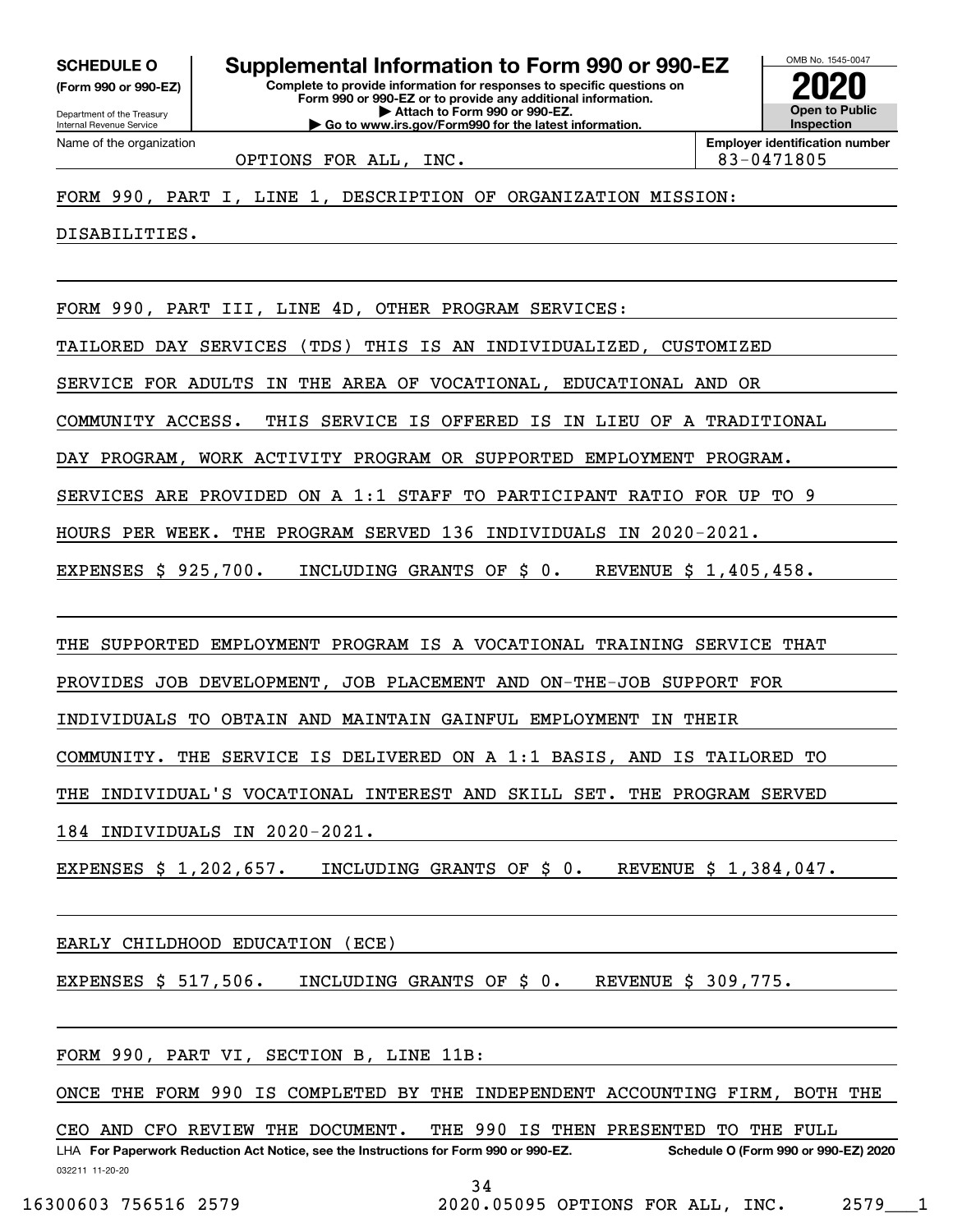| Schedule O (Form 990 or 990-EZ) 2020                          | Page 2                                |
|---------------------------------------------------------------|---------------------------------------|
| Name of the organization                                      | <b>Employer identification number</b> |
| OPTIONS FOR ALL,<br>INC.                                      | 83-0471805                            |
|                                                               |                                       |
| FOR REVIEW AND APPROVAL PRIOR TO BEING FILED.<br><b>BOARD</b> |                                       |

FORM 990, PART VI, SECTION B, LINE 12C:

THE POLICY IS REVIEWED ANNUALLY AND EACH BOARD MEMBER IS ASKED IN THE MONTH OF AUGUST TO REVIEW AND RE-SIGN THE CONFLICT OF INTEREST POLICY. COMPANY STAFF IS AWARE OF THE POLICY AND IF A CONFLICT OCCURS, IT IS THEN REPORTED TO THE CEO TO INVESTIGATE.

FORM 990, PART VI, SECTION B, LINE 15:

THE COMPENSATION COMMITTEE IS RESPONSIBLE FOR RESEARCHING AND RECOMMENDING THE COMPENSATION FOR THE CEO AND CFO. THE COMMITTEE IS MADE UP OF A BOARD MEMBER. THE FOLLOWING PROCESSES ARE FOLLOWED (1) USE OF DATA TO COMPARE COMPENSATION FOR SIMILARLY QUALIFIED PERSONS IN FUNCTIONALLY COMPARABLE POSITIONS AT SIMILAR NON PROFIT ORGANIZATIONS. CHARACTERISTICS USED FOR SIMILAR NON PROFITS INCLUDE NUMBER OF PEOPLE SERVED, SIZE OF BUDGET, AND GEOGRAPHICAL AREA (2) THERE IS CONTEMPORANEOUS DOCUMENTATION AND RECORD KEEPING WITH RESPECT TO DELIBERATION AND DECISIONS REGARDING THE COMPENSATION ARRANGEMENT (3) THE COMPENSATION OF THE PERSON IS REVIEWED AND APPROVED BY THE BOARD OF DIRECTORS REGULARLY.

FORM 990, PART VI, SECTION C, LINE 19:

THE ARTICLES OF INCORPORATION, BYLAWS, CONFLICT OF INTEREST POLICY, AND FINANCIAL STATEMENTS ARE AVAILABLE TO THE PUBLIC UPON REQUEST. THE IRS TAX EXEMPT DETERMINATION LETTER IS ALSO MADE AVAILABLE ON OUR WEBSITE. WWW.OPTIONSFORALL.ORG

FORM 990, PART XII, LINE 2C:

032212 11-20-20 **Schedule O (Form 990 or 990-EZ) 2020** THERE HAS BEEN NO CHANGE TO THE WAY THAT THE AUDIT COMMITTEE OR BOARD 35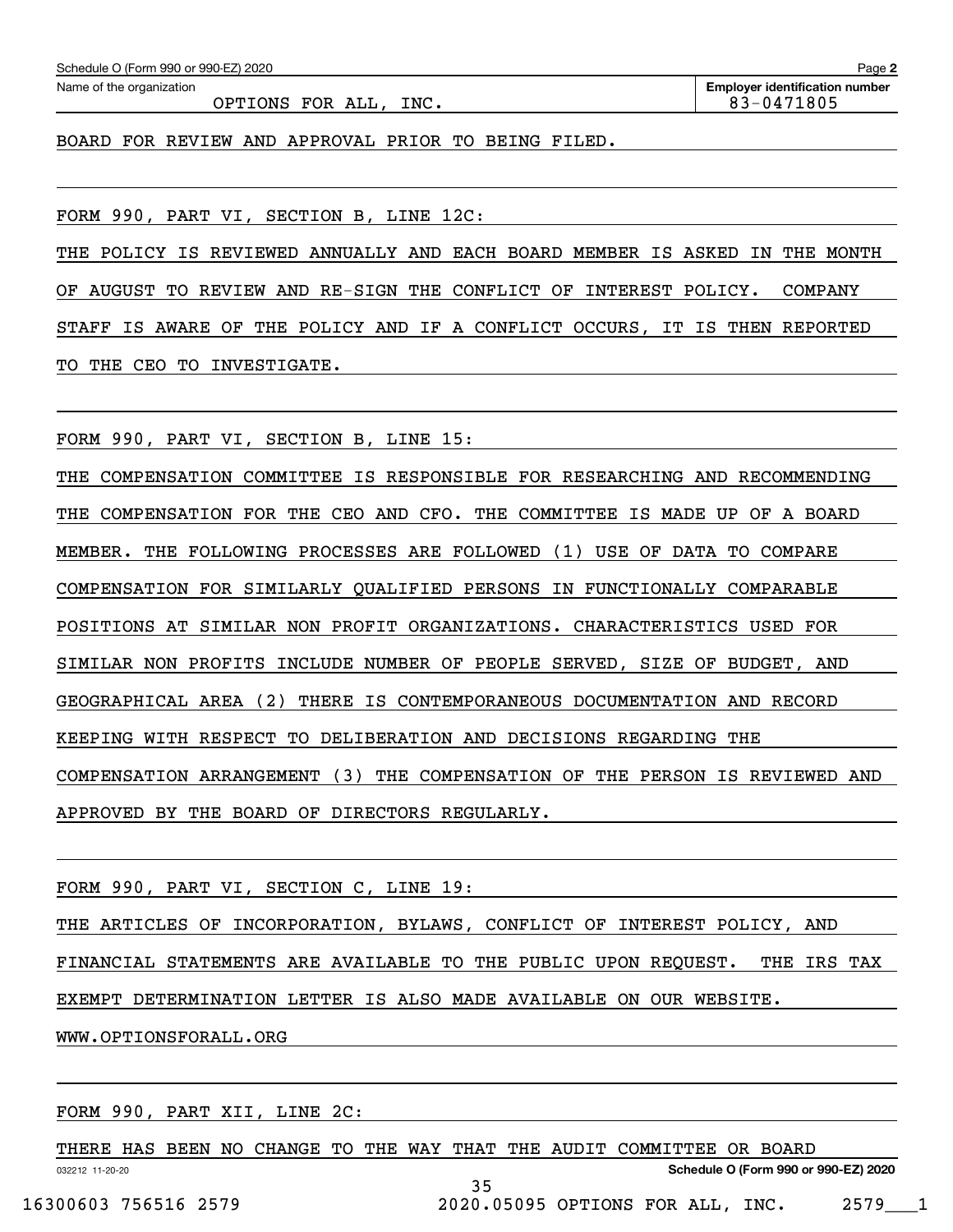| Schedule O (Form 990 or 990-EZ) 2020<br>Name of the organization<br>OPTIONS FOR ALL, INC. | Page 2<br><b>Employer identification number</b><br>$83 - 0471805$ |
|-------------------------------------------------------------------------------------------|-------------------------------------------------------------------|
| OF DIRECTORS OVERSEES THE AUDIT OF ITS FINANCIAL STATEMENTS AND                           |                                                                   |
| SELECTION OF AN INDEPENDENT AUDITOR.                                                      |                                                                   |
|                                                                                           |                                                                   |
|                                                                                           |                                                                   |
|                                                                                           |                                                                   |
|                                                                                           |                                                                   |
|                                                                                           |                                                                   |
|                                                                                           |                                                                   |
|                                                                                           |                                                                   |
|                                                                                           |                                                                   |
|                                                                                           |                                                                   |
|                                                                                           |                                                                   |
|                                                                                           |                                                                   |
|                                                                                           |                                                                   |
|                                                                                           |                                                                   |
|                                                                                           |                                                                   |
|                                                                                           |                                                                   |
|                                                                                           |                                                                   |
|                                                                                           |                                                                   |
|                                                                                           |                                                                   |
|                                                                                           |                                                                   |
|                                                                                           |                                                                   |
|                                                                                           |                                                                   |
|                                                                                           |                                                                   |
|                                                                                           |                                                                   |
|                                                                                           |                                                                   |
| 032212 11-20-20                                                                           | Schedule O (Form 990 or 990-EZ) 2020                              |
| 36                                                                                        |                                                                   |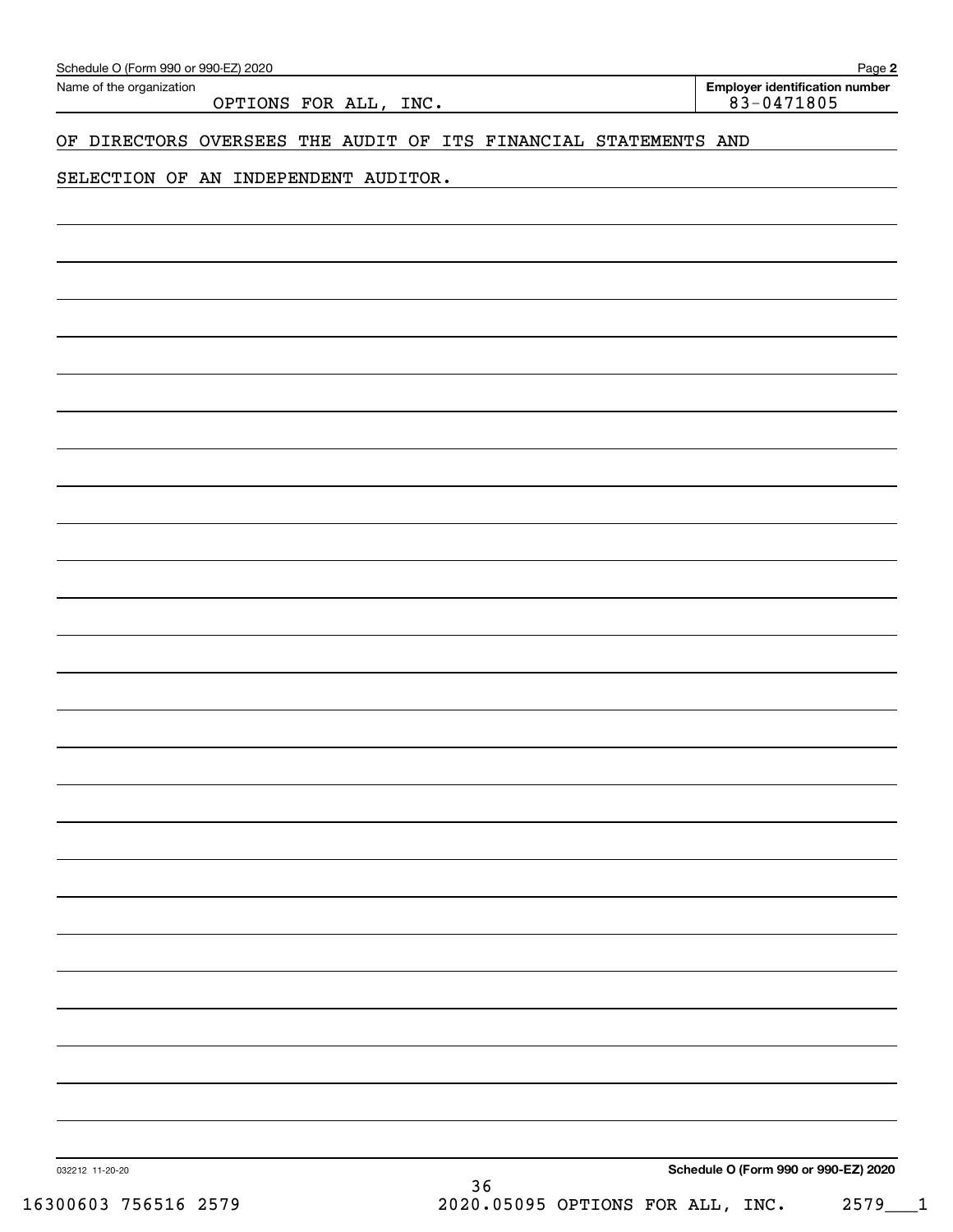| <b>TAXABLE YEAR</b><br>2020                                             | <b>California Exempt Organization</b><br><b>Annual Information Return</b>                                                                                                                                                                                                                                                                                                                                                                                        |                                                                                                                                                                                                                                  |                                                                                                                                                                                                                                                                                |                |                                                                                                                                                                               |             |                                             |                          |                                    | <b>FORM</b><br>199                             | 028941 12-22-20                                                                                                                                                                 |    |
|-------------------------------------------------------------------------|------------------------------------------------------------------------------------------------------------------------------------------------------------------------------------------------------------------------------------------------------------------------------------------------------------------------------------------------------------------------------------------------------------------------------------------------------------------|----------------------------------------------------------------------------------------------------------------------------------------------------------------------------------------------------------------------------------|--------------------------------------------------------------------------------------------------------------------------------------------------------------------------------------------------------------------------------------------------------------------------------|----------------|-------------------------------------------------------------------------------------------------------------------------------------------------------------------------------|-------------|---------------------------------------------|--------------------------|------------------------------------|------------------------------------------------|---------------------------------------------------------------------------------------------------------------------------------------------------------------------------------|----|
|                                                                         | Calendar Year 2020 or fiscal year beginning (mm/dd/yyyy)                                                                                                                                                                                                                                                                                                                                                                                                         | 07/01/2020                                                                                                                                                                                                                       |                                                                                                                                                                                                                                                                                |                | , and ending (mm/dd/yyyy)                                                                                                                                                     |             |                                             |                          | 06/30/2021                         |                                                |                                                                                                                                                                                 |    |
| Corporation/Organization name                                           |                                                                                                                                                                                                                                                                                                                                                                                                                                                                  |                                                                                                                                                                                                                                  |                                                                                                                                                                                                                                                                                |                |                                                                                                                                                                               |             | California corporation number               |                          |                                    |                                                |                                                                                                                                                                                 |    |
|                                                                         | OPTIONS FOR ALL,<br>INC.<br>Additional information. See instructions.                                                                                                                                                                                                                                                                                                                                                                                            |                                                                                                                                                                                                                                  |                                                                                                                                                                                                                                                                                |                |                                                                                                                                                                               | <b>FEIN</b> | 2967651                                     |                          |                                    |                                                |                                                                                                                                                                                 |    |
|                                                                         |                                                                                                                                                                                                                                                                                                                                                                                                                                                                  |                                                                                                                                                                                                                                  |                                                                                                                                                                                                                                                                                |                |                                                                                                                                                                               |             | 83-0471805                                  |                          |                                    |                                                |                                                                                                                                                                                 |    |
| Street address (suite or room)                                          |                                                                                                                                                                                                                                                                                                                                                                                                                                                                  |                                                                                                                                                                                                                                  |                                                                                                                                                                                                                                                                                |                |                                                                                                                                                                               |             | PMB no.                                     |                          |                                    |                                                |                                                                                                                                                                                 |    |
|                                                                         | 5050 MURPHY CANYON ROAD, SUITE 220                                                                                                                                                                                                                                                                                                                                                                                                                               |                                                                                                                                                                                                                                  |                                                                                                                                                                                                                                                                                |                |                                                                                                                                                                               | State       | ZIP code                                    |                          |                                    |                                                |                                                                                                                                                                                 |    |
| City<br>SAN DIEGO                                                       |                                                                                                                                                                                                                                                                                                                                                                                                                                                                  |                                                                                                                                                                                                                                  |                                                                                                                                                                                                                                                                                |                |                                                                                                                                                                               | CA          | 92123                                       |                          |                                    |                                                |                                                                                                                                                                                 |    |
| Foreign country name                                                    |                                                                                                                                                                                                                                                                                                                                                                                                                                                                  | Foreign province/state/county                                                                                                                                                                                                    |                                                                                                                                                                                                                                                                                |                |                                                                                                                                                                               |             | Foreign postal code                         |                          |                                    |                                                |                                                                                                                                                                                 |    |
|                                                                         |                                                                                                                                                                                                                                                                                                                                                                                                                                                                  |                                                                                                                                                                                                                                  |                                                                                                                                                                                                                                                                                |                |                                                                                                                                                                               |             |                                             |                          |                                    |                                                |                                                                                                                                                                                 |    |
| Α<br>First return<br>Amended return<br>B<br>C<br>D<br>Е<br>F<br>G<br>Н. | Final information return?<br>Dissolved<br>Surrendered (Withdrawn)<br>Enter date: $(mm/dd/yyyy)$<br>Cash $(2)$ $\overline{X}$ Accrual<br>Check accounting method: (1)<br>Federal return filed? (1) $\bullet$<br>990T(2)<br>990PF $(3)$ $\bullet$<br>$(4)$ $\overline{\mathbf{X}}$ Other 990 series<br>Is this organization in a group exemption<br>.<br>If "Yes," what is the parent's name?                                                                      | Yes $\boxed{\mathbf{X}}$ No I<br>Yes $\boxed{\mathbf{X}}$ No<br>Yes<br>Merged/Reorganized<br>(3)<br>Other<br>Sch H (990)<br>Yes $\boxed{\mathbf{X}}$ No   N Is the organization under audit by the IRS or has the<br>Yes $X_{0}$ | $\boxed{\mathbf{X}}$ No $\boxed{\mathbf{J}}$ If exempt under R&TC Section 23701d, has the organization<br>K Is the organization exempt under R&TC Section 23701g?<br>L Is the organization a limited liability company?<br>M Did the organization file Form 100 or Form 109 to |                | Did the organization have any changes to its guidelines<br>engaged in political activities? See instructions.<br>If "Yes," enter the gross receipts from nonmember sources \$ |             |                                             |                          |                                    | Yes                                            | Yes $\boxed{\mathbf{X}}$ No<br>Yes $\boxed{\mathbf{X}}$ No<br>Yes $X$ No<br>$\boxed{\mathbf{X}}$ No<br>Yes $\boxed{\mathbf{X}}$ No<br>Yes $X$ No<br>Yes $\boxed{\mathbf{X}}$ No |    |
| Part I                                                                  | Complete Part I unless not required to file this form. See General Information B and C.                                                                                                                                                                                                                                                                                                                                                                          |                                                                                                                                                                                                                                  |                                                                                                                                                                                                                                                                                |                |                                                                                                                                                                               |             |                                             |                          |                                    |                                                |                                                                                                                                                                                 |    |
|                                                                         | Gross sales or receipts from other sources. From Side 2, Part II, line 8 [11] content to the set of the set of the state of the Summann School and School and School and School and School and School and School and School an<br>1<br>Gross dues and assessments from members and affiliates<br>2<br>3<br>Gross contributions, gifts, grants, and similar amounts received<br>Total gross receipts for filing requirement test. Add line 1 through line 3.<br>4 |                                                                                                                                                                                                                                  |                                                                                                                                                                                                                                                                                |                | $STMT$ 1                                                                                                                                                                      |             | $\bullet$<br>$\bullet$                      | 1<br>$\overline{2}$<br>3 |                                    | $19,562,018$ 00<br>$392,556$ 00                |                                                                                                                                                                                 | 00 |
| Receipts                                                                | This line must be completed. If the result is less than \$50,000, see General Information B                                                                                                                                                                                                                                                                                                                                                                      |                                                                                                                                                                                                                                  |                                                                                                                                                                                                                                                                                |                |                                                                                                                                                                               |             |                                             | 4                        |                                    | $19,954,574$ 00                                |                                                                                                                                                                                 |    |
| and                                                                     | Cost of goods sold<br>5                                                                                                                                                                                                                                                                                                                                                                                                                                          |                                                                                                                                                                                                                                  |                                                                                                                                                                                                                                                                                | 5              |                                                                                                                                                                               |             | 00                                          |                          |                                    |                                                |                                                                                                                                                                                 |    |
| Revenues                                                                |                                                                                                                                                                                                                                                                                                                                                                                                                                                                  |                                                                                                                                                                                                                                  |                                                                                                                                                                                                                                                                                | 6              |                                                                                                                                                                               |             | 00                                          |                          |                                    |                                                |                                                                                                                                                                                 |    |
|                                                                         | Total costs. Add line 5 and line 6                                                                                                                                                                                                                                                                                                                                                                                                                               |                                                                                                                                                                                                                                  |                                                                                                                                                                                                                                                                                |                |                                                                                                                                                                               |             |                                             | $\overline{7}$           |                                    |                                                |                                                                                                                                                                                 | 00 |
|                                                                         | 8                                                                                                                                                                                                                                                                                                                                                                                                                                                                |                                                                                                                                                                                                                                  |                                                                                                                                                                                                                                                                                |                |                                                                                                                                                                               |             |                                             | 8                        |                                    | $19,954,574$ 00                                |                                                                                                                                                                                 |    |
| <b>Expenses</b>                                                         | Total expenses and disbursements. From Side 2, Part II, line 18<br>9                                                                                                                                                                                                                                                                                                                                                                                             |                                                                                                                                                                                                                                  |                                                                                                                                                                                                                                                                                |                |                                                                                                                                                                               |             | $\bullet$                                   | 9<br>10                  |                                    | $17,715,892$ 00<br>$\overline{2,}$ 238, 682 00 |                                                                                                                                                                                 |    |
|                                                                         | Excess of receipts over expenses and disbursements. Subtract line 9 from line 8 [11, 11, 11, 11, 11, 11, 11, 1<br>10<br>11<br>Total payments [111] matter and the contract of the contract of the contract of the contract of the contract of the contract of the contract of the contract of the contract of the contract of the contract of the contract o                                                                                                     |                                                                                                                                                                                                                                  |                                                                                                                                                                                                                                                                                |                |                                                                                                                                                                               |             |                                             | 11                       |                                    |                                                |                                                                                                                                                                                 | 00 |
|                                                                         | Use tax. See General Information K<br>12                                                                                                                                                                                                                                                                                                                                                                                                                         |                                                                                                                                                                                                                                  |                                                                                                                                                                                                                                                                                |                |                                                                                                                                                                               |             |                                             | 12                       |                                    |                                                |                                                                                                                                                                                 | 00 |
|                                                                         | 13                                                                                                                                                                                                                                                                                                                                                                                                                                                               |                                                                                                                                                                                                                                  |                                                                                                                                                                                                                                                                                |                |                                                                                                                                                                               |             |                                             | 13                       |                                    |                                                |                                                                                                                                                                                 | 00 |
| <b>Filing Fee</b>                                                       | Use tax balance. If line 12 is more than line 11, subtract line 11 from line 12 [11] [12] [11] [12] [11] [12] [11] [12] [11] [12] [11] [12] [11] [12] [11] [12] [11] [12] [11] [12] [11] [12] [11] [12] [11] [12] [11] [12] [1<br>14                                                                                                                                                                                                                             |                                                                                                                                                                                                                                  |                                                                                                                                                                                                                                                                                |                |                                                                                                                                                                               |             |                                             | 14                       |                                    |                                                |                                                                                                                                                                                 | 00 |
|                                                                         | Penalties and Interest. See General Information J<br>15                                                                                                                                                                                                                                                                                                                                                                                                          |                                                                                                                                                                                                                                  |                                                                                                                                                                                                                                                                                |                |                                                                                                                                                                               |             |                                             | 15                       |                                    |                                                |                                                                                                                                                                                 | 00 |
|                                                                         | 16 Balance due. Add line 12 and line 15. Then subtract line 11 from the result<br>Under penalties of perjury, I declare that I have examined this return, including accompanying schedules and statements, and to the best of my                                                                                                                                                                                                                                 |                                                                                                                                                                                                                                  |                                                                                                                                                                                                                                                                                |                |                                                                                                                                                                               |             |                                             |                          |                                    |                                                |                                                                                                                                                                                 | 00 |
| Sign<br>Here                                                            | Signature<br>of officer                                                                                                                                                                                                                                                                                                                                                                                                                                          |                                                                                                                                                                                                                                  | Title<br>PRESIDENT & CE                                                                                                                                                                                                                                                        |                |                                                                                                                                                                               | Date        |                                             |                          | <b>• Telephone</b>                 |                                                |                                                                                                                                                                                 |    |
|                                                                         | Preparer's<br>signature                                                                                                                                                                                                                                                                                                                                                                                                                                          |                                                                                                                                                                                                                                  |                                                                                                                                                                                                                                                                                | Date<br>5/9/22 |                                                                                                                                                                               | Check if    | self-employed                               |                          | $\bullet$ PTIN<br>P00089202        |                                                |                                                                                                                                                                                 |    |
| Paid                                                                    | Firm's name                                                                                                                                                                                                                                                                                                                                                                                                                                                      |                                                                                                                                                                                                                                  |                                                                                                                                                                                                                                                                                |                |                                                                                                                                                                               |             |                                             |                          | ● Firm's FEIN                      |                                                |                                                                                                                                                                                 |    |
| Preparer's                                                              | (or yours,<br>JGD & ASSOCIATES LLP<br>if self-                                                                                                                                                                                                                                                                                                                                                                                                                   |                                                                                                                                                                                                                                  |                                                                                                                                                                                                                                                                                |                |                                                                                                                                                                               |             |                                             |                          | 95-3132551                         |                                                |                                                                                                                                                                                 |    |
| Use Only                                                                | 9191 TOWNE CENTRE DRIVE #340<br>employed)<br>and address<br>SAN DIEGO, CA 92122-1274                                                                                                                                                                                                                                                                                                                                                                             |                                                                                                                                                                                                                                  |                                                                                                                                                                                                                                                                                |                |                                                                                                                                                                               |             |                                             |                          | <b>• Telephone</b><br>858-587-1000 |                                                |                                                                                                                                                                                 |    |
|                                                                         | May the FTB discuss this return with the preparer shown above? See instructions [11,111] May the FTB discuss this return with the preparer shown above? See instructions                                                                                                                                                                                                                                                                                         |                                                                                                                                                                                                                                  |                                                                                                                                                                                                                                                                                |                |                                                                                                                                                                               |             | $\bullet$ $\boxed{\mathbf{X}}$ $\forall$ es |                          | No                                 |                                                |                                                                                                                                                                                 |    |

 $\mathbf I$ 

028941 12-22-20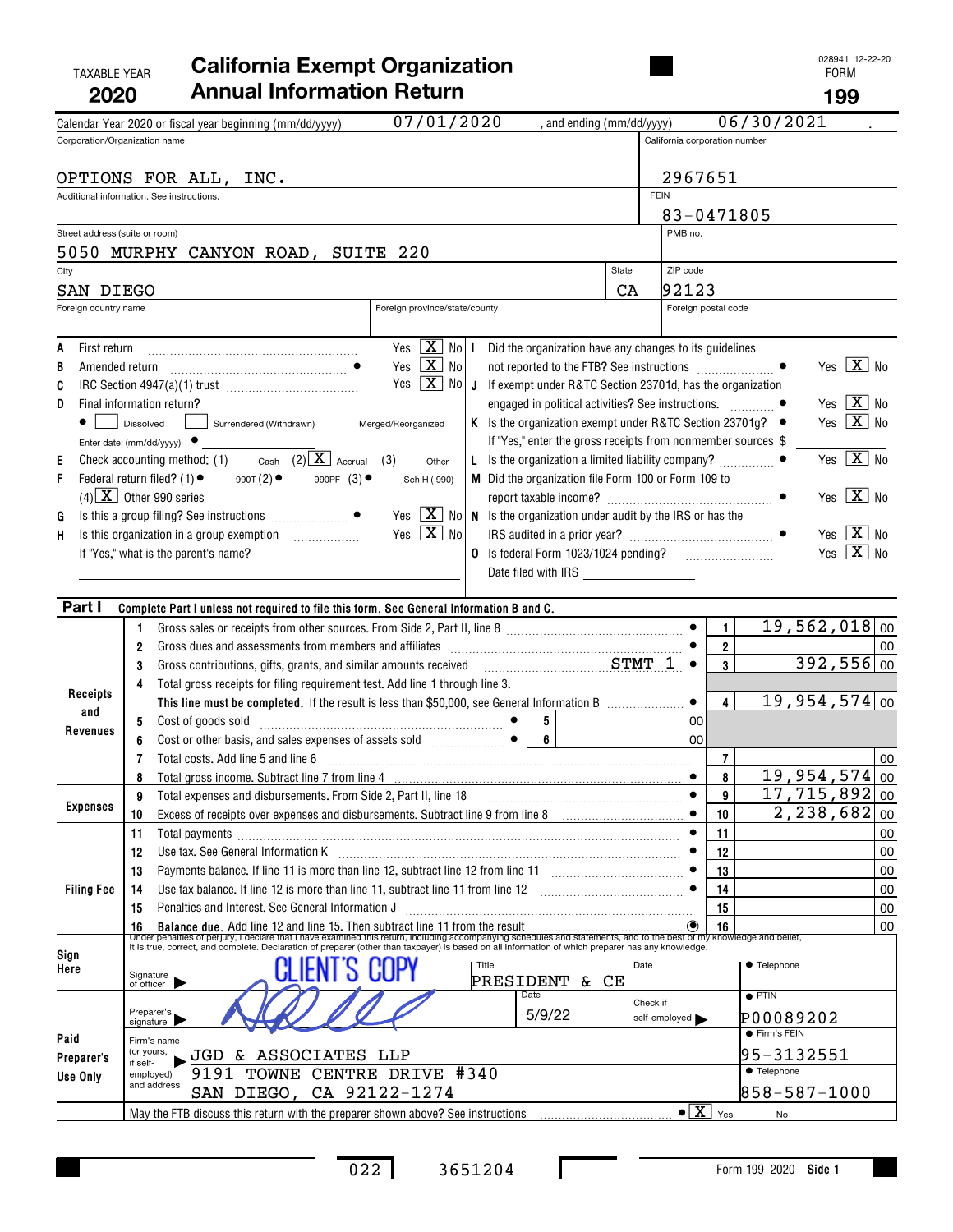# OPTIONS FOR ALL, INC. 83-0471805

#### **Organizations with gross receipts of more than \$50,000 and private foundations regardless of Part II amount of gross receipts - complete Part II or furnish substitute information.**

028951 12-22-20

|                 |                     |                 | 1 Gross sales or receipts from all business activities. See instructions [11] Gross sales or receipts from all business activities. See instructions [11] Gross sales or receipts from all business activities.                                                                                                                                                                                                                                                                                                           |                           |                                      |                                       | $\mathbf{1}$     |                     |                            | $107,013$ 00           |    |
|-----------------|---------------------|-----------------|---------------------------------------------------------------------------------------------------------------------------------------------------------------------------------------------------------------------------------------------------------------------------------------------------------------------------------------------------------------------------------------------------------------------------------------------------------------------------------------------------------------------------|---------------------------|--------------------------------------|---------------------------------------|------------------|---------------------|----------------------------|------------------------|----|
|                 |                     | $\mathbf{2}$    | $Interest \begin{tabular}{@{}l@{}} \hline \multicolumn{3}{c}{\textbf{Interest}} \end{tabular} \begin{tabular}{@{}l@{}} \hline \multicolumn{3}{c}{\textbf{Interest}} \end{tabular} \begin{tabular}{@{}l@{}} \hline \multicolumn{3}{c}{\textbf{Interest}} \end{tabular} \begin{tabular}{@{}l@{}} \hline \multicolumn{3}{c}{\textbf{Interest}} \end{tabular} \begin{tabular}{@{}l@{}} \hline \multicolumn{3}{c}{\textbf{Interest}} \end{tabular} \begin{tabular}{@{}l@{}} \hline \multicolumn{3}{c}{\textbf{Interest}} \end$ |                           |                                      |                                       | $\overline{2}$   |                     |                            | $\sqrt{24}$ , 759 00   |    |
|                 |                     | 3               |                                                                                                                                                                                                                                                                                                                                                                                                                                                                                                                           |                           |                                      |                                       | $\mathbf 3$      |                     |                            |                        | 00 |
| Receipts        |                     | 4               |                                                                                                                                                                                                                                                                                                                                                                                                                                                                                                                           |                           |                                      |                                       | $\overline{4}$   |                     |                            |                        | 00 |
| from            |                     | 5               |                                                                                                                                                                                                                                                                                                                                                                                                                                                                                                                           |                           |                                      |                                       | $5\phantom{a}$   |                     |                            |                        | 00 |
| Other           |                     | 6               |                                                                                                                                                                                                                                                                                                                                                                                                                                                                                                                           |                           |                                      |                                       | 6                |                     |                            |                        | 00 |
| <b>Sources</b>  |                     | $\mathbf{7}$    | Other income                                                                                                                                                                                                                                                                                                                                                                                                                                                                                                              | SEE STATEMENT 2           |                                      |                                       | $\overline{7}$   |                     | $19,430,246$ 00            |                        |    |
|                 |                     | 8               | Total gross sales or receipts from other sources. Add line 1 through line 7. Enter here and on Side 1, Part I, line 1                                                                                                                                                                                                                                                                                                                                                                                                     |                           |                                      |                                       | 8                |                     | $19,562,018$ <sub>00</sub> |                        |    |
|                 |                     | 9               | Contributions, gifts, grants, and similar amounts paid manufactured contract and contributions, gifts, grants, and similar amounts paid                                                                                                                                                                                                                                                                                                                                                                                   |                           |                                      |                                       | $\boldsymbol{9}$ |                     |                            |                        | 00 |
|                 |                     | 10              |                                                                                                                                                                                                                                                                                                                                                                                                                                                                                                                           |                           |                                      |                                       | 10               |                     |                            |                        | 00 |
|                 |                     |                 | 11 Compensation of officers, directors, and trustees [11,11] Compensation of order and trusts and trusts and trusts are main successfully compensation of $\sim$                                                                                                                                                                                                                                                                                                                                                          |                           |                                      |                                       | 11               |                     |                            | $431,371$ 00           |    |
|                 |                     | 12 <sup>°</sup> | Other salaries and wages<br>$\begin{minipage}{0.5\textwidth} \centering \begin{tabular}{@{}c@{}} \hline \textbf{0.1}\end{tabular} \end{minipage} \begin{minipage}{0.5\textwidth} \centering \begin{tabular}{@{}c@{}} \hline \textbf{1.1}\end{tabular} \end{minipage} \end{minipage} \begin{minipage}{0.5\textwidth} \centering \begin{tabular}{@{}c@{}} \hline \textbf{2.1}\end{tabular} \end{minipage} \end{minipage} \begin{minipage}{0.5\textwidth} \centering \begin{tabular}{@$                                      |                           |                                      |                                       | 12               |                     | $8,885,378$ <sub>00</sub>  |                        |    |
| <b>Expenses</b> |                     | 13              | $Interest \begin{array}{c} \rule{2.5cm}{0.15cm} \rule{2.5cm}{0.15cm} \rule{2.5cm}{0.15cm} \rule{2.5cm}{0.15cm} \rule{2.5cm}{0.15cm} \rule{2.5cm}{0.15cm} \rule{2.5cm}{0.15cm} \rule{2.5cm}{0.15cm} \rule{2.5cm}{0.15cm} \rule{2.5cm}{0.15cm} \rule{2.5cm}{0.15cm} \rule{2.5cm}{0.15cm} \rule{2.5cm}{0.15cm} \rule{2.5cm}{0.15cm} \rule{2.5cm}{0.15cm} \$                                                                                                                                                                  |                           |                                      |                                       | 13               |                     |                            | $39,409$ 00            |    |
| and             |                     |                 |                                                                                                                                                                                                                                                                                                                                                                                                                                                                                                                           |                           |                                      |                                       | 14               |                     |                            | $737,598$ 00           |    |
| Disburse-       |                     |                 |                                                                                                                                                                                                                                                                                                                                                                                                                                                                                                                           |                           |                                      |                                       | 15               |                     |                            | $836, 819$ 00          |    |
| ments           |                     | 16              |                                                                                                                                                                                                                                                                                                                                                                                                                                                                                                                           |                           |                                      |                                       | 16               |                     |                            | $62, 664$ 00           |    |
|                 |                     | 17              | Other expenses and disbursements Material Material SEE STATEMENT 3                                                                                                                                                                                                                                                                                                                                                                                                                                                        |                           |                                      |                                       | 17 <sup>2</sup>  |                     | $6, 722, 653$ 00           |                        |    |
|                 |                     |                 | 18 Total expenses and disbursements. Add line 9 through line 17. Enter here and on Side 1, Part I, line 9                                                                                                                                                                                                                                                                                                                                                                                                                 |                           |                                      |                                       | 18               |                     | $17,715,892$ 00            |                        |    |
|                 | <b>Schedule L</b>   |                 | <b>Balance Sheet</b>                                                                                                                                                                                                                                                                                                                                                                                                                                                                                                      | Beginning of taxable year |                                      |                                       |                  | End of taxable year |                            |                        |    |
| Assets          |                     |                 |                                                                                                                                                                                                                                                                                                                                                                                                                                                                                                                           | (a)                       | (b)                                  | (c)                                   |                  |                     | (d)                        |                        |    |
|                 |                     |                 |                                                                                                                                                                                                                                                                                                                                                                                                                                                                                                                           |                           | 4,409,760                            |                                       |                  |                     |                            | 7,265,050              |    |
|                 |                     |                 |                                                                                                                                                                                                                                                                                                                                                                                                                                                                                                                           |                           | 2,666,375                            |                                       |                  |                     |                            | 1,995,837              |    |
|                 |                     |                 |                                                                                                                                                                                                                                                                                                                                                                                                                                                                                                                           |                           |                                      |                                       |                  |                     |                            |                        |    |
|                 |                     |                 |                                                                                                                                                                                                                                                                                                                                                                                                                                                                                                                           |                           |                                      |                                       |                  |                     |                            |                        |    |
|                 |                     |                 | 5 Federal and state government obligations                                                                                                                                                                                                                                                                                                                                                                                                                                                                                |                           |                                      |                                       |                  |                     |                            |                        |    |
|                 |                     |                 | Investments in other bonds                                                                                                                                                                                                                                                                                                                                                                                                                                                                                                |                           |                                      |                                       |                  |                     |                            |                        |    |
|                 |                     |                 |                                                                                                                                                                                                                                                                                                                                                                                                                                                                                                                           |                           |                                      |                                       |                  |                     |                            |                        |    |
|                 | Mortgage loans      |                 |                                                                                                                                                                                                                                                                                                                                                                                                                                                                                                                           |                           |                                      |                                       |                  |                     |                            |                        |    |
|                 |                     |                 |                                                                                                                                                                                                                                                                                                                                                                                                                                                                                                                           |                           | 1,293,265                            |                                       |                  |                     |                            | 1,605,966              |    |
|                 |                     |                 |                                                                                                                                                                                                                                                                                                                                                                                                                                                                                                                           | 571,316                   |                                      | 796,628                               |                  |                     |                            |                        |    |
|                 |                     |                 | <b>b</b> Less accumulated depreciation <i></i>                                                                                                                                                                                                                                                                                                                                                                                                                                                                            | 338,690                   | 232,626                              | 401, 354                              |                  |                     |                            | 395,274                |    |
|                 |                     |                 |                                                                                                                                                                                                                                                                                                                                                                                                                                                                                                                           |                           |                                      |                                       |                  | $\bullet$           |                            |                        |    |
|                 |                     |                 |                                                                                                                                                                                                                                                                                                                                                                                                                                                                                                                           |                           | 389,804                              |                                       |                  | $\bullet$           |                            | 389,590                |    |
|                 |                     |                 |                                                                                                                                                                                                                                                                                                                                                                                                                                                                                                                           |                           | 8,991,830                            |                                       |                  |                     | 11,651,717                 |                        |    |
|                 |                     |                 | Liabilities and net worth                                                                                                                                                                                                                                                                                                                                                                                                                                                                                                 |                           |                                      |                                       |                  |                     |                            |                        |    |
|                 |                     |                 |                                                                                                                                                                                                                                                                                                                                                                                                                                                                                                                           |                           | 1,490,481                            |                                       |                  |                     |                            | $\overline{1,618,751}$ |    |
|                 |                     |                 | 15 Contributions, gifts, or grants payable                                                                                                                                                                                                                                                                                                                                                                                                                                                                                |                           |                                      |                                       |                  |                     |                            |                        |    |
|                 |                     |                 | 16 Bonds and notes payable                                                                                                                                                                                                                                                                                                                                                                                                                                                                                                |                           |                                      |                                       |                  | $\bullet$           |                            |                        |    |
|                 |                     |                 |                                                                                                                                                                                                                                                                                                                                                                                                                                                                                                                           |                           | <u>2,399,315</u>                     |                                       |                  |                     |                            | 2,399,315              |    |
|                 |                     |                 |                                                                                                                                                                                                                                                                                                                                                                                                                                                                                                                           |                           | 107,921                              |                                       |                  |                     |                            | 107,090                |    |
| 19              |                     |                 | Capital stock or principal fund                                                                                                                                                                                                                                                                                                                                                                                                                                                                                           |                           |                                      |                                       |                  |                     |                            |                        |    |
| 20              |                     |                 | Paid-in or capital surplus. Attach reconciliation                                                                                                                                                                                                                                                                                                                                                                                                                                                                         |                           |                                      |                                       |                  |                     |                            |                        |    |
|                 |                     |                 | 21 Retained earnings or income fund                                                                                                                                                                                                                                                                                                                                                                                                                                                                                       |                           | <u>4,994,113</u>                     |                                       |                  |                     |                            | 7,526,561              |    |
|                 |                     |                 | 22 Total liabilities and net worth                                                                                                                                                                                                                                                                                                                                                                                                                                                                                        |                           | 8,991,830                            |                                       |                  |                     | 11,651,717                 |                        |    |
|                 | <b>Schedule M-1</b> |                 | Reconciliation of income per books with income per return                                                                                                                                                                                                                                                                                                                                                                                                                                                                 |                           |                                      |                                       |                  |                     |                            |                        |    |
|                 |                     |                 | Do not complete this schedule if the amount on Schedule L, line 13, column (d), is less than \$50,000.                                                                                                                                                                                                                                                                                                                                                                                                                    |                           |                                      |                                       |                  |                     |                            |                        |    |
|                 |                     |                 |                                                                                                                                                                                                                                                                                                                                                                                                                                                                                                                           | 2,238,682<br>$\bullet$    | 7 Income recorded on books this year |                                       |                  |                     |                            |                        |    |
|                 |                     |                 | 2 Federal income tax                                                                                                                                                                                                                                                                                                                                                                                                                                                                                                      |                           | not included in this return          |                                       |                  | $\bullet$           |                            |                        |    |
| 3               |                     |                 | Excess of capital losses over capital gains                                                                                                                                                                                                                                                                                                                                                                                                                                                                               | $\bullet$                 | 8                                    | Deductions in this return not charged |                  |                     |                            |                        |    |
|                 |                     |                 | 4 Income not recorded on books this year                                                                                                                                                                                                                                                                                                                                                                                                                                                                                  |                           |                                      | against book income this year         |                  |                     |                            |                        |    |

**5**Expenses recorded on books this year not **6** Total. Add line 1 through line 5 deducted in this return  $~\ldots \ldots \, .$ 

**Side 2** Form 199 2020

022 3652204

 $\bullet$ 

**9** Total. Add line 7 and line 8 **10** Net income per return.

2 **,** 238 **,** 682 Subtract line 9 from line 6 …………………… | 2 **,** 238 **,** 682

. . . . . . . . . . . . . . . . .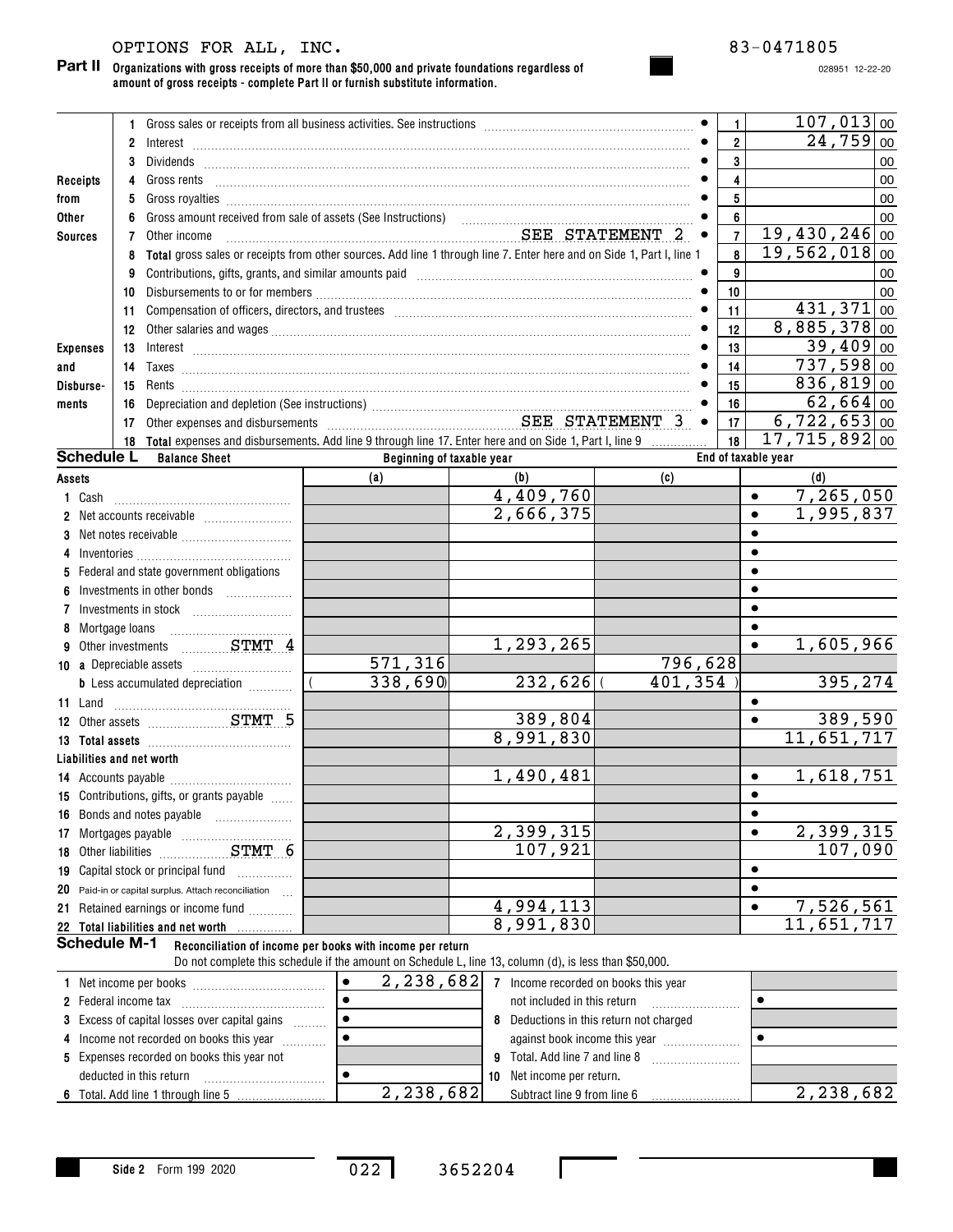OPTIONS FOR ALL, INC. 2008 2012 12:30 12:30 13 13 14:30 14:30 15 16:30 16:30 16:30 16:30 16:30 16:30 16:30 16:30 16:30 16:30 16:30 16:30 16:30 16:30 16:30 16:30 16:30 16:30 16:30 16:30 16:30 16:30 16:30 16:30 16:30 16:30 1

| CA 199                                        | CASH CONTRIBUTIONS<br>INCLUDED ON PART I, LINE 3      |                 | STATEMENT 1   |
|-----------------------------------------------|-------------------------------------------------------|-----------------|---------------|
| CONTRIBUTOR'S NAME                            | CONTRIBUTOR'S ADDRESS                                 | DATE OF<br>GIFT | <b>AMOUNT</b> |
| THE ALBERTSON COMPANIES<br>FOUNDATION         | 20427 N 27TH AVENUE PHOENIX .<br>AZ 85027             |                 | 15,000.       |
| US DEPARTMENT OF HEALTH<br>AND HUMAN SERVICES | 200 INDEPENDENCE AVENUE, S.W.<br>WASHINGTON, DC 20201 |                 | 328,312.      |
| <b>TOTAL INCLUDED ON LINE 3</b>               |                                                       |                 | 343, 312.     |

}}}}}}}}}}}}}}}}}}}}} }}}}}}}}}}

| CA 199                             | OTHER INCOME | STATEMENT 2   |
|------------------------------------|--------------|---------------|
| DESCRIPTION                        |              | <b>AMOUNT</b> |
| CONTRACTS & PROGRAM REVENUE        |              | 19,430,246.   |
| TOTAL TO FORM 199, PART II, LINE 7 |              | 19,430,246.   |
|                                    |              |               |

~~~~~~~~~~~~~~~~~~~~~~~~~~~~~~~~~~~~~~~~~~~~~~~~~~~~~~~~~~~~~~~~~~~~~~~~~~~~~~

| CA 199                                                                                                                                                                                                                                                                                        | OTHER EXPENSES | STATEMENT 3                                                                                                                                                   |
|-----------------------------------------------------------------------------------------------------------------------------------------------------------------------------------------------------------------------------------------------------------------------------------------------|----------------|---------------------------------------------------------------------------------------------------------------------------------------------------------------|
| DESCRIPTION                                                                                                                                                                                                                                                                                   |                | <b>AMOUNT</b>                                                                                                                                                 |
| EMPLOYMENT COSTS<br>BAD DEBT<br>IN-KIND<br>COMMUNICATIONS<br>DIRECT EXPENSES OF FUNDRAISING EVENTS<br>OTHER EMPLOYEE BENEFITS<br><b>ACCOUNTING FEES</b><br>OTHER PROFESSIONAL FEES<br>ADVERTISING AND PROMOTION<br>INFORMATION TECHNOLOGY<br>TRAVEL<br><b>INSURANCE</b><br>ALL OTHER EXPENSES |                | 1,023,751.<br>770, 209.<br>340,563.<br>228, 217.<br>153, 313.<br>2,510,701.<br>68,450.<br>548,579.<br>89, 275.<br>189,702.<br>41,334.<br>106,943.<br>651,616. |
| TOTAL TO FORM 199, PART II, LINE 17                                                                                                                                                                                                                                                           |                | 6,722,653.                                                                                                                                                    |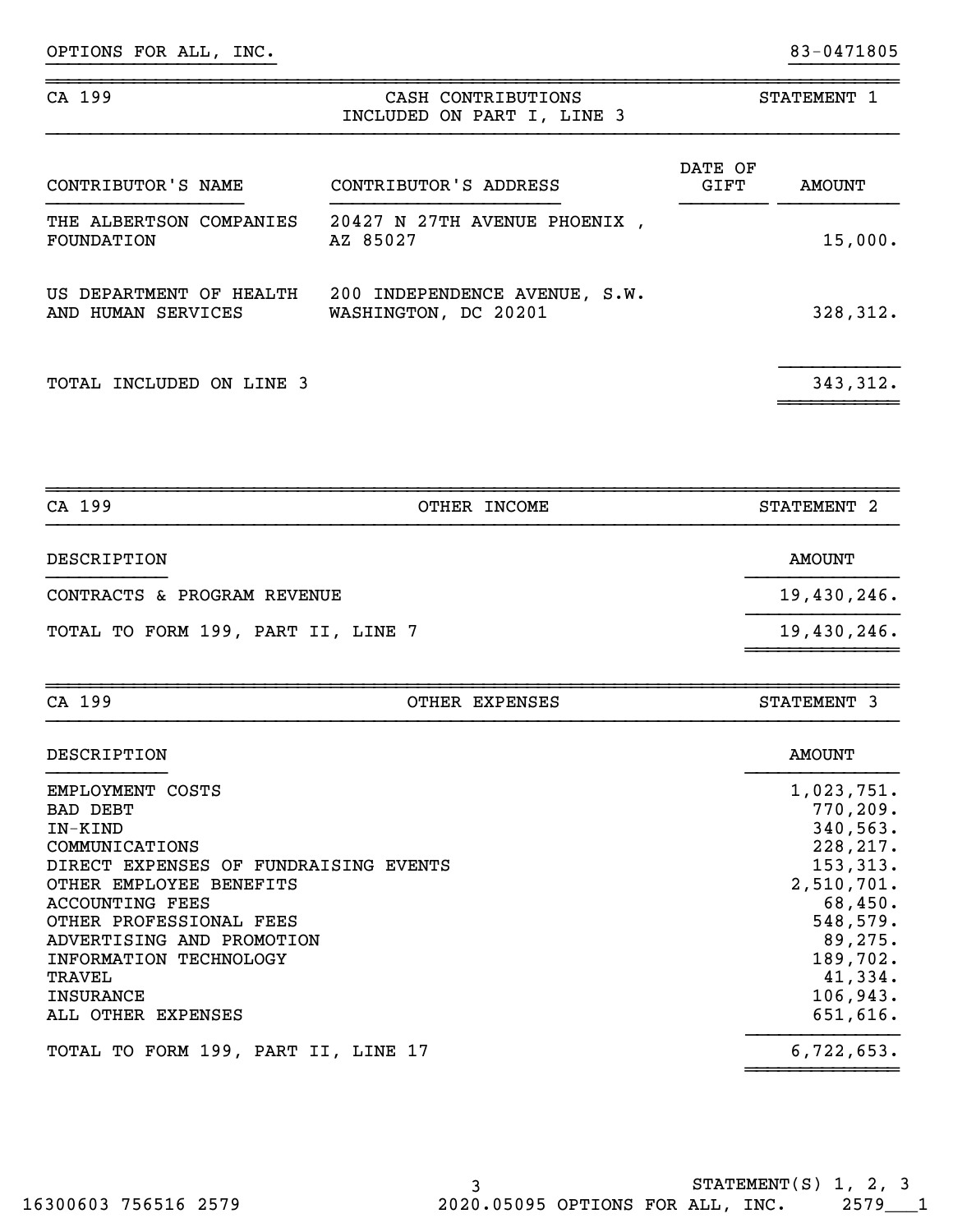# OPTIONS FOR ALL, INC. 2008 2012 12:30 12:30 13 13 14:30 14:30 15 16:30 16:30 16:30 16:30 16:30 16:30 16:30 16:30 16:30 16:30 16:30 16:30 16:30 16:30 16:30 16:30 16:30 16:30 16:30 16:30 16:30 16:30 16:30 16:30 16:30 16:30 1

| CA 199<br>OTHER INVESTMENTS           | STATEMENT 4                 |
|---------------------------------------|-----------------------------|
| DESCRIPTION                           | BEG. OF YEAR<br>END OF YEAR |
| OTHER INVESTMENTS                     | 1,293,265.<br>1,605,966.    |
| TOTAL TO FORM 199, SCHEDULE L, LINE 9 | 1,293,265.<br>1,605,966.    |

}}}}}}}}}}}}}}}}}}}}} }}}}}}}}}}

~~~~~~~~~~~~~~~~~~~~~~~~~~~~~~~~~~~~~~~~~~~~~~~~~~~~~~~~~~~~~~~~~~~~~~~~~~~~~~

| CA 199<br>OTHER ASSETS                            |                      | STATEMENT 5         |
|---------------------------------------------------|----------------------|---------------------|
| DESCRIPTION                                       | BEG. OF YEAR         | END OF YEAR         |
| PREPAID EXPENSES AND DEFERRED CHARGES<br>DEPOSITS | 307, 255.<br>82,549. | 311,869.<br>77,721. |
| TOTAL TO FORM 199, SCHEDULE L, LINE 12            | 389,804.             | 389,590.            |

| CA 199<br>OTHER LIABILITIES                                    |                              | STATEMENT 6                  |
|----------------------------------------------------------------|------------------------------|------------------------------|
| DESCRIPTION                                                    | BEG. OF YEAR                 | END OF YEAR                  |
| CAPITAL LEASE OBLIGATIONS<br>DEFERRED RENT<br>DEFERRED REVENUE | 11,728.<br>89,073.<br>7,120. | 5,061.<br>80,309.<br>21,720. |
| TOTAL TO FORM 199, SCHEDULE L, LINE 18                         | 107,921.                     | 107,090.                     |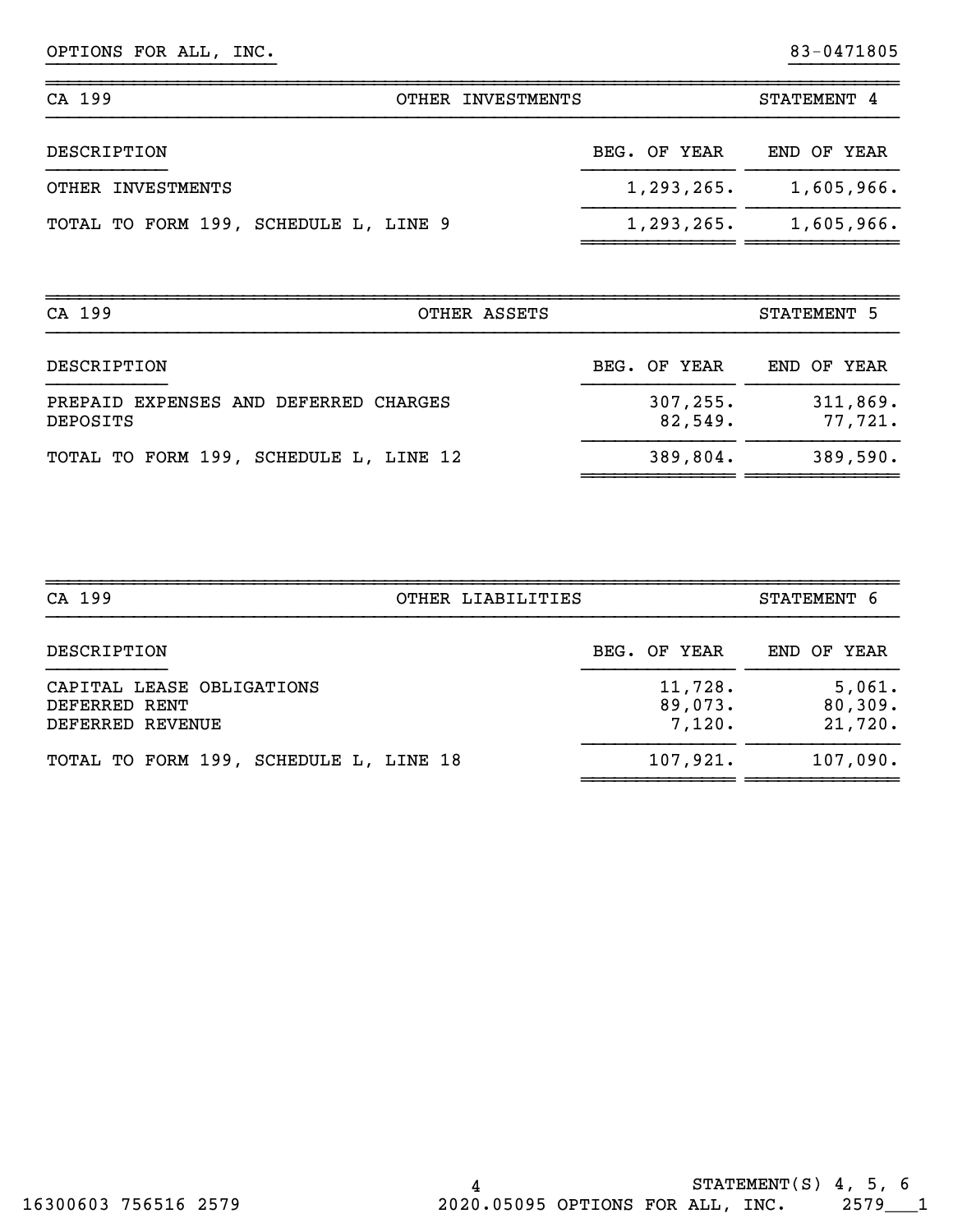| STATE OF CALIFORNIA<br>RRF-1                                                                                                                                                                                                                         |                                                                                           |                                                                                                                                                                                                            |  |              |                                         | DEPARTMENT OF JUSTICE                                                         |                | PAGE 1 of 5 |
|------------------------------------------------------------------------------------------------------------------------------------------------------------------------------------------------------------------------------------------------------|-------------------------------------------------------------------------------------------|------------------------------------------------------------------------------------------------------------------------------------------------------------------------------------------------------------|--|--------------|-----------------------------------------|-------------------------------------------------------------------------------|----------------|-------------|
| (Rev. 09/2017)<br>MAIL TO:                                                                                                                                                                                                                           |                                                                                           | <b>ANNUAL REGISTRATION RENEWAL FEE REPORT</b>                                                                                                                                                              |  |              |                                         | (For Registry Use Only)                                                       |                |             |
| Registry of Charitable Trusts<br>P.O. Box 903447<br>Sacramento, CA 94203-4470                                                                                                                                                                        | TO ATTORNEY GENERAL OF CALIFORNIA<br>Sections 12586 and 12587, California Government Code |                                                                                                                                                                                                            |  |              |                                         |                                                                               |                |             |
| <b>STREET ADDRESS:</b><br>1300   Street                                                                                                                                                                                                              |                                                                                           | 11 Cal. Code Regs. sections 301-306, 309, 311, and 312                                                                                                                                                     |  |              |                                         |                                                                               |                |             |
| Sacramento, CA 95814<br>(916)210-6400                                                                                                                                                                                                                |                                                                                           | Failure to submit this report annually no later than four months and fifteen days after the end of the<br>organization's accounting period may result in the loss of tax exemption and the assessment of a |  |              |                                         |                                                                               |                |             |
| <b>WEBSITE ADDRESS:</b><br>www.oag.ca.gov/charities                                                                                                                                                                                                  |                                                                                           | minimum tax of \$800, plus interest, and/or fines or filing penalties. Revenue & Taxation Code section<br>23703; Government Code section 12586.1. IRS extensions will be honored.                          |  |              |                                         |                                                                               |                |             |
|                                                                                                                                                                                                                                                      |                                                                                           |                                                                                                                                                                                                            |  | Check if:    |                                         |                                                                               |                |             |
|                                                                                                                                                                                                                                                      |                                                                                           |                                                                                                                                                                                                            |  |              | Change of address                       |                                                                               |                |             |
| OPTIONS FOR ALL, INC.<br>Name of Organization                                                                                                                                                                                                        |                                                                                           |                                                                                                                                                                                                            |  |              | Amended report                          |                                                                               |                |             |
|                                                                                                                                                                                                                                                      |                                                                                           |                                                                                                                                                                                                            |  |              |                                         |                                                                               |                |             |
| List all DBAs and names the organization uses or has used                                                                                                                                                                                            |                                                                                           |                                                                                                                                                                                                            |  |              |                                         |                                                                               |                |             |
| 5050 MURPHY CANYON ROAD, SUITE 220<br>Address (Number and Street)                                                                                                                                                                                    |                                                                                           |                                                                                                                                                                                                            |  |              |                                         | State Charity Registration Number CT 133164                                   |                |             |
| SAN DIEGO, CA                                                                                                                                                                                                                                        | 92123                                                                                     |                                                                                                                                                                                                            |  |              | Corporation or Organization No. 2967651 |                                                                               |                |             |
| City or Town, State, and ZIP Code<br>$858 - 565 - 9870$                                                                                                                                                                                              | ALL.ORG                                                                                   | LROSOCHACOVA@OPTIONSFOR                                                                                                                                                                                    |  |              |                                         |                                                                               |                |             |
| <b>Telephone Number</b>                                                                                                                                                                                                                              | E-mail Address                                                                            |                                                                                                                                                                                                            |  |              | Federal Employer ID No. 83-0471805      |                                                                               |                |             |
|                                                                                                                                                                                                                                                      |                                                                                           | ANNUAL REGISTRATION RENEWAL FEE SCHEDULE (11 Cal. Code Regs. sections 301-307, 311, and 312)<br>Make Check Payable to Department of Justice                                                                |  |              |                                         |                                                                               |                |             |
| <b>Gross Annual Revenue</b>                                                                                                                                                                                                                          | Fee                                                                                       | <b>Gross Annual Revenue</b>                                                                                                                                                                                |  | Fee          | <b>Gross Annual Revenue</b>             |                                                                               | Fee            |             |
| <b>Less than \$25,000</b><br>Between \$25,000 and \$100,000                                                                                                                                                                                          | 0<br>\$25                                                                                 | Between \$100,001 and \$250,000<br>Between \$250,001 and \$1 million                                                                                                                                       |  | \$50<br>\$75 |                                         | Between \$1,000,001 and \$10 million<br>Between \$10,000,001 and \$50 million | \$150<br>\$225 |             |
|                                                                                                                                                                                                                                                      |                                                                                           |                                                                                                                                                                                                            |  |              | Greater than \$50 million               |                                                                               | \$300          |             |
| <b>PART A - ACTIVITIES</b>                                                                                                                                                                                                                           |                                                                                           |                                                                                                                                                                                                            |  |              |                                         |                                                                               |                |             |
| For your most recent full accounting period (beginning 07/01/2020                                                                                                                                                                                    |                                                                                           |                                                                                                                                                                                                            |  |              | 06/30/2021<br>ending                    | )list:                                                                        |                |             |
| Gross Annual Revenue \$                                                                                                                                                                                                                              |                                                                                           |                                                                                                                                                                                                            |  |              |                                         | 0 Total Assets \$ 11,651,717                                                  |                |             |
| Program Expenses \$                                                                                                                                                                                                                                  |                                                                                           | 13,993,766                                                                                                                                                                                                 |  |              | <b>Total Expenses \$</b>                | 17, 562, 579                                                                  |                |             |
| <b>PART B - STATEMENTS REGARDING ORGANIZATION DURING THE PERIOD OF THIS REPORT</b>                                                                                                                                                                   |                                                                                           |                                                                                                                                                                                                            |  |              |                                         |                                                                               |                |             |
| Note: All questions must be answered. If you answer "yes" to any of the questions below, you must attach a separate page<br>providing an explanation and details for each "yes" response. Please review RRF-1 instructions for information required. |                                                                                           |                                                                                                                                                                                                            |  |              |                                         |                                                                               | Yes            | No          |
| During this reporting period, were there any contracts, loans, leases or other financial transactions between the organization<br>1.                                                                                                                 |                                                                                           |                                                                                                                                                                                                            |  |              |                                         |                                                                               |                |             |
| and any officer, director or trustee thereof, either directly or with an entity in which any such officer, director or trustee had<br>any financial interest?                                                                                        |                                                                                           |                                                                                                                                                                                                            |  |              |                                         |                                                                               |                | X           |
| 2.<br>During this reporting period, was there any theft, embezzlement, diversion or misuse of the organization's charitable property                                                                                                                 |                                                                                           |                                                                                                                                                                                                            |  |              |                                         |                                                                               |                |             |
| or funds?                                                                                                                                                                                                                                            |                                                                                           |                                                                                                                                                                                                            |  |              |                                         |                                                                               |                | X           |
| During this reporting period, were any organization funds used to pay any penalty, fine or judgment?<br>3.                                                                                                                                           |                                                                                           |                                                                                                                                                                                                            |  |              |                                         |                                                                               |                | X           |
| During this reporting period, were the services of a commercial fundraiser, fundraising counsel for charitable purposes, or<br>4.<br>commercial coventurer used?                                                                                     |                                                                                           |                                                                                                                                                                                                            |  |              |                                         |                                                                               |                | X           |
| 5.<br>During this reporting period, did the organization receive any governmental funding?                                                                                                                                                           |                                                                                           |                                                                                                                                                                                                            |  |              |                                         | SEE STATEMENT<br>7                                                            | X              |             |
| During this reporting period, did the organization hold a raffle for charitable purposes?<br>6.                                                                                                                                                      |                                                                                           |                                                                                                                                                                                                            |  |              |                                         |                                                                               |                | X           |
| Does the organization conduct a vehicle donation program?<br>7.                                                                                                                                                                                      |                                                                                           |                                                                                                                                                                                                            |  |              |                                         |                                                                               |                |             |
| Did the organization conduct an independent audit and prepare audited financial statements in accordance with<br>8.                                                                                                                                  |                                                                                           |                                                                                                                                                                                                            |  |              |                                         |                                                                               |                | X           |
| generally accepted accounting principles for this reporting period?                                                                                                                                                                                  |                                                                                           |                                                                                                                                                                                                            |  |              |                                         |                                                                               | X              |             |
| At the end of this reporting period, did the organization hold restricted net assets, while reporting negative unrestricted net assets?<br>9.                                                                                                        |                                                                                           |                                                                                                                                                                                                            |  |              |                                         |                                                                               |                | Χ           |
| I declare under penalty of perjury that I have examined this report, including accompanying documents, and to the best of my knowledge<br>and belief, the content is true, correct and complete, and I am authorized to sign.                        |                                                                                           |                                                                                                                                                                                                            |  |              |                                         |                                                                               |                |             |
|                                                                                                                                                                                                                                                      |                                                                                           |                                                                                                                                                                                                            |  |              |                                         |                                                                               |                |             |
| Signature of Authorized Agent                                                                                                                                                                                                                        |                                                                                           | KENNETH J. BARNES<br><b>Printed Name</b>                                                                                                                                                                   |  | Title        | PRESIDENT & CEO                         | Date                                                                          |                |             |